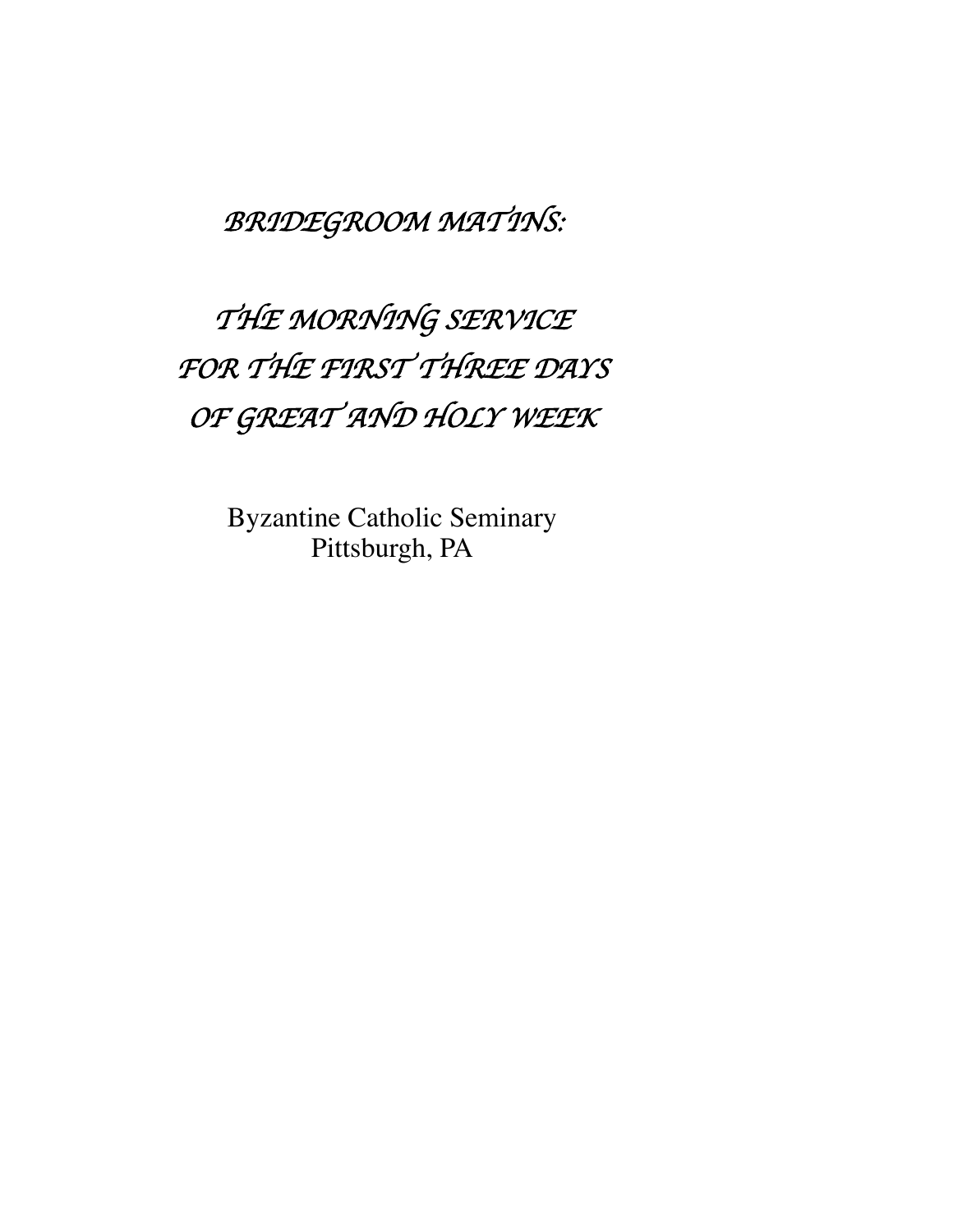## **Foreword**

"On the days following His entry to Jerusalem, Christ spoke to His disciples in particular about the signs that will precede the Last Day (Matthew 24 and 25); and so this forms the theme of the first part of Holy Week...The eschatalogical challenge of the first three days of Holy Week is summed up in the Troparion and the Exapostilarion [i.e., the Hymn of Light],both of which are repeated three times to a slow and solemn melody. The Troparion is based on the parable of the Ten Virgins (Matthew 25:1-13); the Exapostilarion, on the parable of the man cast out from the feast because he had no wedding garment (Matthew 22:11-13). Here, presented in especially urgent terms, is the call that we have heard on many occasions in Lent: the End is near at hand; be watchful; repent while there is still time.

Each of the three days has its own particular theme:

(1) On Monday we commemorate the Patriarch Joseph, whose innocent sufferings (Genesis 37; 39-40) prefigure the Passion of Christ. Also we commemorate the barren fig tree cursed by our Lord (Matthew 21:18-20)--a symbol of the judgement that will befall those who show no fruits of repentance.

(2) On Tuesday, the liturgical texts refer chiefly to the parable of the Ten Virgins, which forms the general theme of the three days. They refer also to the parable of the Talents which comes immediately after it (Matthew 25:14-30). Both these are interpreted as parables of judgement.

(3) On Wednesday we commemorate the woman that was a sinner, who anointed Christ's feet as He sat in the house of Simon. In the hymnography of the day, the account in Matthew 26:6-13 is combined with that in Luke 7:36-50 (cf. also John 12: 1-8). A second theme is the agreement made by Judas with the Jewish authorities; the repentance of the sinful harlot is contrasted with the tragic fall of the chosen disciple. The Triodion makes it clear that Judas perished, not simply because he betrayed his Master, but because, having fallen into the sin of betrayal, he then refused to believe in the possibility of forgiveness...If we deplore the actions of Judas, we do so not with vindictive self-righteousness but conscious always of our own guilt: "Deliver our souls, O Lord, from the condemnation that was his."

The Bridegroom Services are rich in the ancient znammenyj chants of our church. The samopodoben melodies for the Bridegroom Troparion and the Hymn of Light are transcribed from the "Tserkovnoje Prostopinije" of Bokshaj and Malinic. The podobens for the Sessional Hymns and Kontakia are transcribed from Galician sources (Polotniuk and Fedoriw). The canon irmosi are transcribed by Jeffrey Mierzejewski from Theodore Ratsin's "Prostopinije" (1925).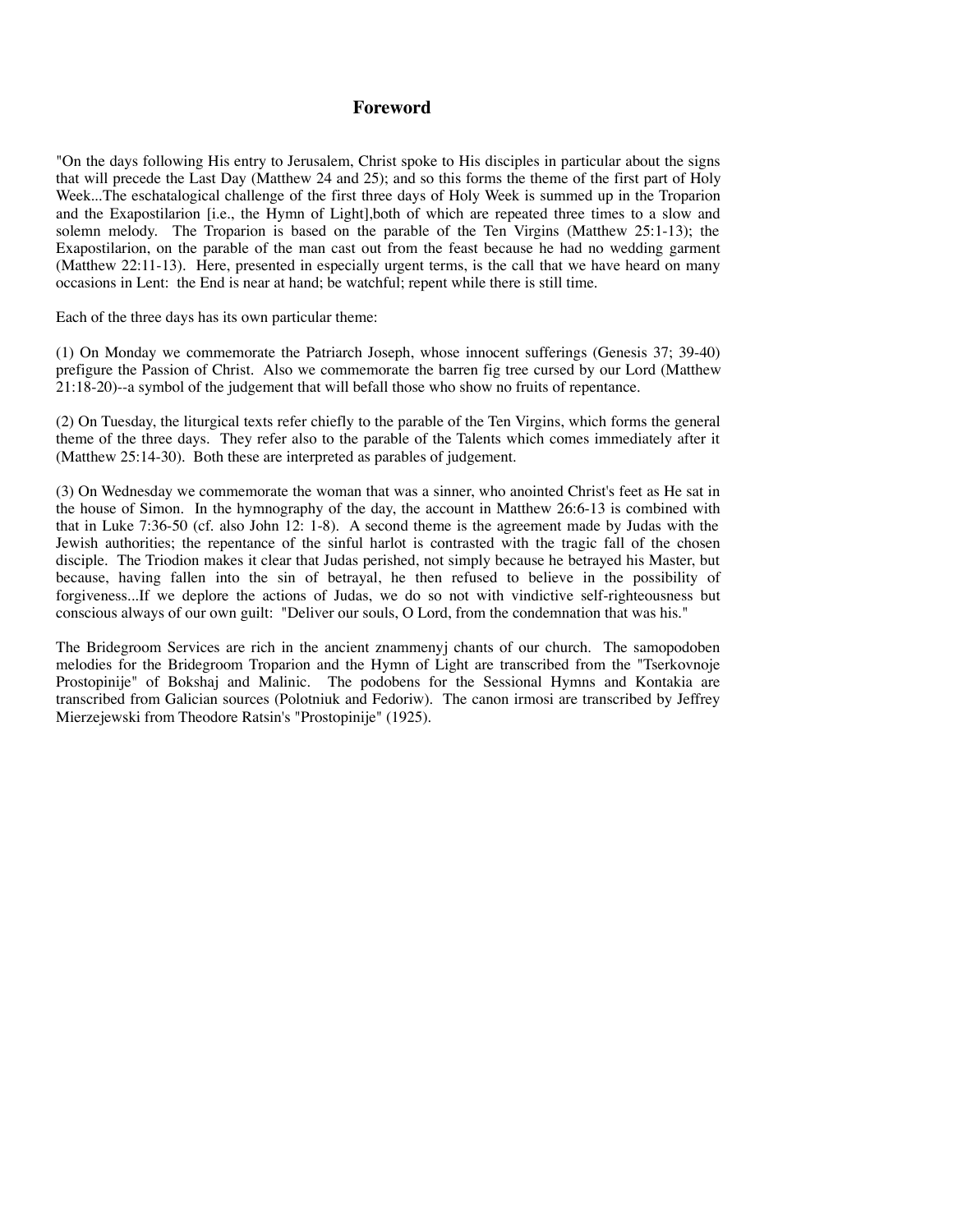# **Bridegroom Matins**

*The priest, vested in dark epitrachilion, makes a full incensation of the Church. The deacon precedes him with the candle. After the incensation, the priest stands before the Royal Doors, holding the censer. The deacon stands to his right and says:*

**Deacon:** In the name of the Lord, Father, give the blessing.

*While making the sign of the cross with the censer, the priest says:*

**Priest:** Glory to the holy, consubstantial, life-creating and undivided Trinity,  $\cdot \cdot$ always, now and ever and forever.



*The Lector, holding a candle and standing in the middle of the church, reads Psalm 3. During this Psalm, the priest says the Prayers of Light of Matins in front of the Royal Doors. The deacon returns to the altar.* 

How many are my foes, O Lord! How many are rising up against me! **Psalm 3**

> How many are saying about me: "There is no help for him in God."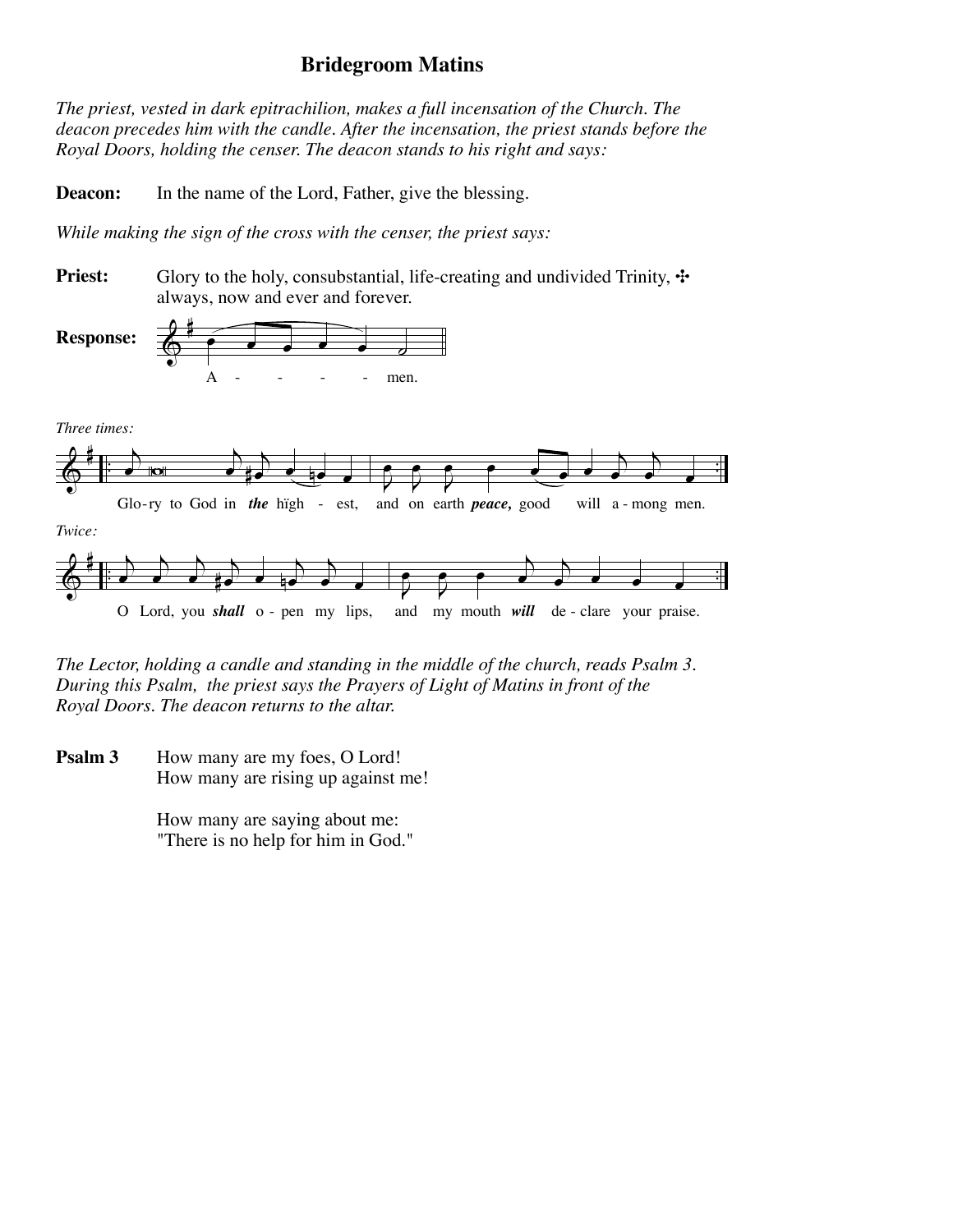But you, Lord, are a shield about me, my glory, who lift up my head.

I cry aloud to the Lord. He answers from his holy mountain.

I lie down to rest, and I sleep. I wake, for the Lord upholds me.

I will not fear even thousands of people who are ranged on every side against me.

Arise, Lord; save me, my God, you who strike my foes on the mouth, you who break the teeth of the wicked!

O Lord of salvation, bless your people!

I lie down to rest, and I sleep. I wake, for the Lord upholds me.

Glory to the Father and to the Son and to the Holy Spirit: now and ever and forever. Amen.

*And then three times, with a bow each time:*

Alleluia! Alleluia! Alleluia! Glory to you, O God!

*The third time is sung to the Lenten Melody.*



*The deacon comes to the Ambon to say the Litany of Peace. He and the priest bow to each other, and the priest returns to the altar. If there is no deacon, the priest says this litany before the Royal Doors, remaining outside the altar.*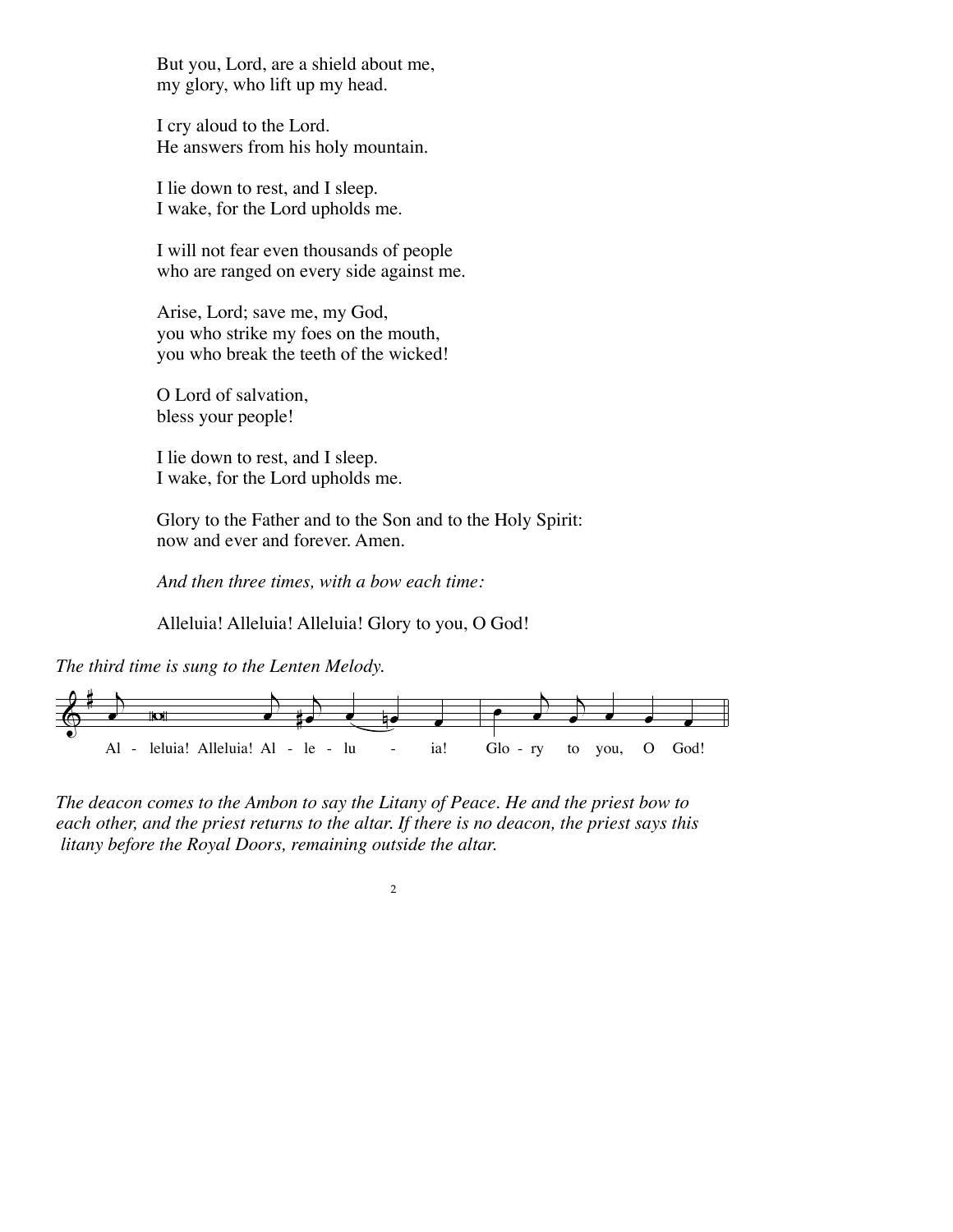# **Litany of Peace**



For peace from on high and for the salvation of our souls, let us pray to the Lord. **Deacon:**

 $\frac{2}{9}$ 2. Lord, have mer - cy.  $\bullet$   $\bullet$   $\bullet$   $\bullet$   $\bullet$ **Response:**

- For peace in the whole world, for the stability of the holy Churches of God, and for the union of all, let us pray to the Lord. **Deacon:**
- Lord, have mercy. (1) **Response:**
- For this holy church and for all who enter it with faith, reverence, and fear of God, let us pray to the Lord. **Deacon:**
- Lord, have mercy. (2) **Response:**
- For our holy father, *(Name),* pope of Rome, let us pray to the Lord. **Deacon:**
- Lord, have mercy. (1) **Response:**
- For our most reverend metropolitan, *(Name),* for our bishop, *(Name),* whom God loves, for the venerable presbyterate, the diaconate in Christ, and all the clergy and people, let us pray to the Lord. **Deacon:**
- Lord, have mercy. (2) **Response:**
- For our government and for all in the service of our country, let us pray to the Lord. **Deacon:**

Lord, have mercy. (1) **Response:**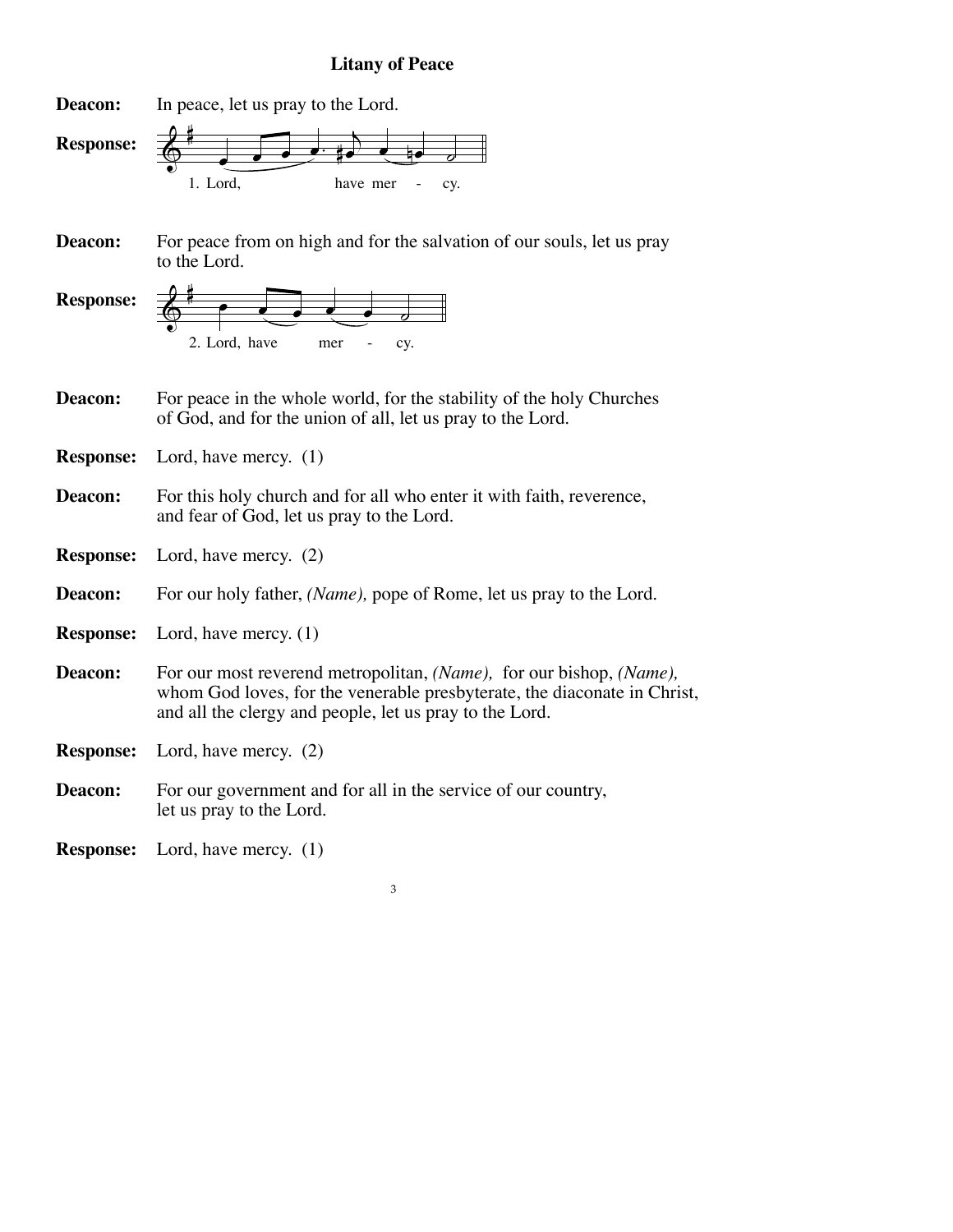| Deacon:          | For this city, for every city, community, and for the faithful living in them,<br>let us pray to the Lord.                                 |  |
|------------------|--------------------------------------------------------------------------------------------------------------------------------------------|--|
|                  | <b>Response:</b> Lord, have mercy. (2)                                                                                                     |  |
| Deacon:          | For favorable weather, for an abundance of the fruits of the earth,<br>and for peaceful times, let us pray to the Lord.                    |  |
| <b>Response:</b> | Lord, have mercy. $(1)$                                                                                                                    |  |
| Deacon:          | For those who travel by sea, air, and land, for the sick, the suffering,<br>the captive, and for their salvation, let us pray to the Lord. |  |
|                  | <b>Response:</b> Lord, have mercy. (2)                                                                                                     |  |
| Deacon:          | That we be delivered from all affliction, wrath, and need,<br>let us pray to the Lord.                                                     |  |
| <b>Response:</b> | Lord, have mercy. $(1)$                                                                                                                    |  |
| Deacon:          | Protect us, save us, have mercy on us, and preserve us, O God,<br>by your grace.                                                           |  |
|                  | <b>Response:</b> Lord, have mercy. (2)                                                                                                     |  |
| Deacon:          | Commemorating our most holy, most pure, most blessed and glorious Lady,                                                                    |  |

the Theotokos and ever-Virgin Mary with all the saints, let us commit ourselves and one another, and our whole life to Christ our God.

**Response:**



We thank you, Lord, our God, for you have wakened us from our sleep, and have filled our lips with praise that we might worship you and call upon your holy name. We beg of your compassion that you have always shown towards us, hear us now and send help to those who stand before your holy glory, awaiting your abundant mercy. O Lord, grant that those who serve you in fear and love may praise your ineffable goodness. **Priest:**

> For to you is due all glory, honor, and worship, Father, Son, and Holy Spirit, now and ever and forever.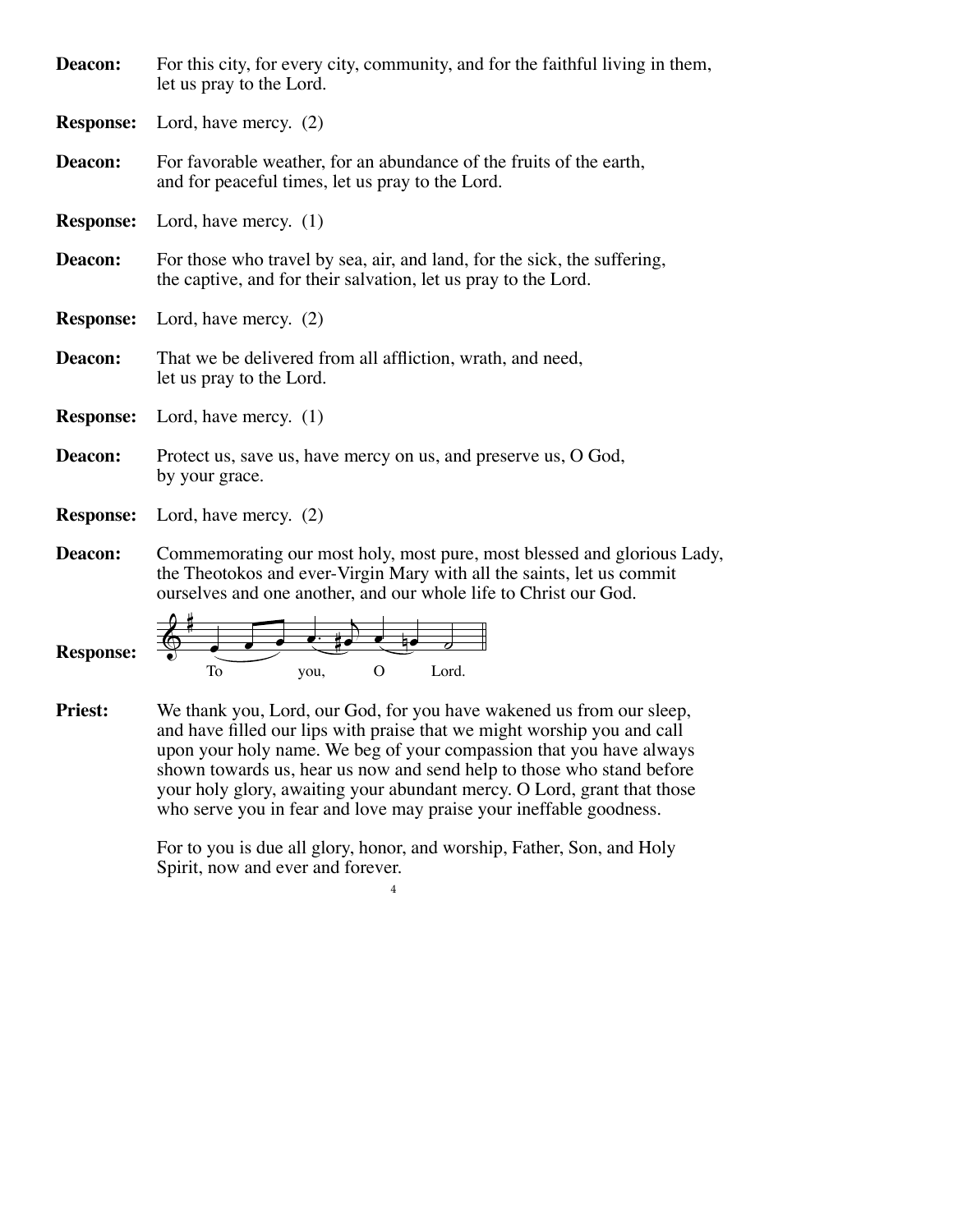

## **Alleluia and Troparion**

*"Alleluia" is sung in the tone of the Troparion that follows it. The deacon remains at the ambon and chants the verses. If there is no deacon, the priest remains at the Royal Doors and chants the verses.* 



- My spirit yearns for you in the night, yes, my spirit within me keeps vigil for you. *Repeat Alleluia. Verse:*
- When your judgment dawns upon the earth, the world's inhabitants learn justice. *Repeat Alleluia. Verse:*
- Let them be shamed when they see your zeal for your people, let the fire prepared for your enemies consume them. *Repeat Alleluia. Verse:*
- You have increased the nation, O Lord, increased the nation to your own glory. *Repeat Alleluia. Verse:*

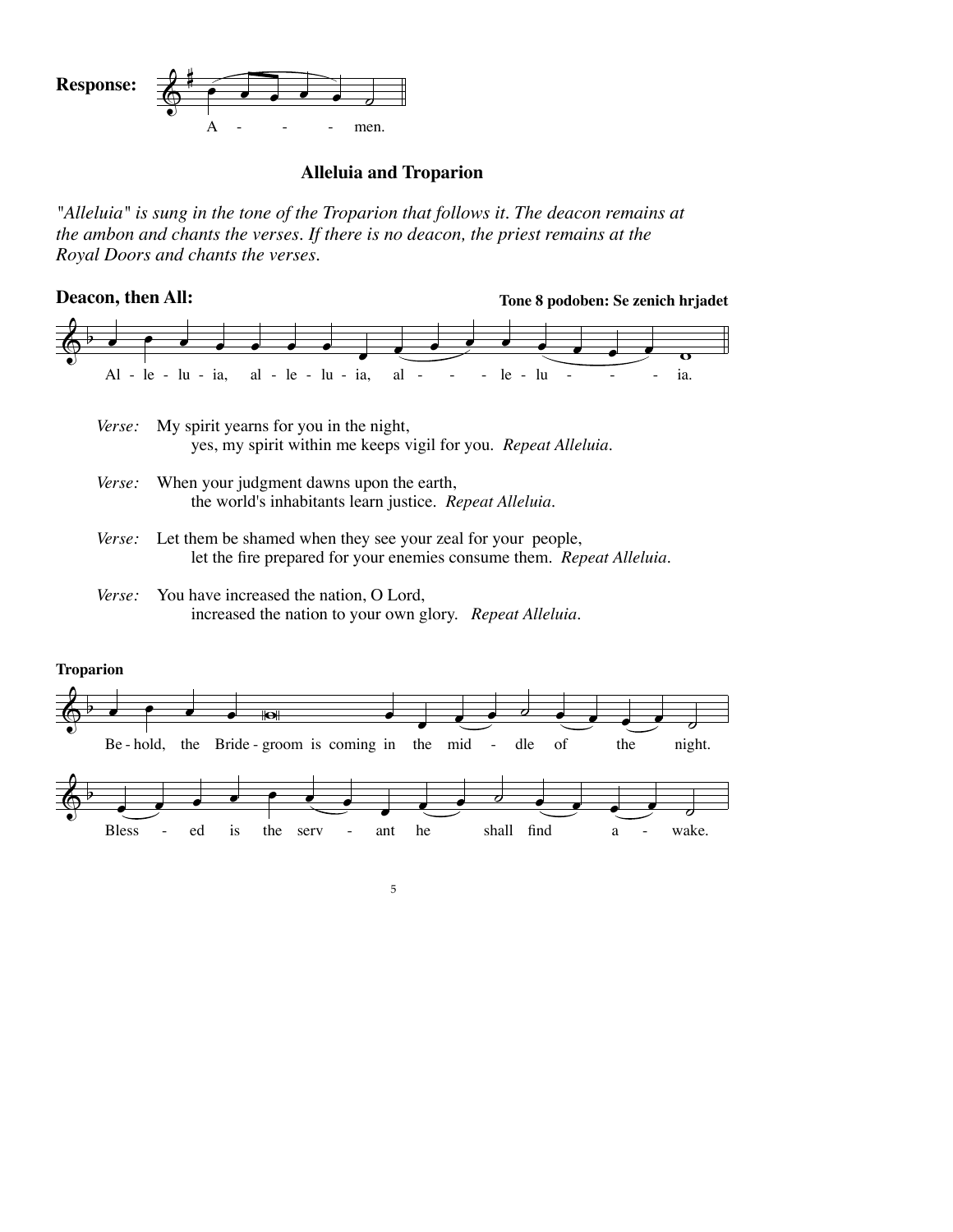

**Cantor:** Glory…

*All repeat "Behold, the Bridegroom is coming…"*

**Cantor:** Now and ever…

*All repeat "Behold, the Bridegroom is coming…"*

*The Sessional Hymns of the day are now sung.*

*Monday, page 26 Tuesday, page 40 Wednesday, Page 52*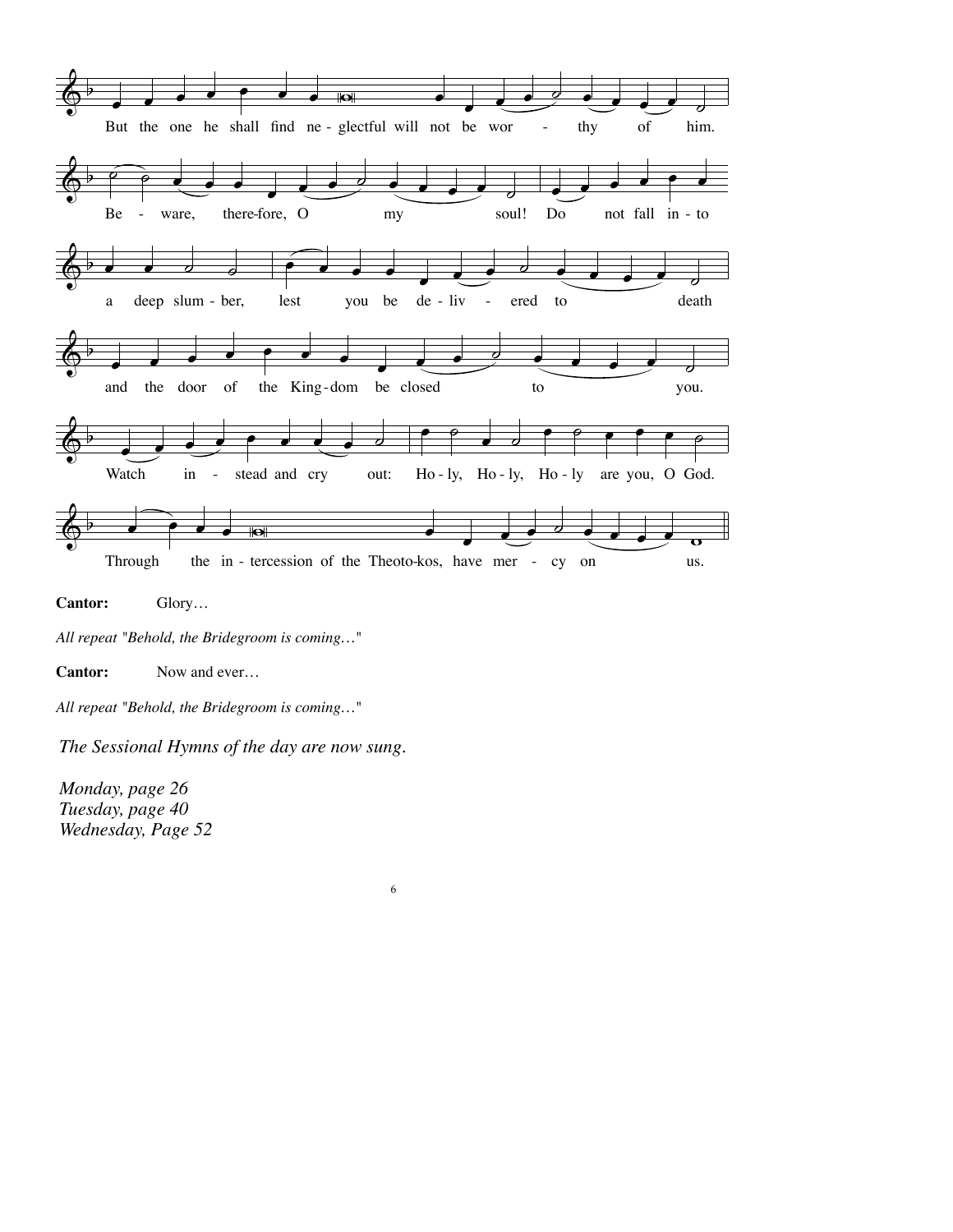That we may be deemed worthy of hearing the holy Gospel, let us pray to the Lord, our God. **Deacon**



*After reading the Gospel, the priest closes the Gospel Book, kisses it, and takes it to the center of the church to set upon the tetrapod. The Gospel Book remains on the tetrapod until the Lesser Doxology.*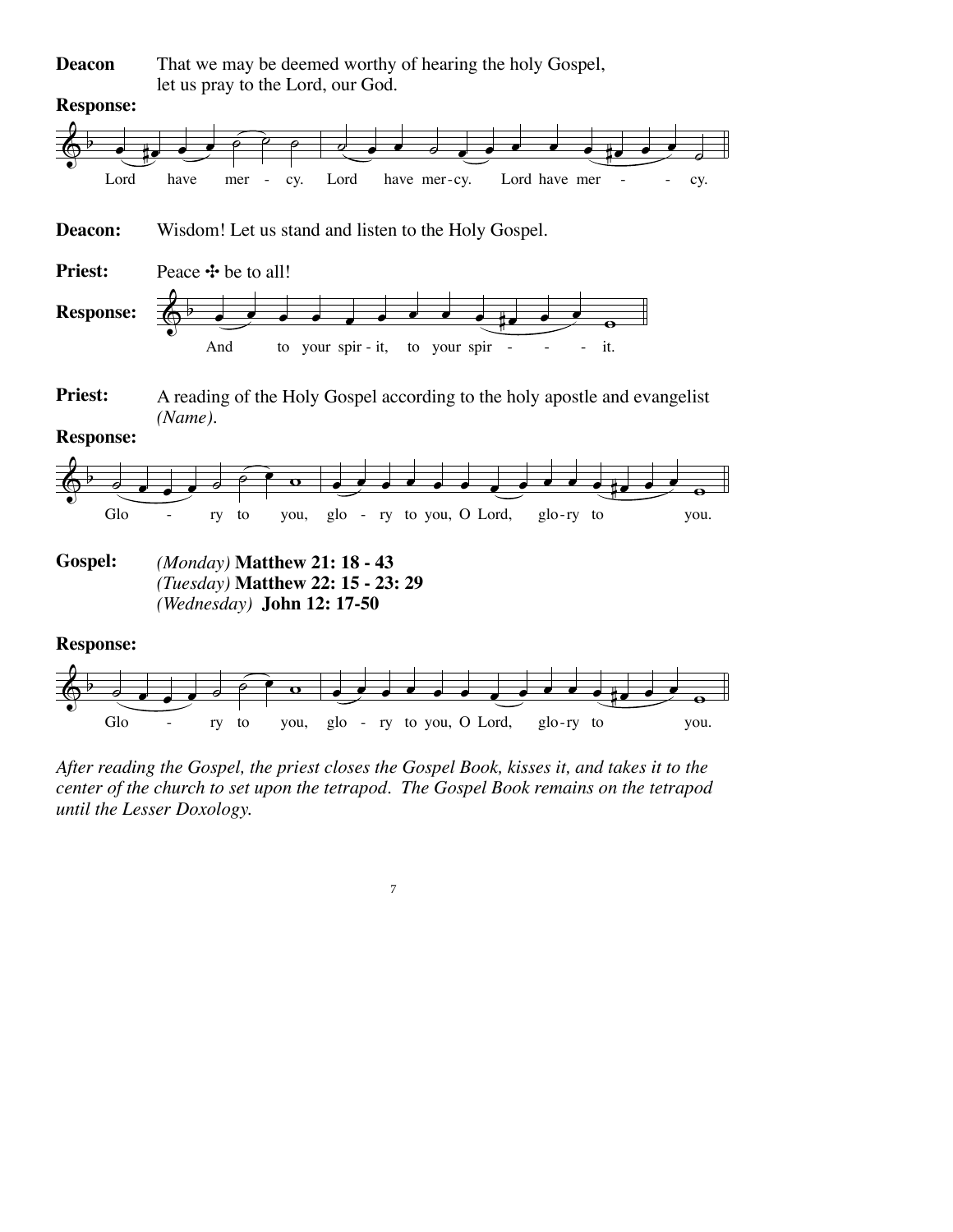

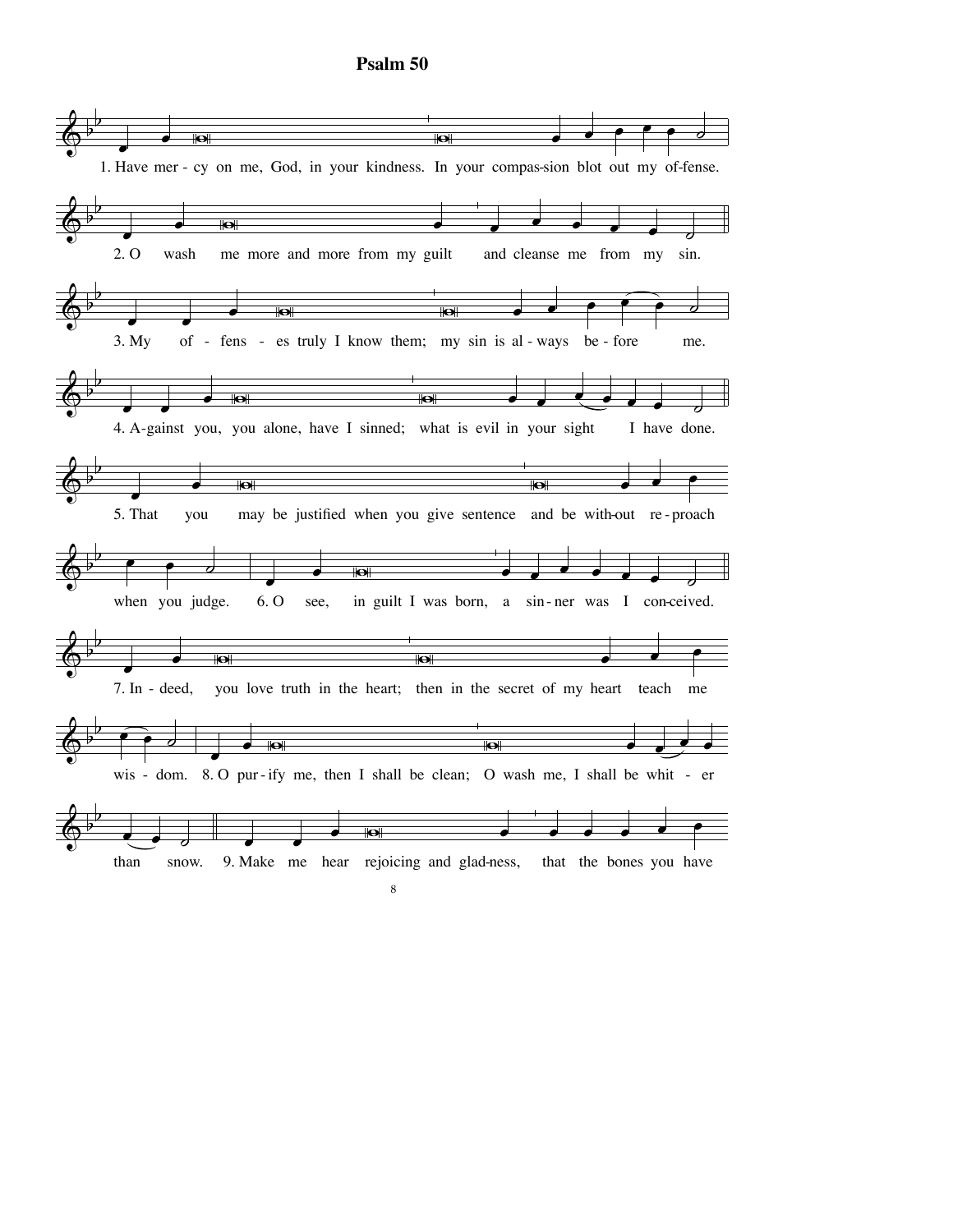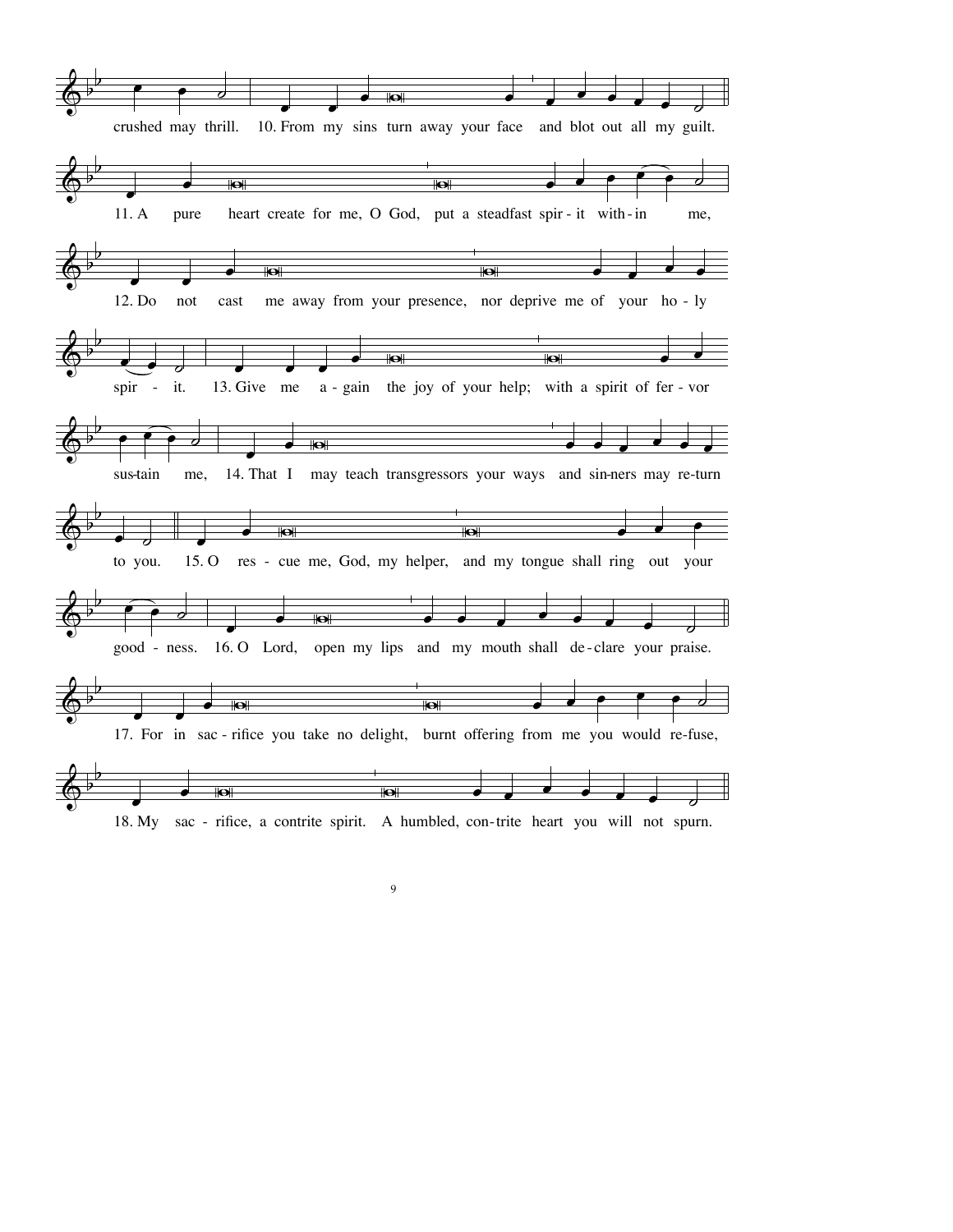

*Then the deacon, before the Icon of our Lord, says:*

Save your people, O God, and bless your inheritance. Watch over your world in mercy and compassion. Exalt the strength of true Christians and send down upon us your abundant mercies. Through the prayers of our all-pure Lady, the Theotokos and ever-virgin Mary; through the power of the precious and life-creating Cross; through the protection of the honorable, heavenly, and angelic powers; through the prayers of the honorable and glorious prophet, forerunner, and baptist John; of the holy, glorious, and illustrious apostles; of our holy fathers, the great hierarchs and universal teachers: Basil the Great, Gregory the Theologian, and John Chrysostom; of our holy father Nicholas the Wonderworker, Archbishop of Myra in Lycia; of the holy equals to the apostles and teachers of the Slavs, Cyril and Methodius; of the holy equal to the apostles, the faithful great prince Vladimir; of the holy martyr Josaphat, bishop of Polotsk; of the blessed martyr Theodore, bishop of Mukačevo; of our blessed fathers and confessors Paul, bishop of Presov; and Basil, bishop of Medila; of the holy, glorious, and victorious martyrs; of our venerable and God-bearing fathers, Anthony and Theodosius of the Monastery of the Caves, and of our other venerable and God-bearing fathers; of the holy and just ancestors of God, Joachim and Anna; and of all the saints; we beseech you, all-merciful Lord, hear the prayers of us sinners and have mercy on us. **Deacon:**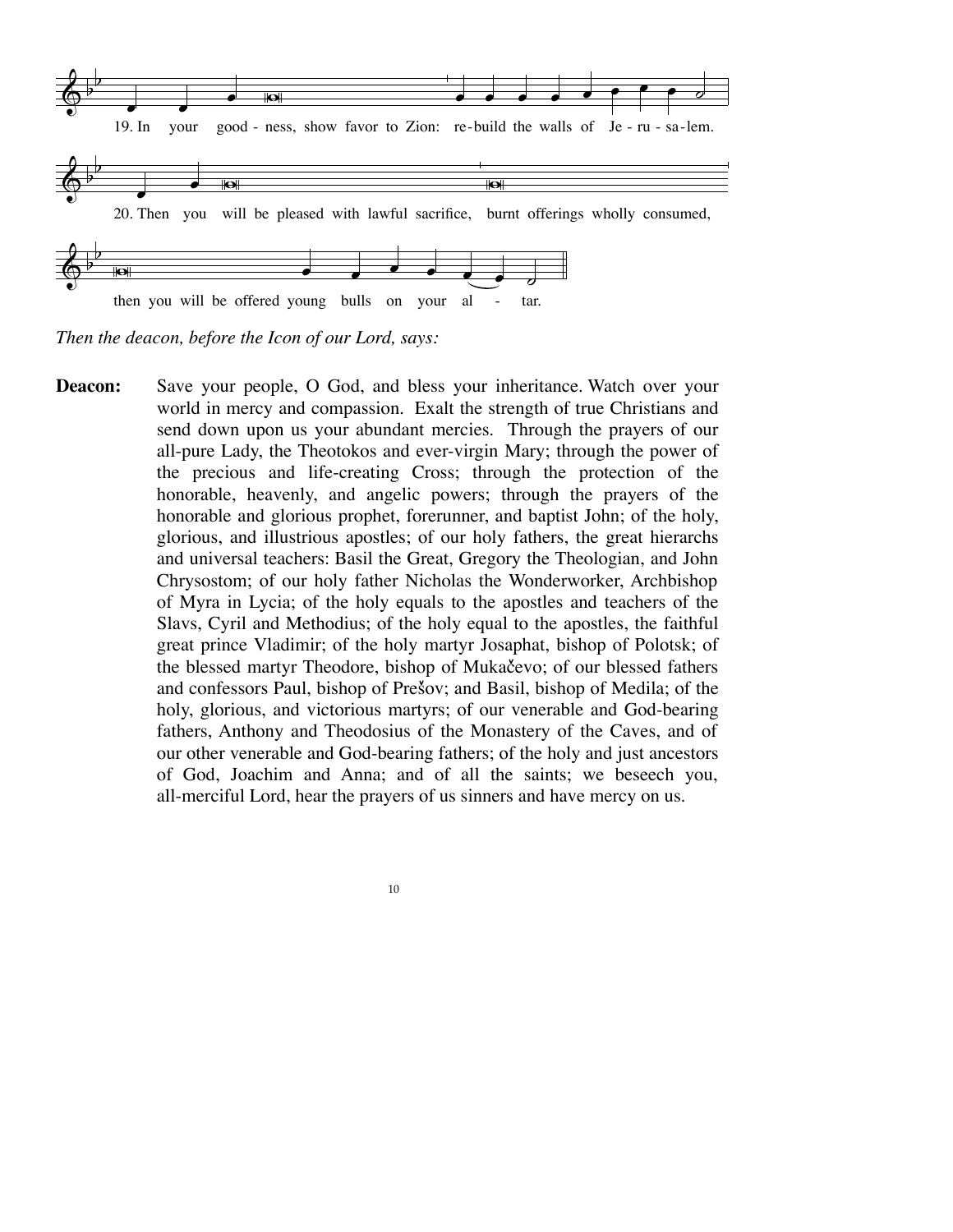

O Lord our God, you have given us forgiveness through repentance, and as a model of knowledge and confession of sins, you have revealed to us the repentance of the prophet David that led to pardon. Master, have mercy on us who have fallen into so many and so great sins. Have mercy in your kindness, and in your compassion blot out our offenses, for against you have we sinned, Lord, who know the hidden depths of our hearts, and who alone have the power to forgive sins. A pure heart you have created for us; you have sustained us with a spirit of fervor and have given us the joy of your help. Do not cast us away from your presence, but in your goodness and love for all, grant that we may offer a sacrifice of righteousness and oblation on your holy altar until our last breath. Through the mercies and goodness and love of your only begotten Son, with whom you are blessed, together with your good and life-creating **Priest:**

Spirit, now and ever and forever. A - - - - - men. **Response:**

*The priest and deacon enter the altar.*

*The Canon for the day is now sung.*

 *Monday, page 29 Tuesday, page 42 Wednesday, page 54*

*At the end of the Eighth Ode, the priest (or deacon) comes with the censer before the icon of the Theotokos on the icon screen. Incensing her icon, he intones:*

**Deacon:** Let us greatly extol the Theotokos and the Mother of Light in hymns.

*Then he incenses the whole Church as usual, beginning with the Holy Table.*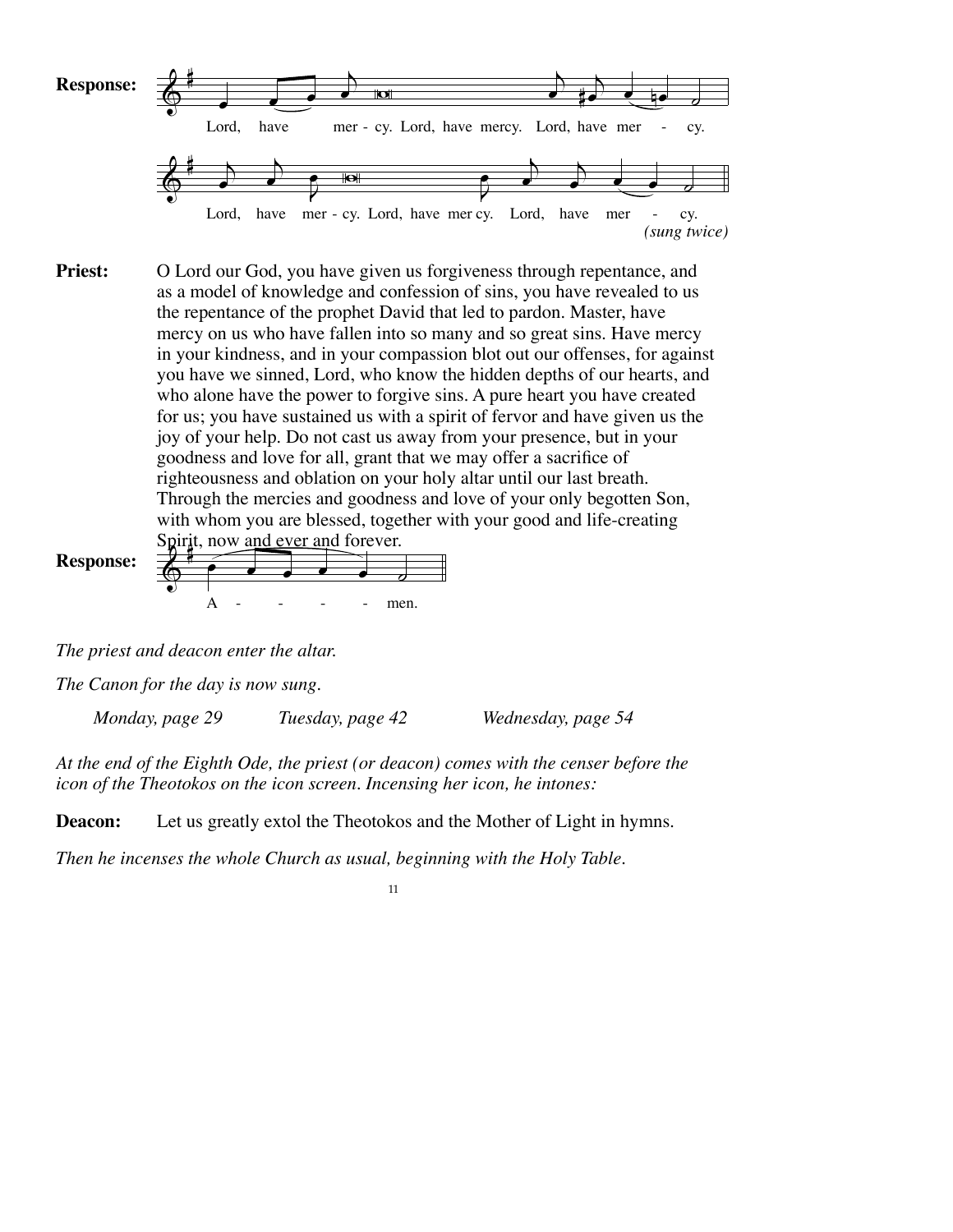*The Canticle of the Theotokos is not sung. Canon continues with the Ninth Ode*

 *Monday, page 32 Tuesday, page 45 Wednesday, page 58*

*At the end of the Ninth Ode, the deacon says the Small Litany at the Ambon. If there is no deacon, the priest says this litany before the Royal Doors.*

## **Small Litany**

 $\frac{2}{9}$ 1.  $\overline{\mathbf{e} \cdot \mathbf{e} \cdot \mathbf{e}}$ #<del>e</del> e be a have mer - cy.  $\frac{2}{9}$ 2. Lord, have mer - cy.  $\bullet$   $\bullet$   $\bullet$   $\bullet$   $\bullet$ Again and again, in peace, let us pray to the Lord. Protect us, save us, have mercy on us, and preserve us, O God, by your grace. Commemorating our most holy, most pure, most blessed and glorious Lady, the Theotokos and ever-Virgin Mary with all the saints, let us commit ourselves and one another and our whole life to Christ our God. **Deacon: Response: Deacon: Response: Deacon:**



O God, our God, who have placed all spiritual and intellectual powers under your will, we pray and beg you: accept these hymns of praise which we offer to you according to our ability together with all your creatures. Give us in exchange the riches of your goodness, for before you all beings in the heavens, or on earth and under the earth bend their knees, and everything that lives or that breathes gives praise to your glory beyond reach, for you are the one true God, full of mercy. For all the heavenly powers praise you, and we give glory to you: to the Father, and to the Son, and to the Holy Spirit, now and ever and forever. **Priest:**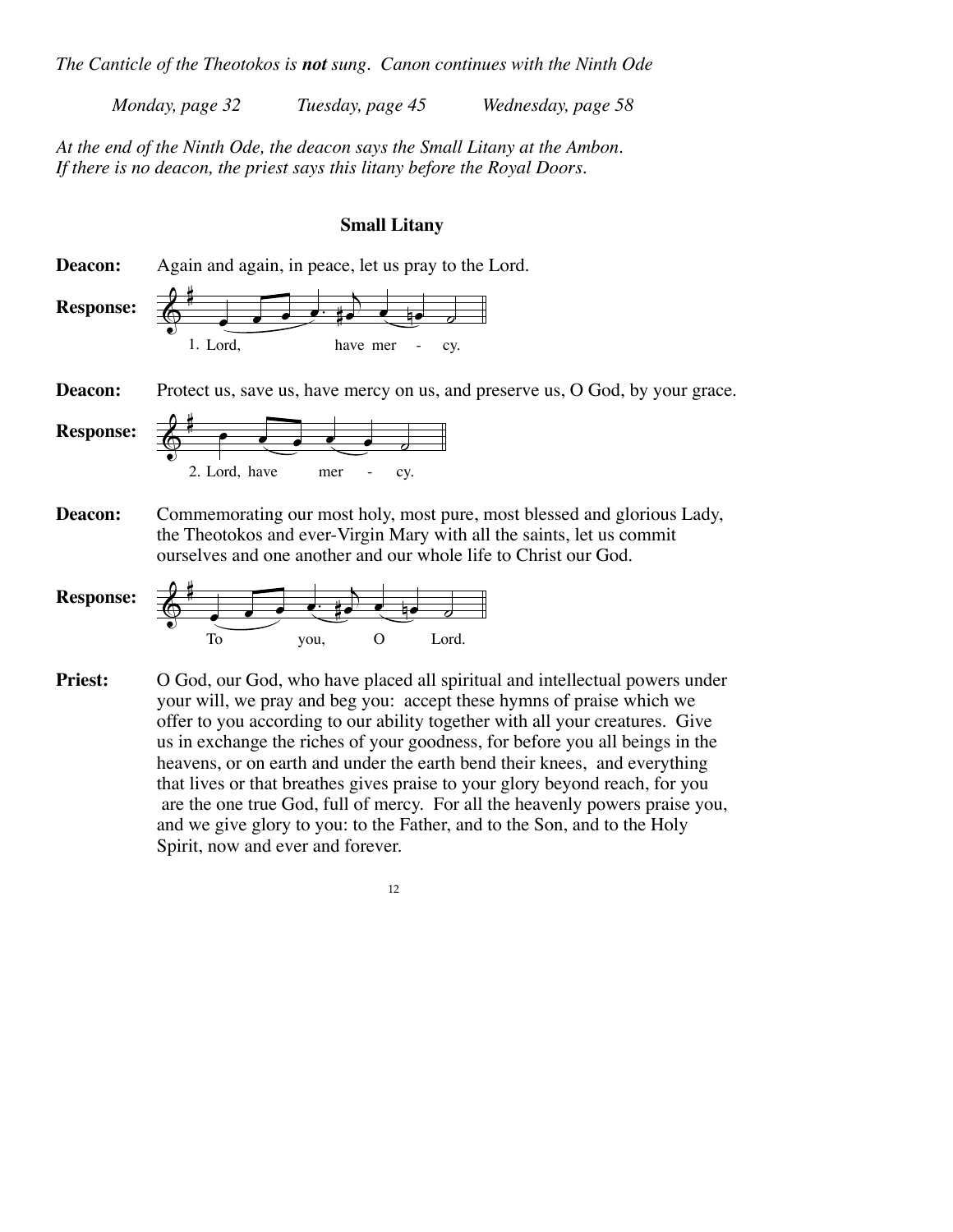

# **Hymn of Light**





Praise him, all his angels. Praise him, all *his* host.

Praise him, sun and moon, praise him, shin*ing* stars.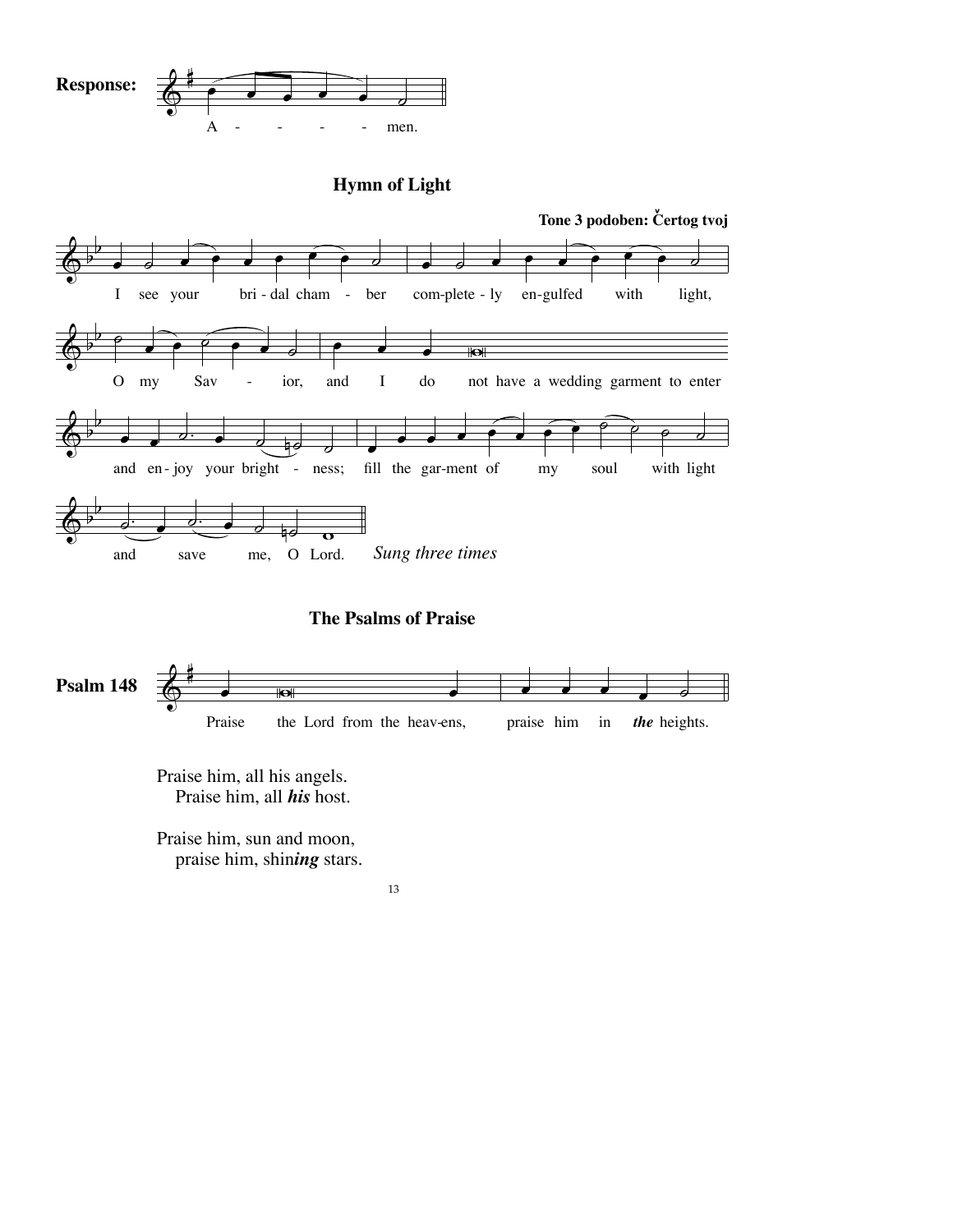Praise him, highest heavens and the waters above *the* heavens.

Let them praise the name of the Lord. He commanded: they *were* made.

He fixed them for ever, gave a law which shall not pass *<sup>a</sup>*way.

Praise the Lord from the earth, sea creatures and *all* oceans,

fire and hail, snow and mist, stormy winds that obey *his* word;

all mountains and hills, all fruit trees *and* cedars,

beasts, wild and tame, reptiles and birds on *the* wing;

all earth's kings and peoples, earth's princes *and* rulers,

young men and maidens, old men together *with* children.

Let them praise the name of the Lord  $*$ for he alone is *ex*alted.

The splendor of his name \*<br>reaches beyond heaven *and* earth.

He exalts the strength of his people. \* He is the praise of all *his* saints,

of the sons of Israel, \* of the people to whom he *comes* close.

Sing a new song to the Lord, \* his praise in the assembly of *the* faithful. **Psalm 149**

> Let Israel rejoice in its Maker, \* let Zion's sons exult in *their* king.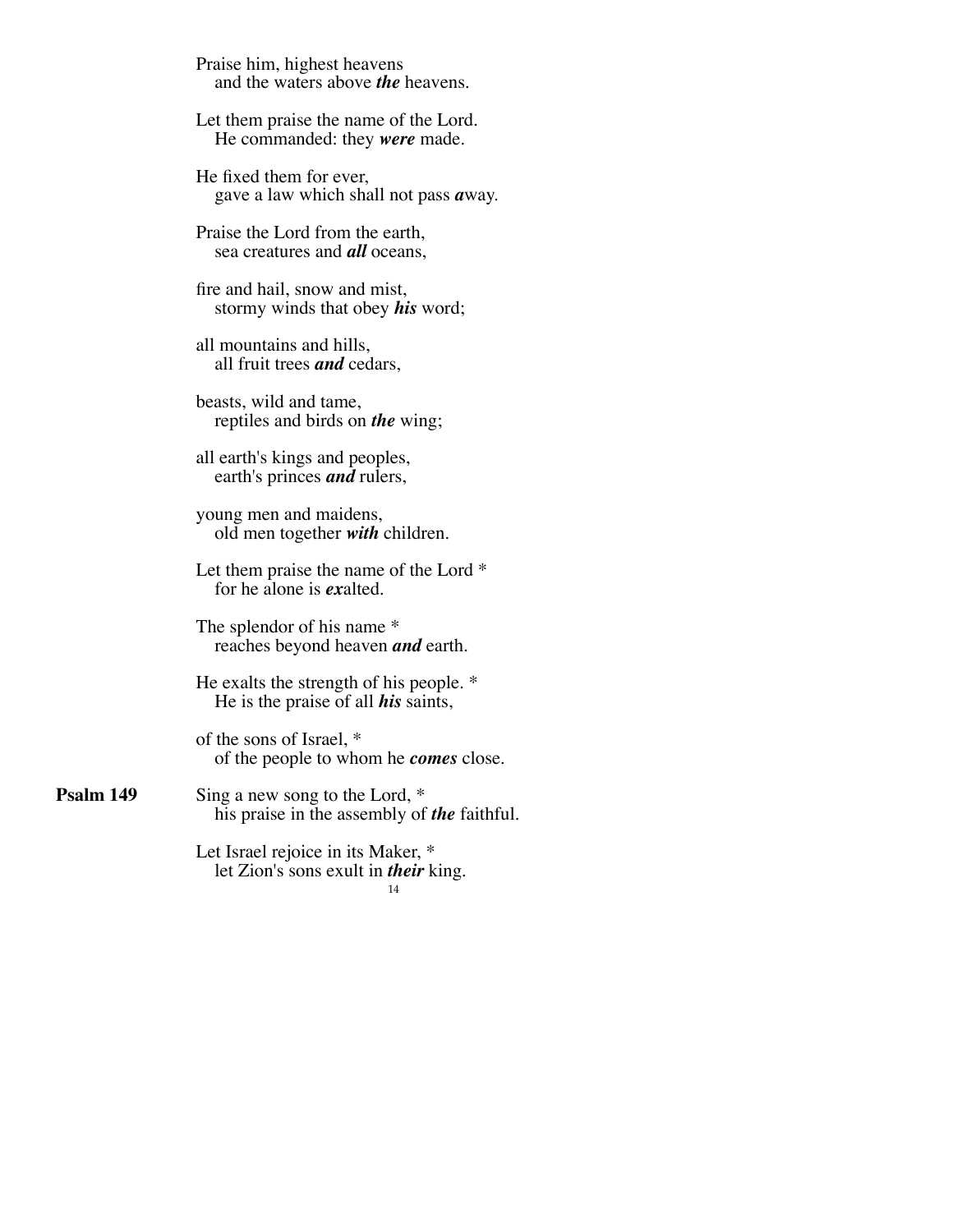|                  | Let them praise his name with dancing<br>and make music with timbrel <i>and</i> harp.                                                                    |                                                                                         |                    |  |
|------------------|----------------------------------------------------------------------------------------------------------------------------------------------------------|-----------------------------------------------------------------------------------------|--------------------|--|
|                  |                                                                                                                                                          | For the Lord takes delight in his people.<br>He crowns the poor with <i>salvation</i> . |                    |  |
|                  | Let the faithful rejoice in their glory,<br>shout with joy and take <i>their</i> rest.                                                                   |                                                                                         |                    |  |
|                  | Let the praise of God be on their lips<br>and a two-edged sword in <i>their</i> hand,                                                                    |                                                                                         |                    |  |
|                  | to deal out vengeance to the nations<br>and punishment on all the peoples;                                                                               |                                                                                         |                    |  |
|                  | to bind their kings in chains<br>and their nobles in fetters of iron;                                                                                    |                                                                                         |                    |  |
|                  | to carry out the sentence pre-ordained:<br>this honor is for all <i>his</i> faithful.                                                                    |                                                                                         |                    |  |
|                  |                                                                                                                                                          | Praise God in his holy place,<br>praise him in his mighty heavens.                      | Psalm 150          |  |
| For 4 stichera:  |                                                                                                                                                          | Praise him for his powerful deeds,<br>praise his surpassing greatness.                  |                    |  |
| For 3 stichera:  | O praise him with sound of trumpet,<br>praise him with lute and harp.                                                                                    |                                                                                         |                    |  |
| For 2 stichera:  | Praise him with timbrel and dance,<br>praise him with strings and pipes.                                                                                 |                                                                                         |                    |  |
| For 1 sticheron: | O praise him with resounding cymbals,<br>praise him with clashing of cymbals.<br>Let everything that lives and that breathes<br>give praise to the Lord. |                                                                                         |                    |  |
|                  |                                                                                                                                                          | The Stichera for the day are found on the following pages:                              |                    |  |
|                  | Monday, page 34                                                                                                                                          | Tuesday, page 46                                                                        | Wednesday, page 60 |  |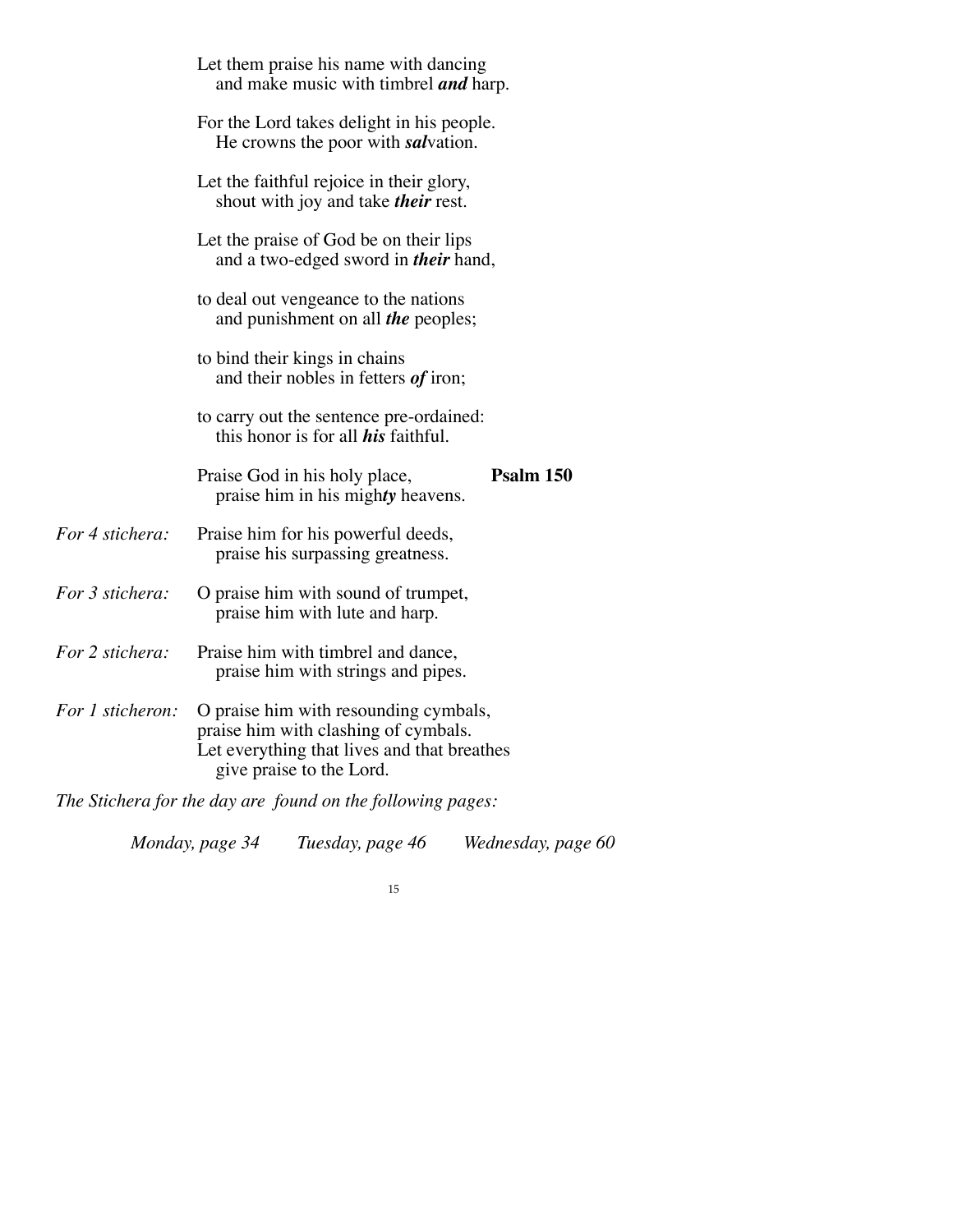*The Priest stands before the Royal doors and says:*

**Priest:** To you all glory is due, O Lord our God, and we give glory to you, Father, Son, and Holy Spirit, now and ever and forever. Amen.

Glory to you who show us the light!

## **The Lesser Doxology**

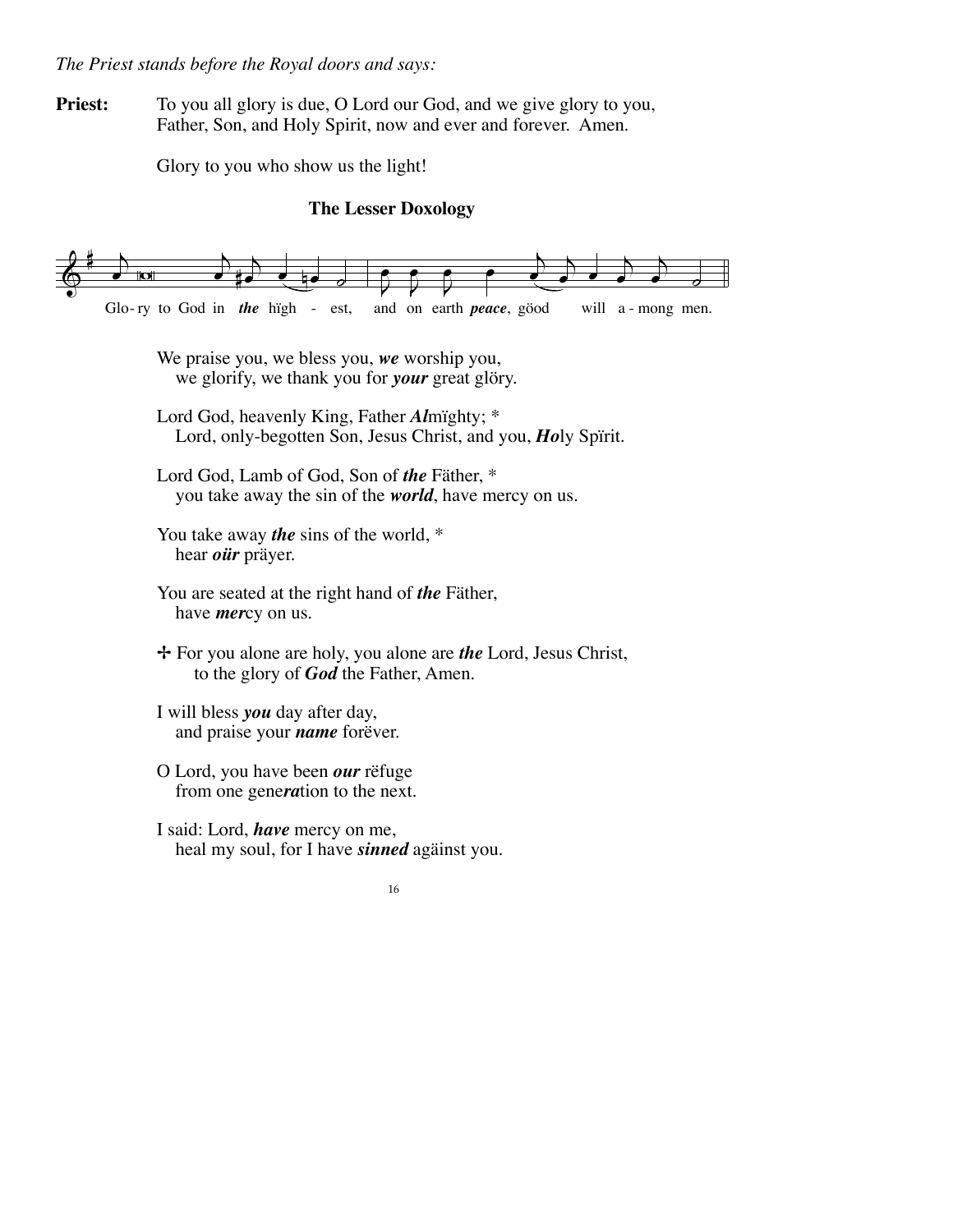O Lord, I *have* fled to you, teach me to do your will, for *you*, O Lord, are my God.

In you is *the* source of life and *in* your light we see light,

Extend *your* mërcy, to *those* who knöw you.

Make *us* worthy, O Lord, to be kept sin*less* this mörning.

Blessed are you, O Lord, the God of *our* fäthers, and praiseworthy and glorious is your *name* forever. Amen.

May your mercy, O Lord, be *up*ön us because we have *placed* our hope in you.

✢ Blessed *are* you, O Lord, teach me *your* commändments.

✢ Blessed are you, *O* Mäster, make me understand *your* commändments.

✢ Blessed are you, *O* Holy One, enlighten me with *your* commändments.

O Lord, your mercy is *for*ëver; despise *not* the work of your hands.

To you is due praise, to you *is* due a hymn; to *you* is glory due.

✢ Father, Son, and Ho*ly* Spïrit, now and ever *and* forever. Amen.

*The deacon says the following litany at the ambon. If there is no deacon, the priest says this litany at the Holy Doors.*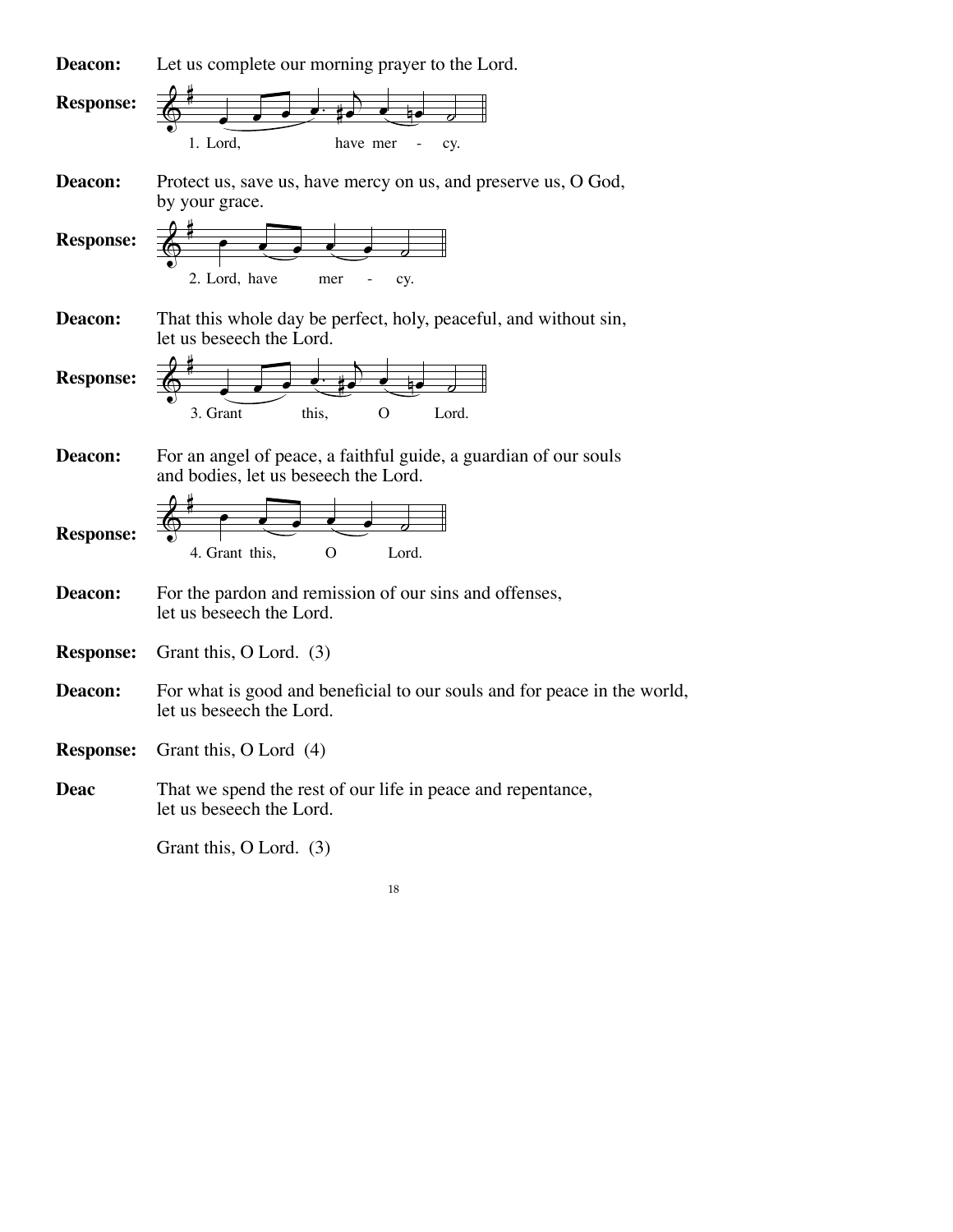For a Christian, painless, unashamed, peaceful end of our life, and for a good account before the fearsome judgement seat of Christ, let us beseech the Lord. **Deacon:**

Grant this, O Lord. (4) **Response:**

Commemorating our most holy, most pure, most blessed and glorious Lady, the Theotokos and ever-Virgin Mary with all the Saints, let us commit ourselves and one another, and our whole life to Christ our God. **Deacon:**



*The priest, standing before the Royal Doors, says:*

We sing to you, we praise you, we bless you, and we thank you, God of our Fathers, for you have banished the dark of night and shown us once again the light of day. We beseech you, forgive our sins and accept our prayer in your great tenderness of heart because we take refuge in you, the merciful and all-powerful God. Shine in our hearts your true Sun of Justice. Enlighten our minds and guard all our senses, so that walking blamelessly in the path of your commandments as in daylight, we may reach eternal life, for in you is the source of life. Make us worthy to enjoy the unapproachable light. For you are our God and we give glory to you, Father, Son, and Holy Spirit, now and ever and forever. **Priest:**

& # <sup>œ</sup> <sup>œ</sup> <sup>œ</sup> <sup>œ</sup> <sup>œ</sup> ˙ A - - - men. **Response:**

## **Prayer over Bowed Heads**



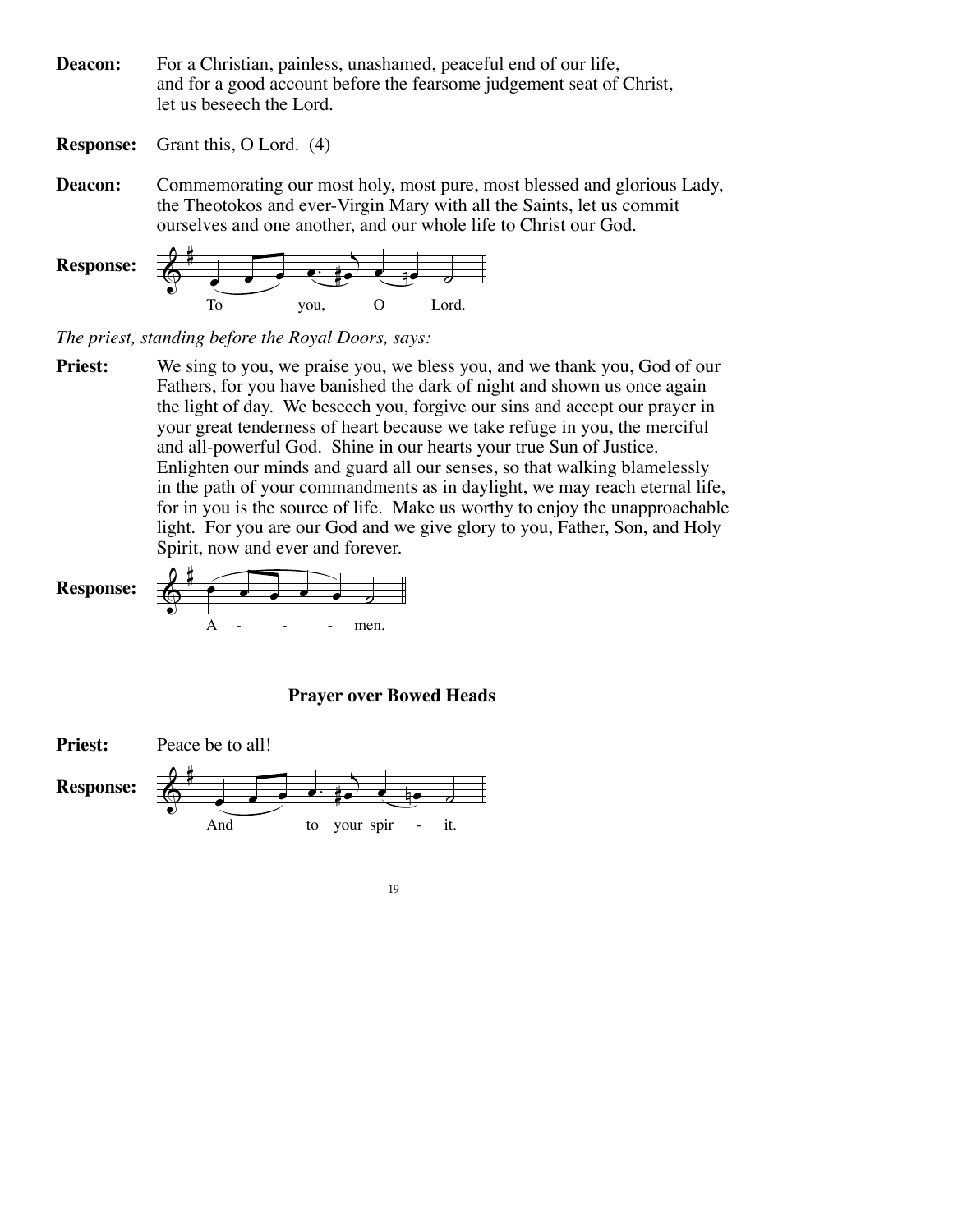Bow your heads to the Lord. **Deacon:**



Holy Lord, you dwell on high and look upon the lowly, and with your allseeing eye you watch over all creation. To you we bend our neck in spirit and body and we implore you, O Holy of Holies, stretch forth your invisible hand from your holy dwelling place and bless us all. If we have sinned voluntarily or involuntarily forgive us as a good God who loves mankind and gives us earthly and heavenly gifts. For yours are mercy and salvation, O Christ our God, and we give glory to you, with your eternal Father and your life-creating Spirit, now and ever and forever. **Priest:**

**Response:** 
$$
\begin{array}{|c|c|}\n\hline\n\end{array}
$$

*The priest and deacon enter the altar.* 

*The Apostichera for the day are now sung.*

 *Monday, page 37 Tuesday, page 48 Wednesday, page 63*

*Then, to the Lenten Tone:*

It is good to *give* thanks to the Lord, to make music *to* your name, O Most High, to proclaim your love in *the* mörning \* and your truth in the *watch*es of the night. *(twice)*

Holy God, Holy and Mighty, Holy and *Im*mörtal, have *mer*cy ön us. *(3 times)*

Glory to the Father, and to the Son, and to the Ho*ly* Spïrit, \* now and ever *and* forever. Amen.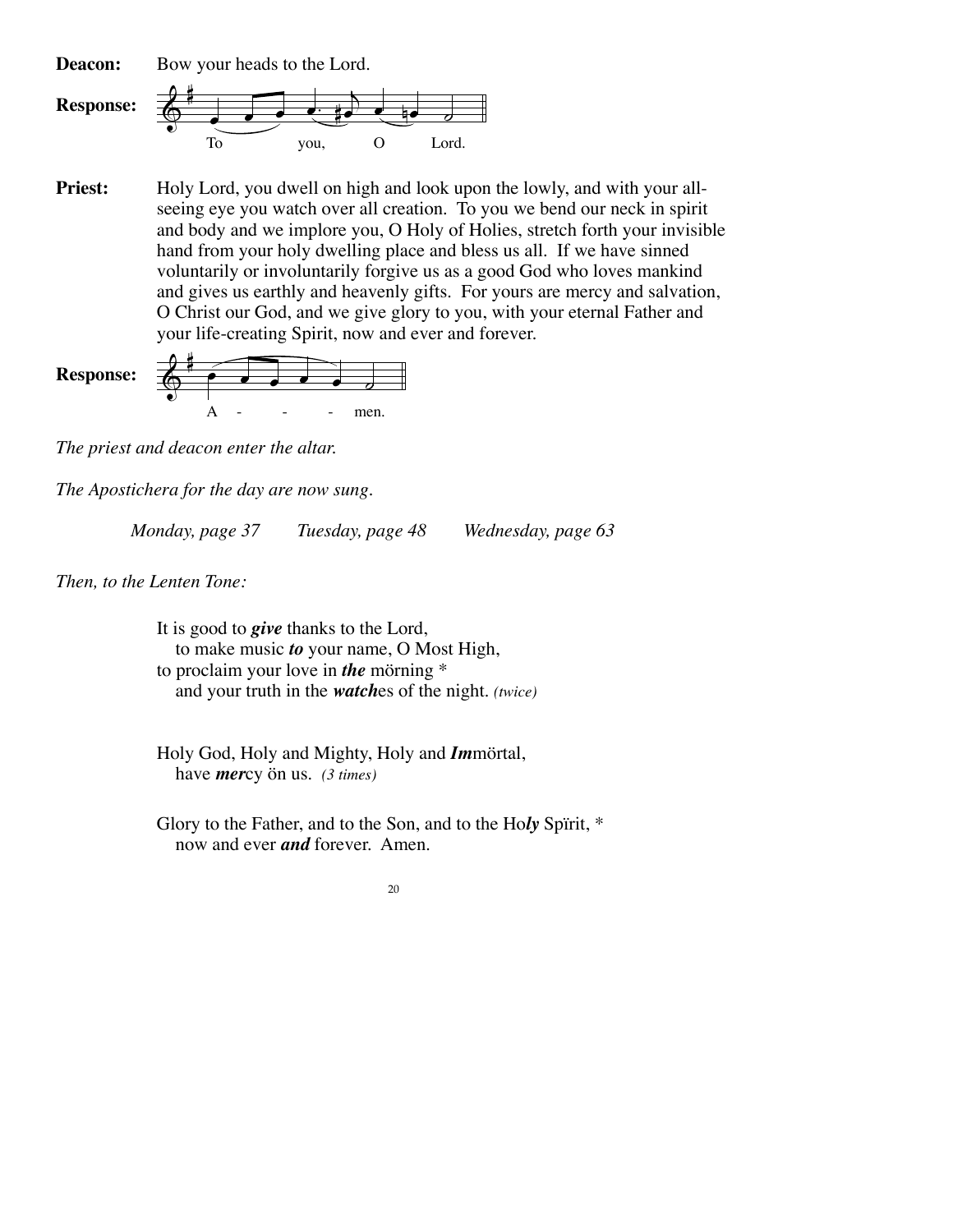Most Holy Trinity, have mercy on us; Lord, cleanse us of our sins; Master, forgive our *trans*grëssions, \* Holy One, come to us and heal our infirmities *for* your näme's sake.



Glory to the Father, and to the Son, and to the Ho*ly* Spïrit, \* now and ever *and* forever. Amen.

Our Father, who art in heaven, hallowed be thy name. Thy kingdom come, thy will be done on earth as it is in heaven. Give us this day our daily bread, and forgive us our trespasses as we forgive those who trespass against us, and lead us not into *temp*tätion, \* but deliver *us* from ëvil.

For thine is the kingdom and the power and glory, Father, Son, and Holy Spirit, now and ever and forever. **Priest:**



## **Dismissal**

As we stand in the temple of *your* glöry, \* we consider ourselves stand*ing* in hëaven. **All:**

> O Theoto*kos,* heavenly Gate, \* Open to us the doors *of* your mërcy.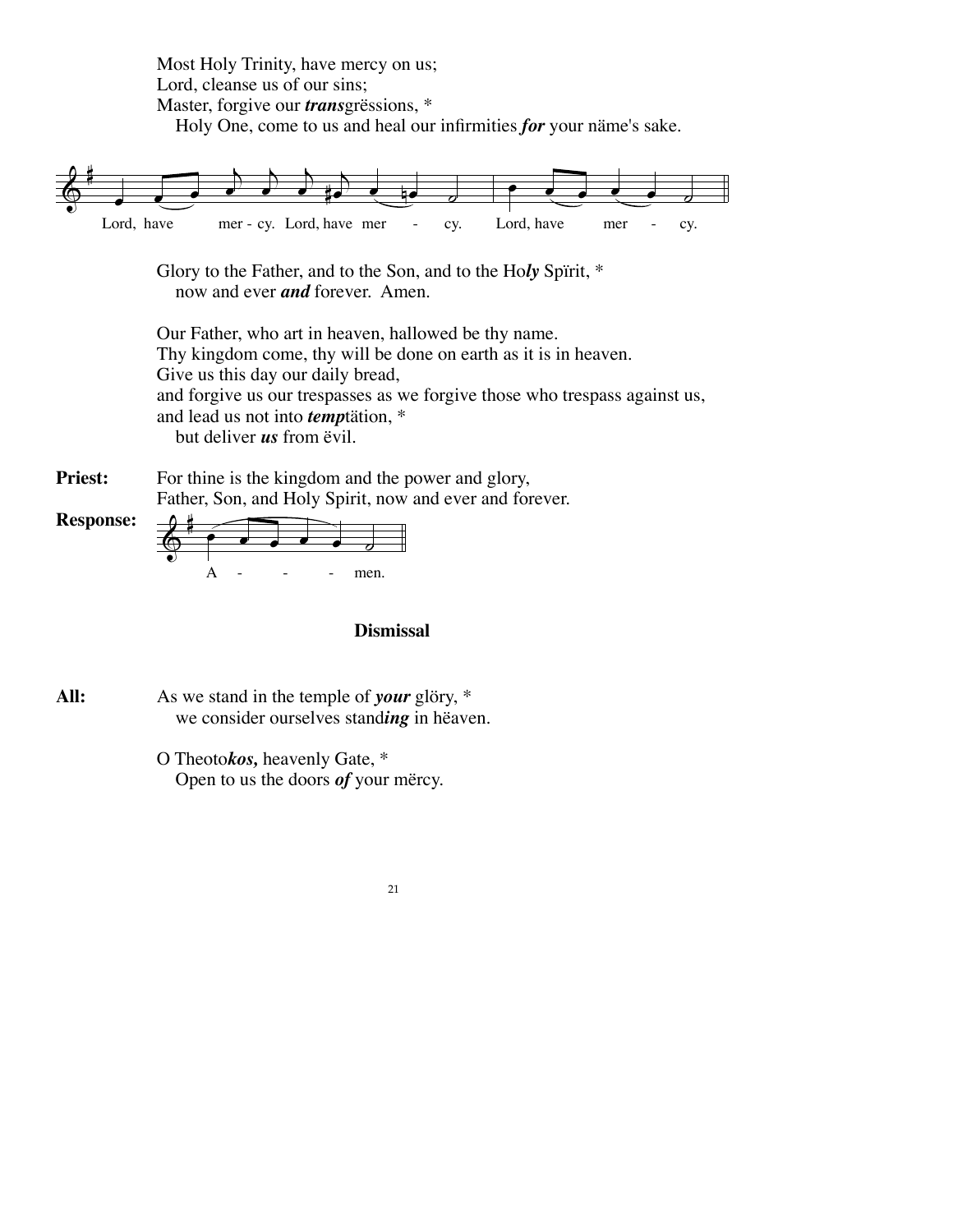

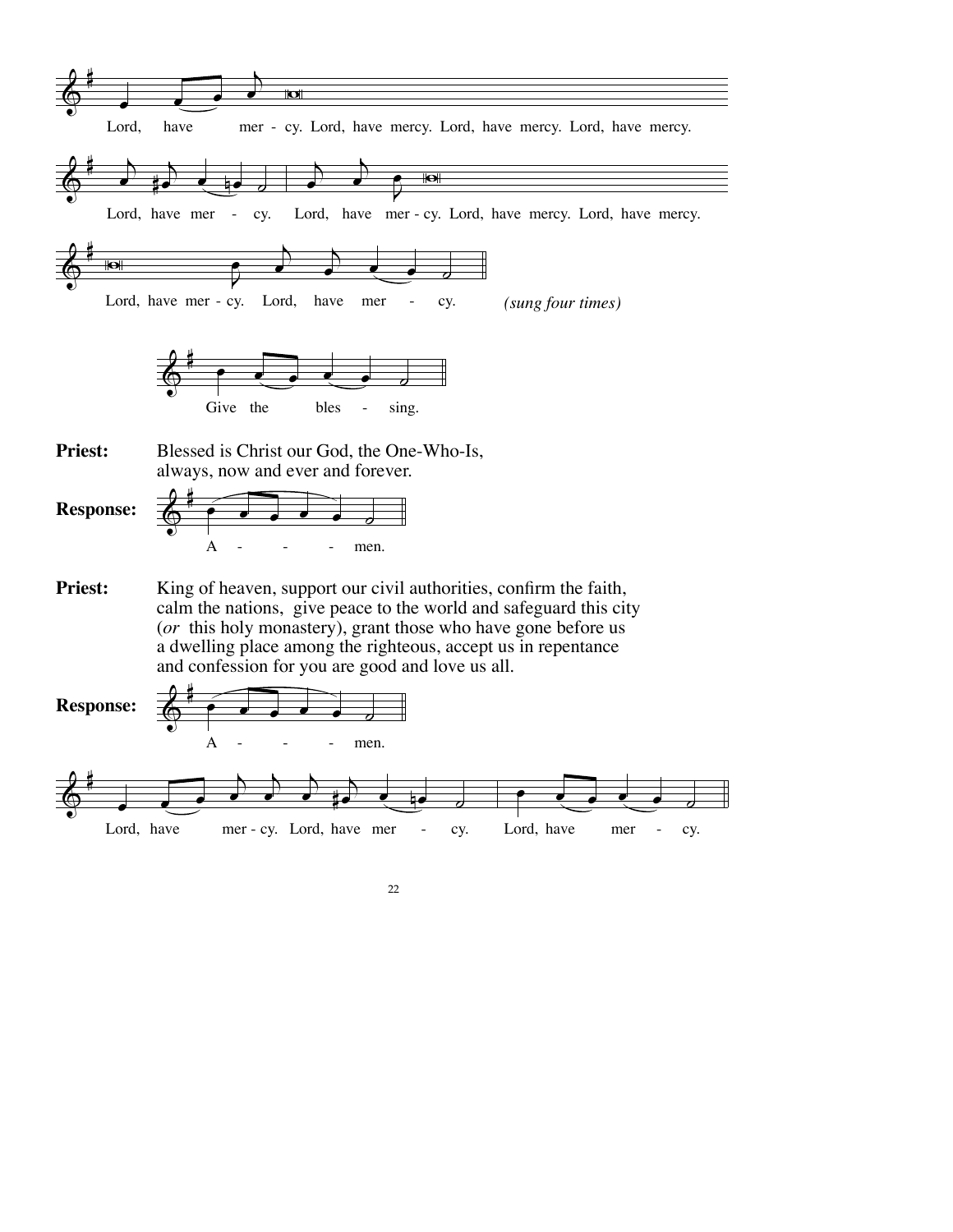Glory to the Father, and to the Son, and to the Ho*ly* Spïrit, now and ever *and* forever. Amen.

More honorable than *the* Cherubim, and beyond compare more glorious *than* the Seraphim, who, a virgin, gave birth *to* God the Word, you, truly the Theoto*kos*, we magnify.

In *the* name of the Lord, \* give the *bles*sing, Fäther.

Through the prayers of our holy fathers, O Lord Jesus Christ our God, have mercy on us. **Priest**

 $\&$   $\bullet$   $\bullet$   $\bullet$   $\bullet$   $\bullet$  $A - - -$  - men. **Response:**

## **Prayer of St. Ephrem**

Lord and Master of my life, spare me from the spirit of indifference, despair, lust for power, and idle chatter. *(Prostration)* **All:**

> Instead, bestow on me, your servant, the spirit of integrity, humility, patience, and love. *(Prostration)*

Yes, O Lord and King, let me see my own sins and not judge my brothers and sisters; for you are blessed forever and ever. Amen. *(Prostration)*

*Then, with a simple bow, the following is repeated four times:* O God, be merciful to me, a sinner. O God, cleanse me of my sins and have mercy on me. O Lord, forgive me, for I have sinned without number.

*Once more, the Prayer of St. Ephrem is recited, without the usual prostrations. One prostration is made at the conclusion of the prayer.*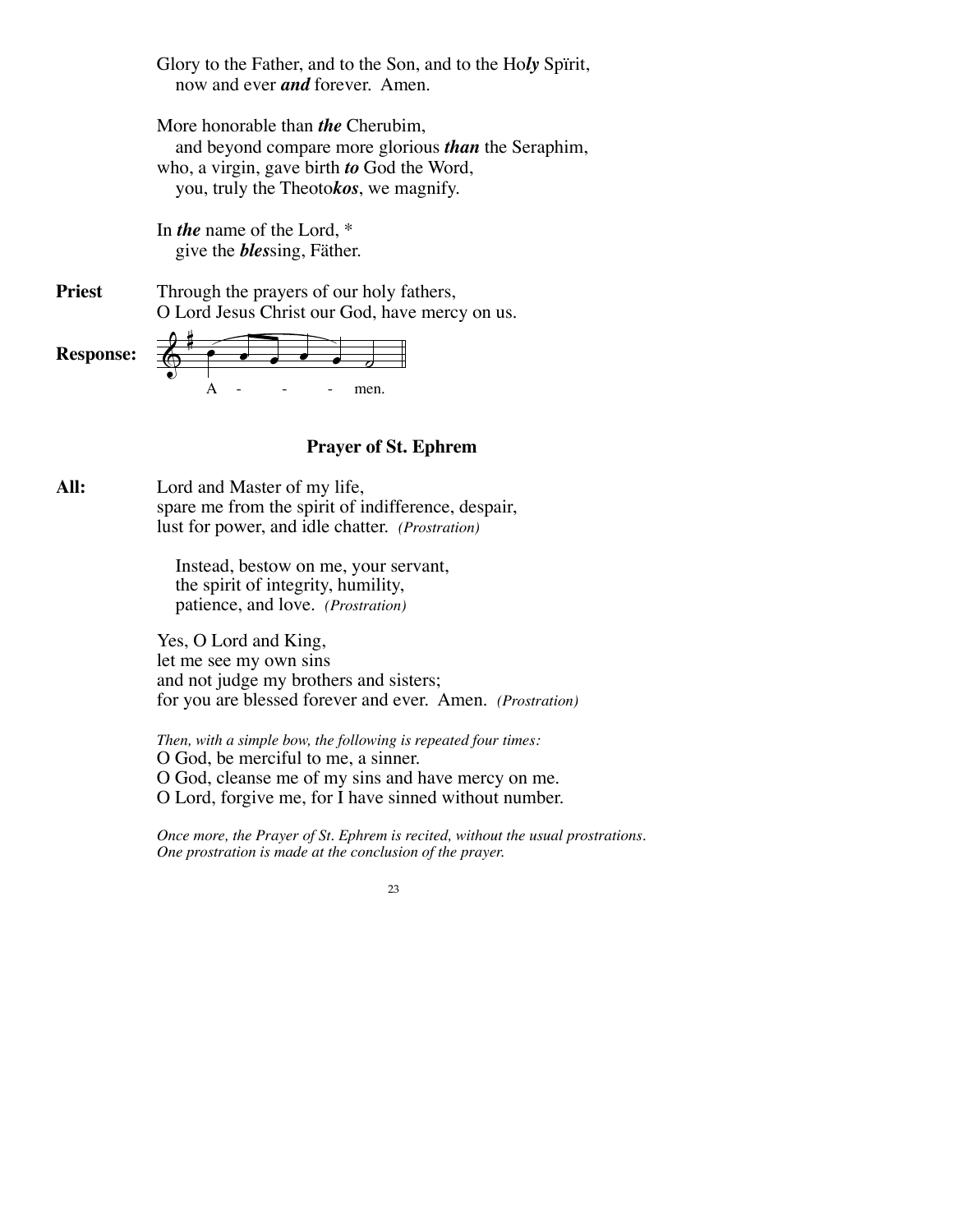**Priest:** Glory to you, O Christ, our God, our hope; glory to you!

**Response:** Glory to the Father, and to the Son, and to the Ho*ly* Spïrit, \* now and ever *and* forever. Amen.



#### *Monday:*

**Priest:** May Christ our true God, who went voluntarily to his Passion for our salvation, have mercy on us and save us through the prayers of his most pure Mother; through the protection of the honorable, heavenly, incorporeal powers; through the prayers of holy *(patron of the church)*, and of holy *(the saint of the day*), and through the prayers of all the saints; for Christ is good and loves us all.

## *Tuesday:*

May Christ our true God, who went voluntarily to his Passion for our salvation, have mercy on us and save us through the prayers of his most pure Mother; of the honorable and glorious prophet,forerunner, and Baptist John; of holy *(patron of the church)*, and of holy *(the saint of the day*), and through the prayers of all the saints; for Christ is good and loves us all.

#### *Wednesday:*

May Christ our true God, who went voluntarily to his Passion for our salvation, have mercy on us and save us through the prayers of his most pure Mother; through the might of the precious and life-giving Cross; through the prayers of holy *(patron of the church)*, and of holy *(the saint of the day*), and through the prayers of all the saints; for Christ is good and loves us all.



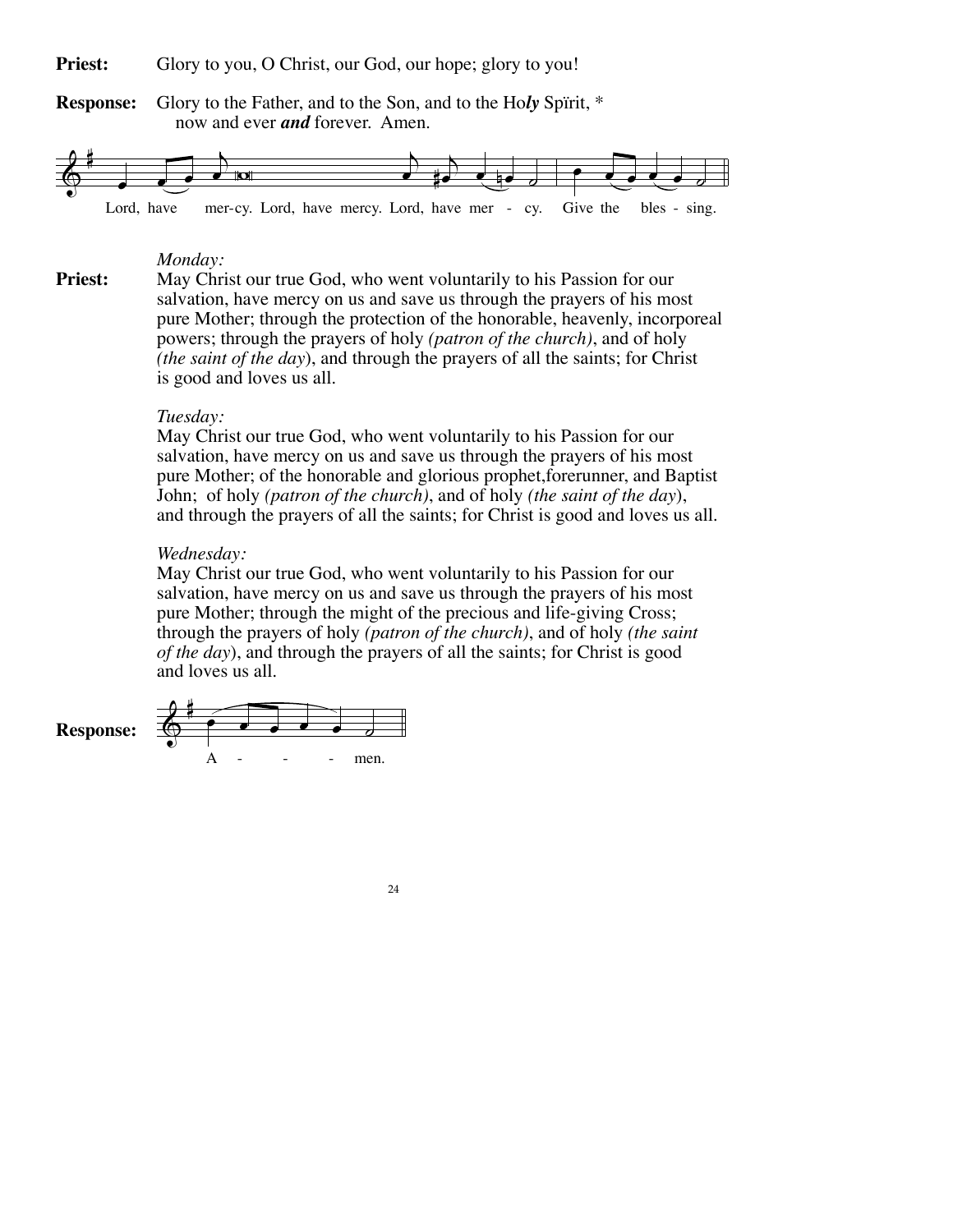# **Having suffered (Preterpivyj)**

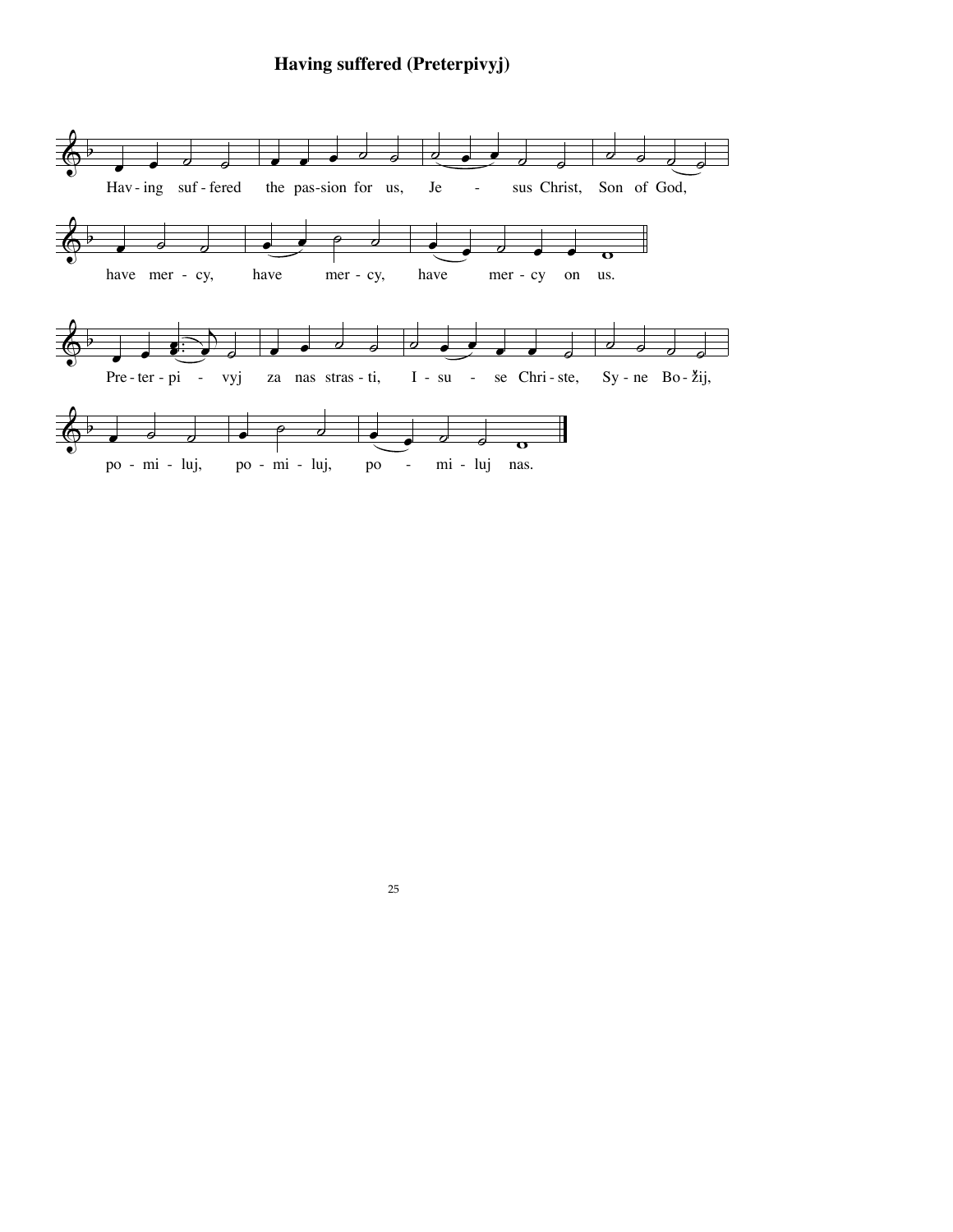## **Matins Propers for Great and Holy Monday**



*All repeat "Today the holy Passion…"*

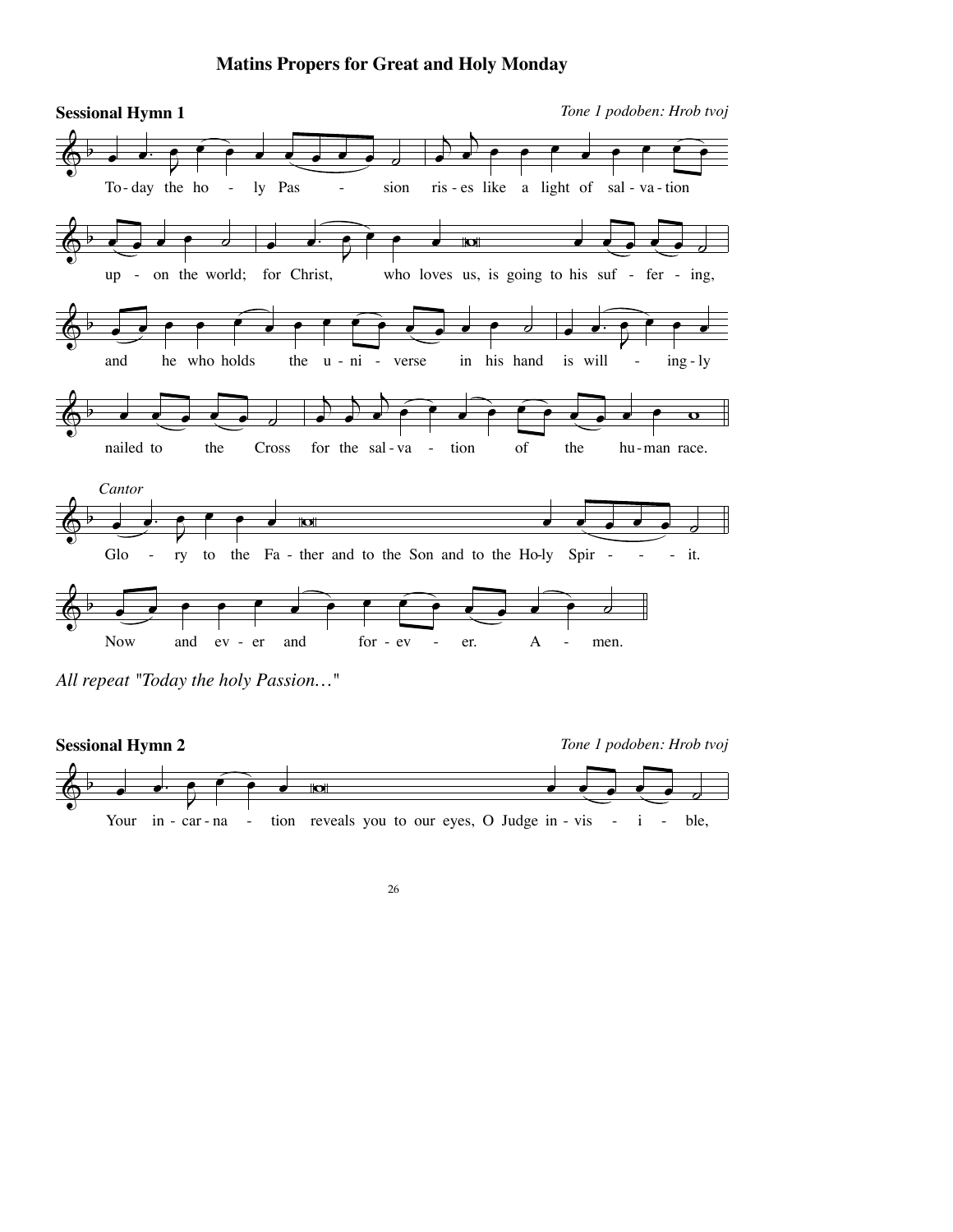

*All repeat "Your incarnation…"*



27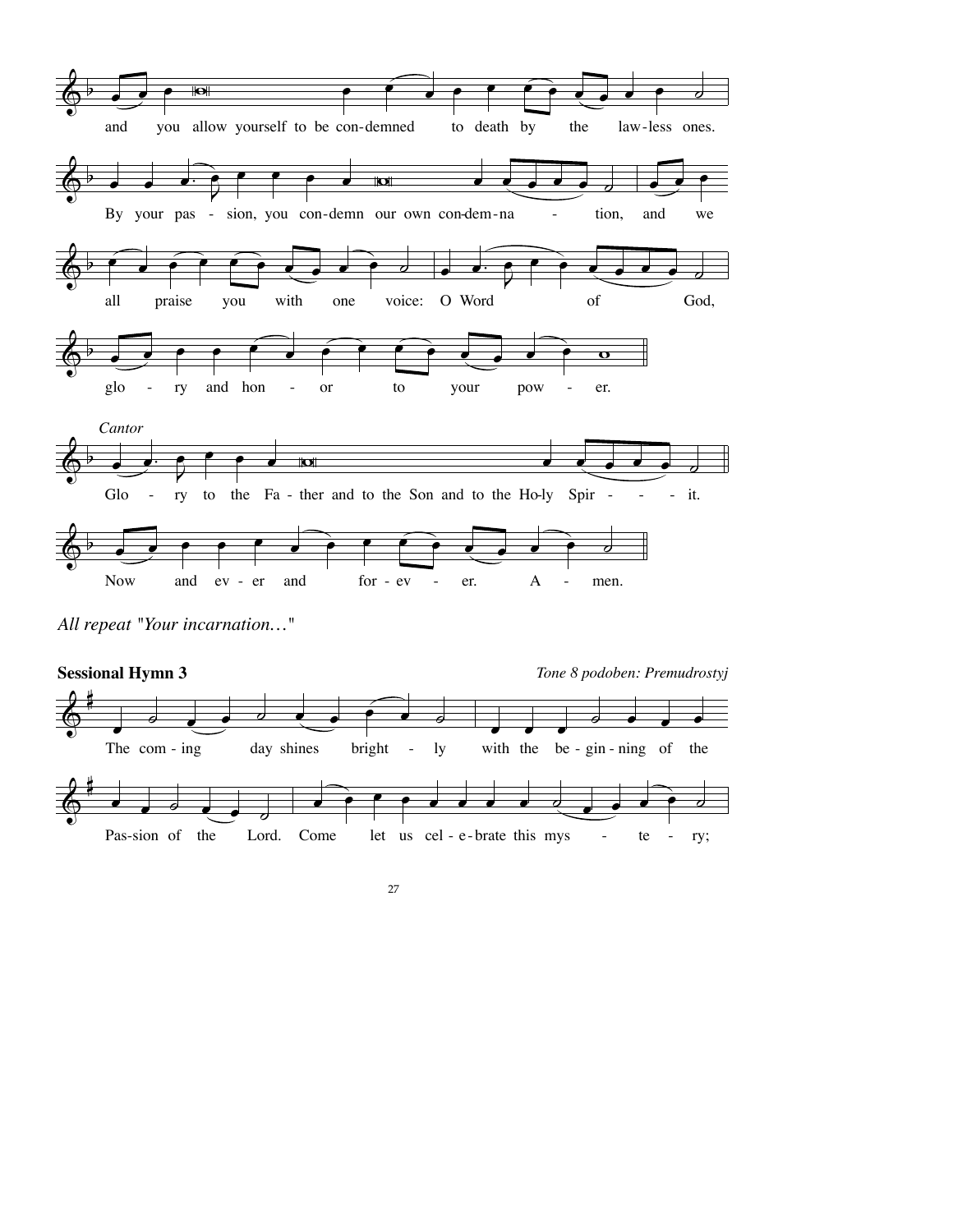



*All repeat "The coming day shines brightly…"*

*The service continues on page 7.*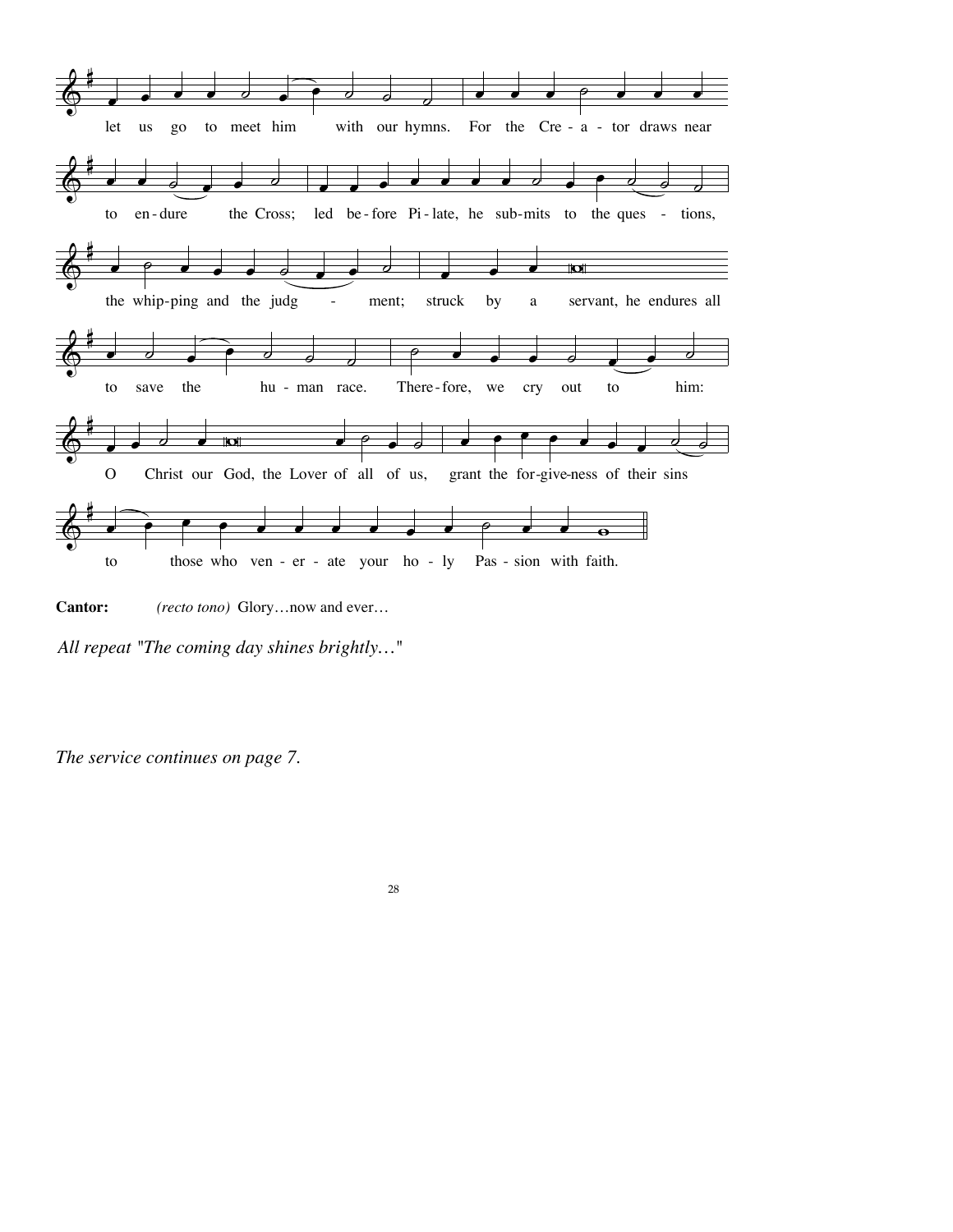**Canon**



 In his ineffable condescension, the Word of God revealed to his disciples who he is: He is both divine and human, and he takes the form of a servant without clinging to his divinity; for he is clothed with glory.

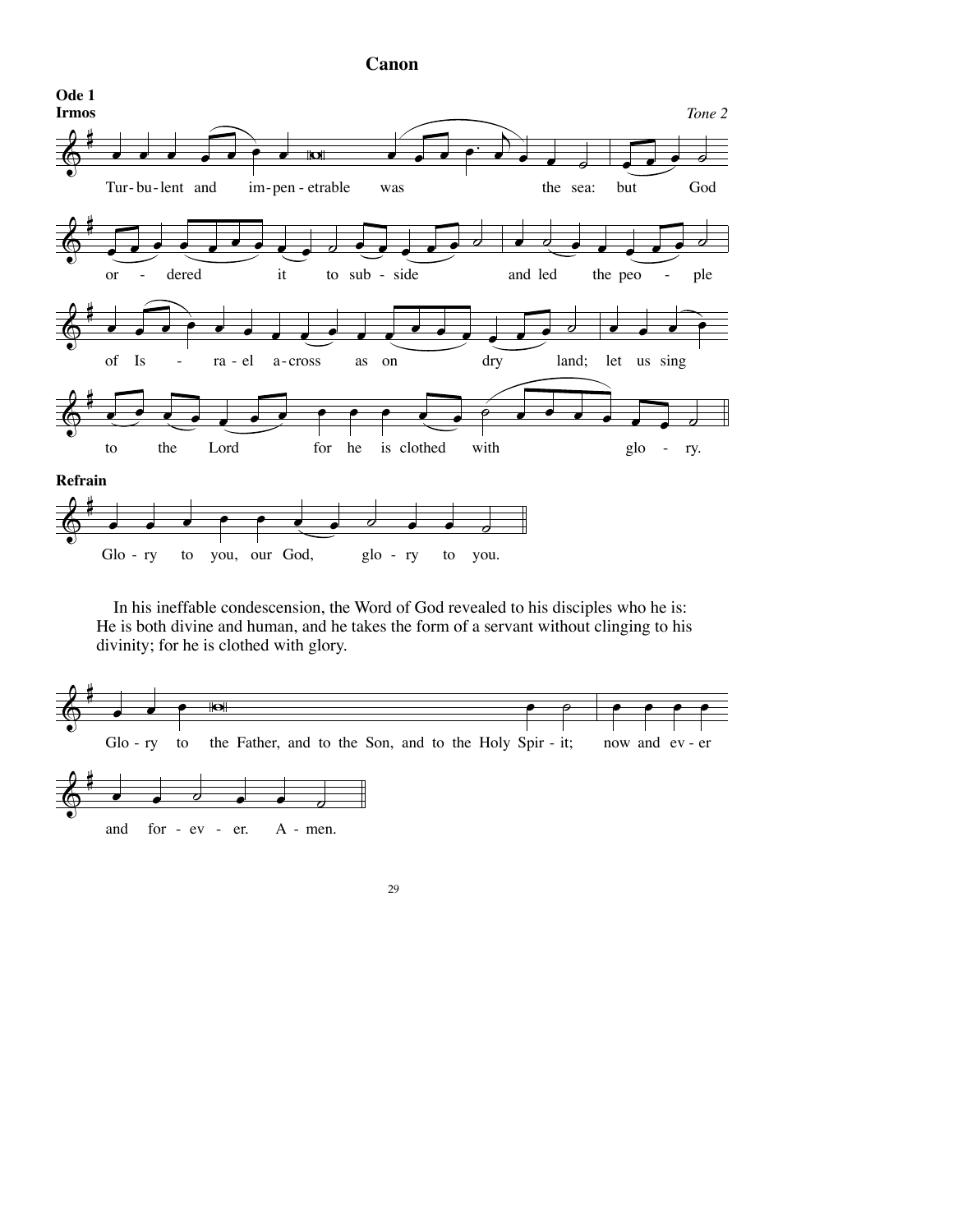The Creator himself has come to serve the one whose very form he has taken; rich in his divinity, he gives his life as a ransom for the poor Adam, even though he is the God who is beyond suffering.

*Katavasia: Repeat Irmos from above.*



**Ikos:** Let us mingle our tears with those of Jacob, sharing his compassion for the chaste Joseph, who is worthy to be remembered forever. Although he was enslaved in body, he was able to preserve his soul in complete freedom; for God crowns his servants

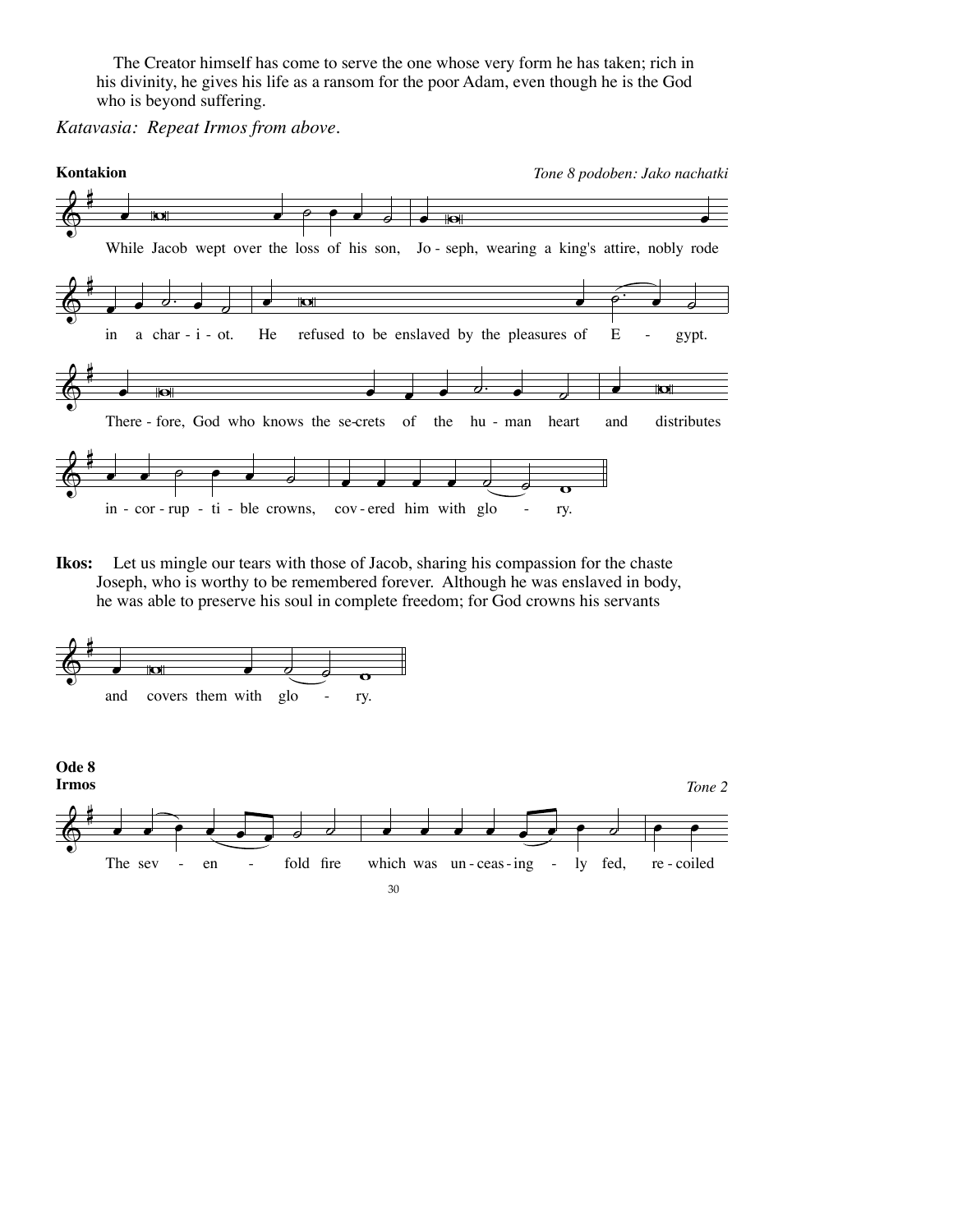

 While going to his Passion, the Lord said to those whom he loved: Everyone will know that you are my disciples if you keep my commandments; be at peace among yourselves and with all others; be humble in your thoughts and you shall be exalted; praise your Lord and exalt him above all forever.



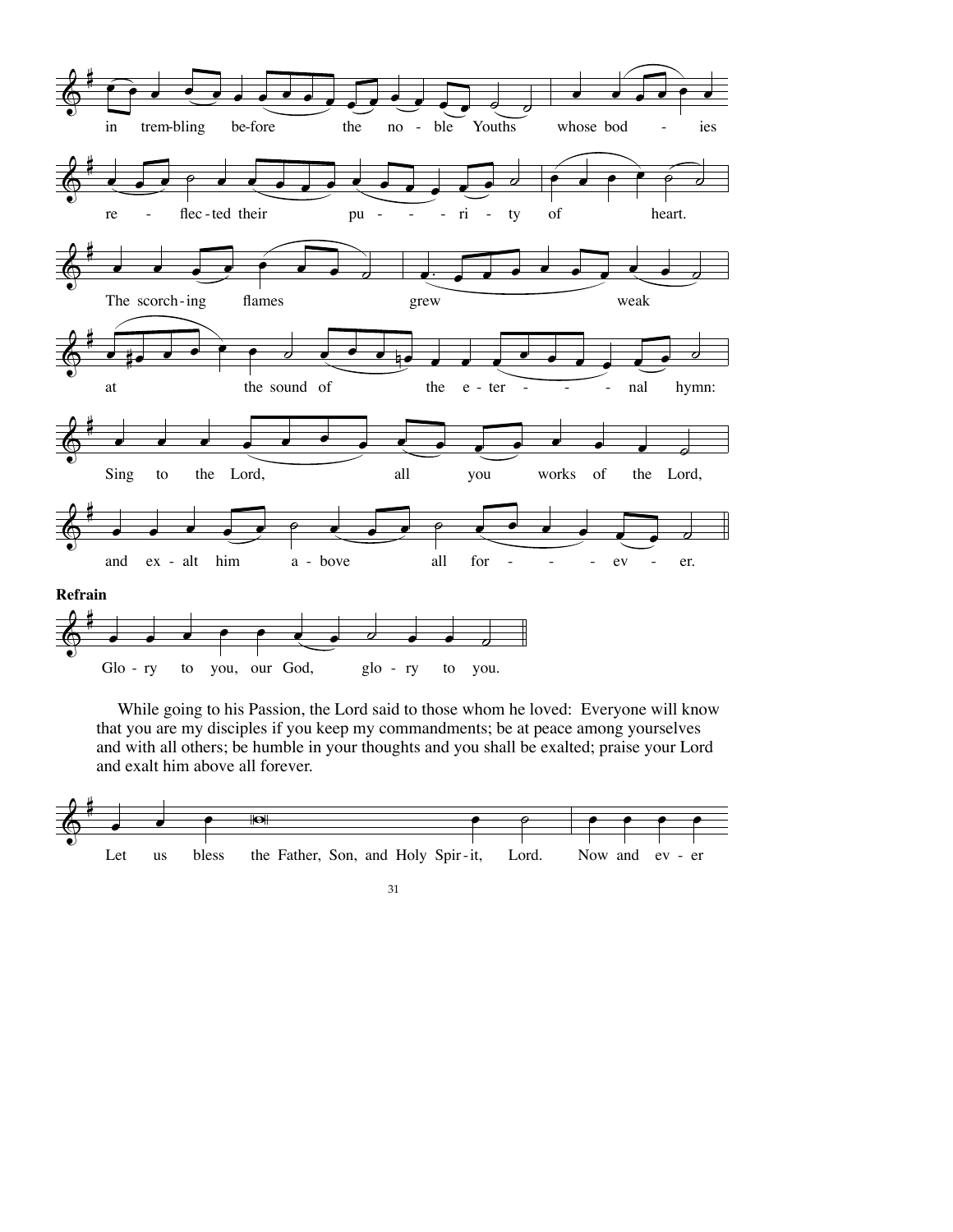

 Among you, power must be just the opposite as it is with the Gentiles; I do not leave you a legacy of vanity as do the tyrants. If any among you wish to be first, they must show themselves to be the last of all; praise your Lord and exalt him above all forever.



*Katavasia: Repeat Irmos from above.*

*At the end of the Eighth Ode, the priest (or deacon) comes with the censer before the icon of the Theotokos on the icon screen. Incensing her icon, he intones:*

**Deacon:** Let us greatly extol theTheotokos and the Mother of Light in hymns.

*Then he incenses the whole Church as usual, beginning with the Holy Table.*

*The Canticle of the Theotokos is not sung.*



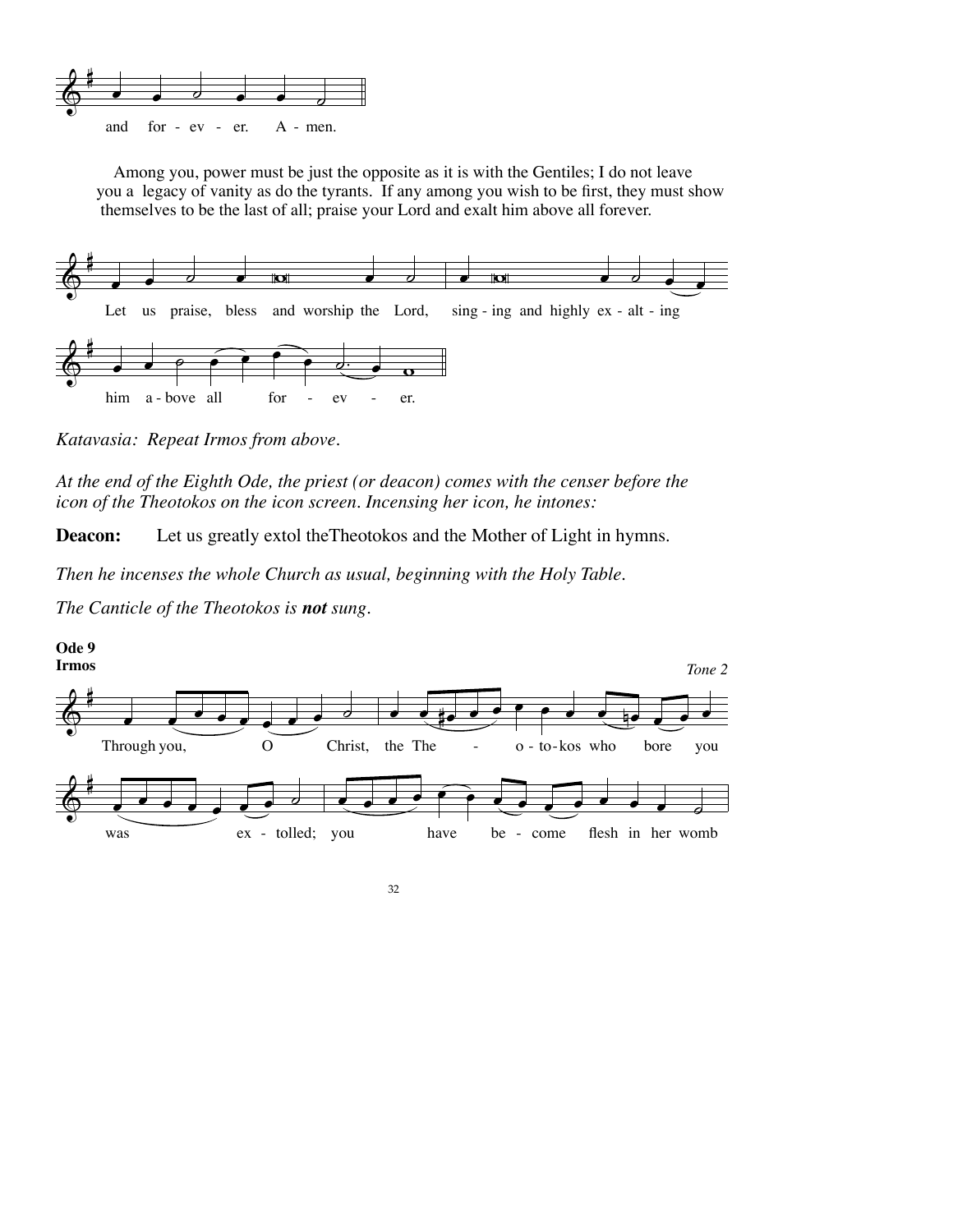



 You said to your apostles, O Lord and Wisdom of the universe: Turn away from the defilement of the passions, that you may receive the perfect knowledge of the kingdom of God; in this you shall be glorified, and you shall shine brighter than the sun.



You said to your disciples, O Lord: Take your example from me; do not have haughty thoughts, but follow the path of humility; the cup from which <sup>I</sup> shall drink, you shall drink, that you may be glorified with me in the kingdom of heaven.

*Katavasia: Repeat Irmos from above.*

33 *The service continues with the Small Litany on page 12.*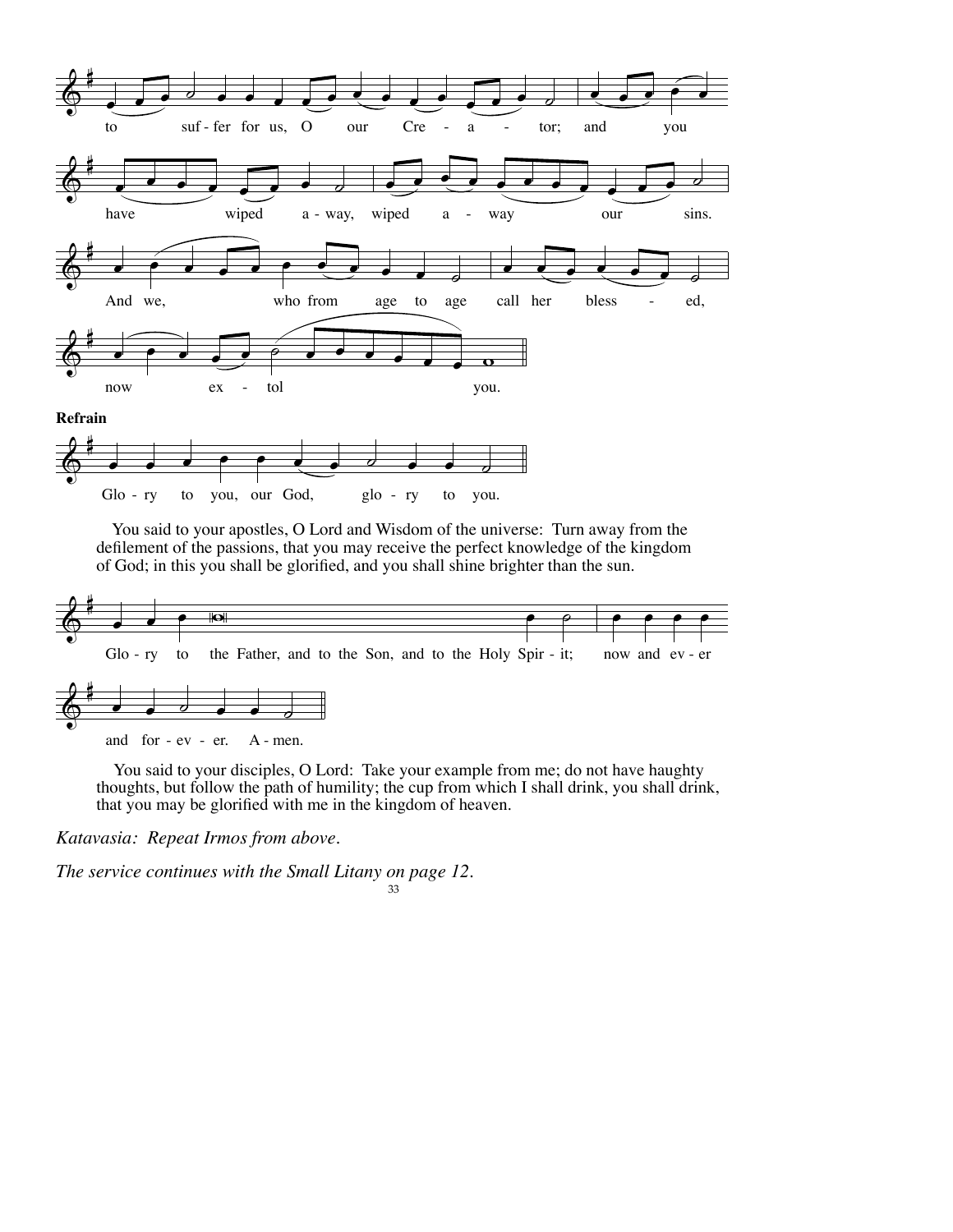### **Stichera at the Praises**

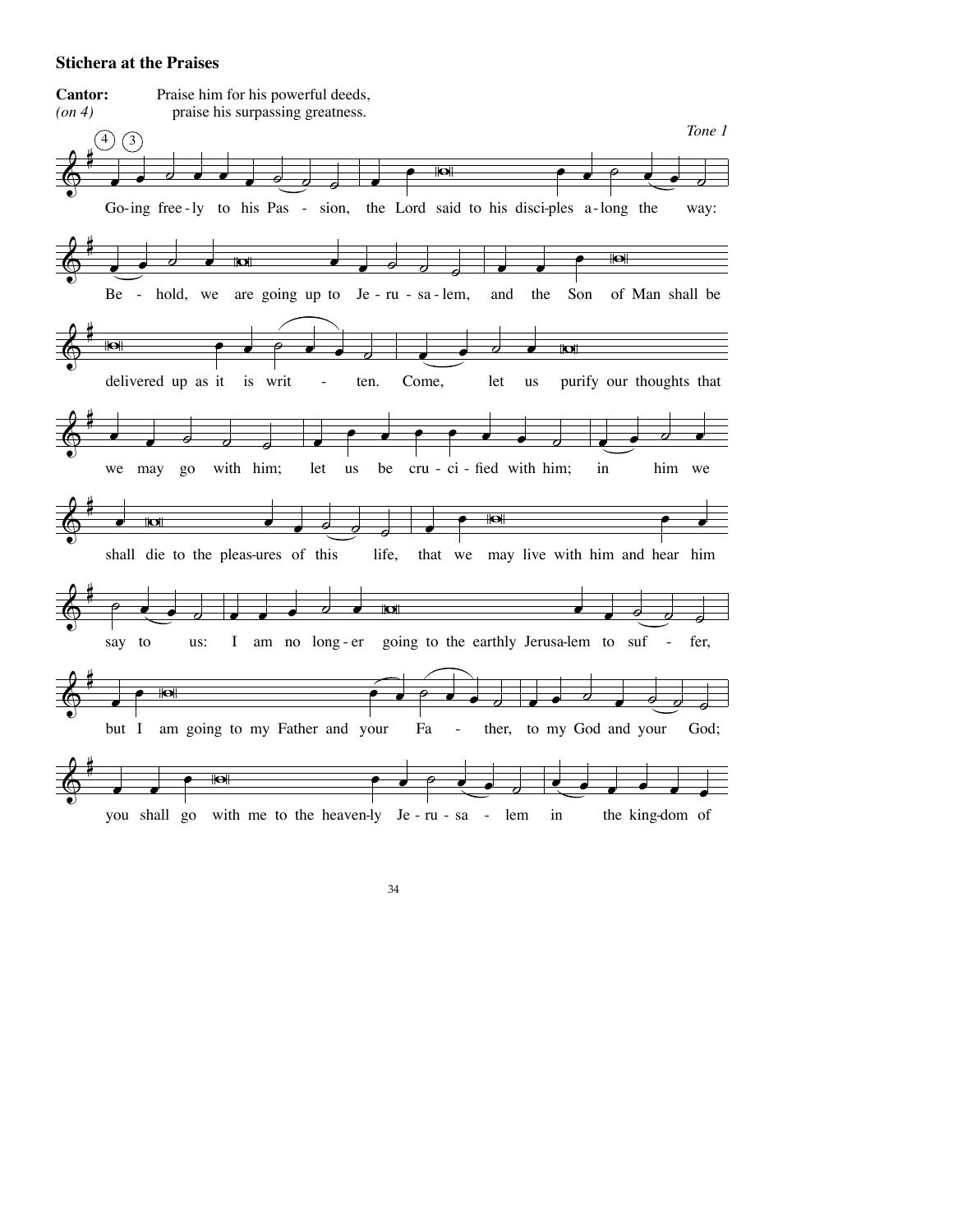![](_page_36_Figure_0.jpeg)

![](_page_36_Figure_1.jpeg)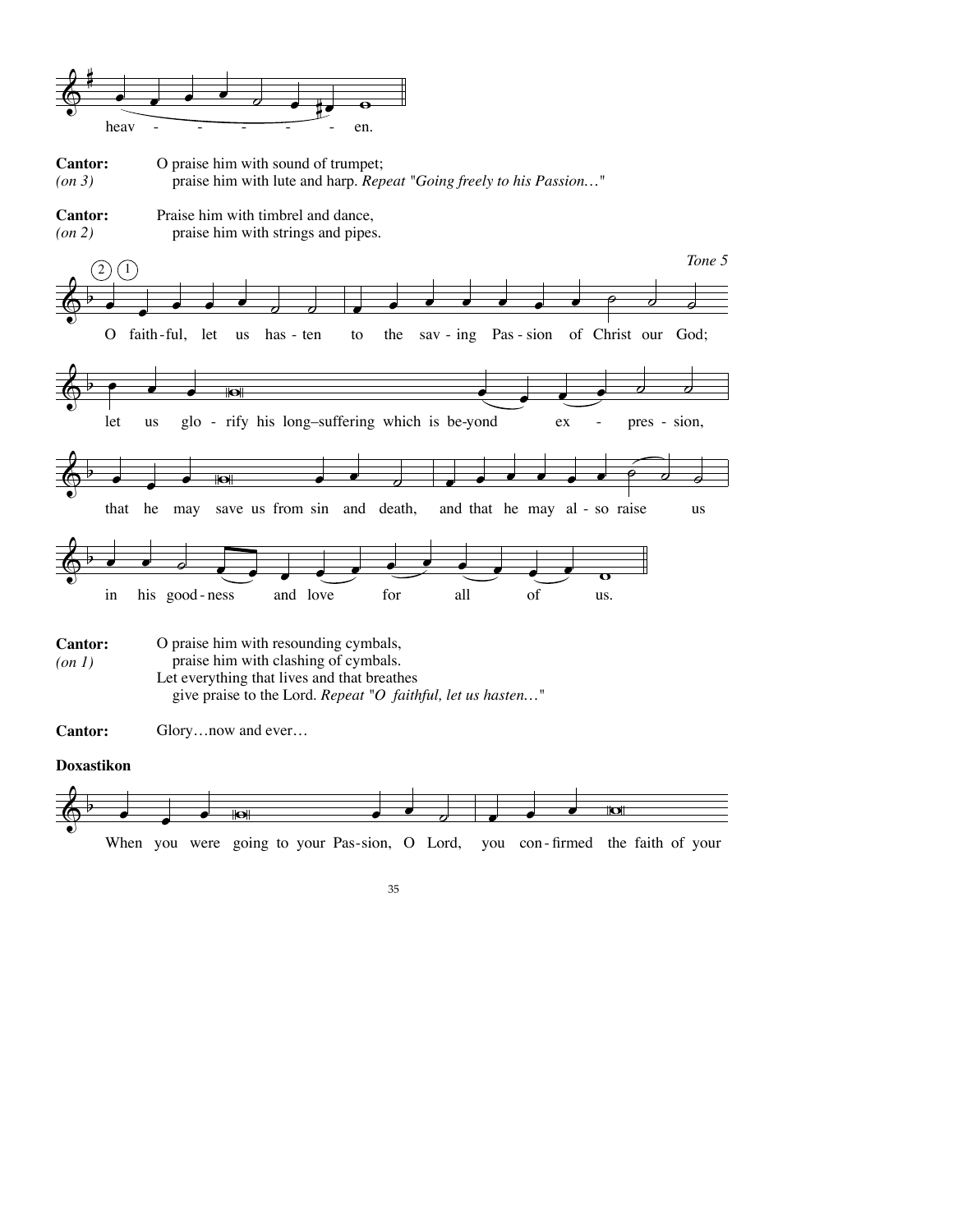![](_page_37_Figure_0.jpeg)

*The service continues on page 16.*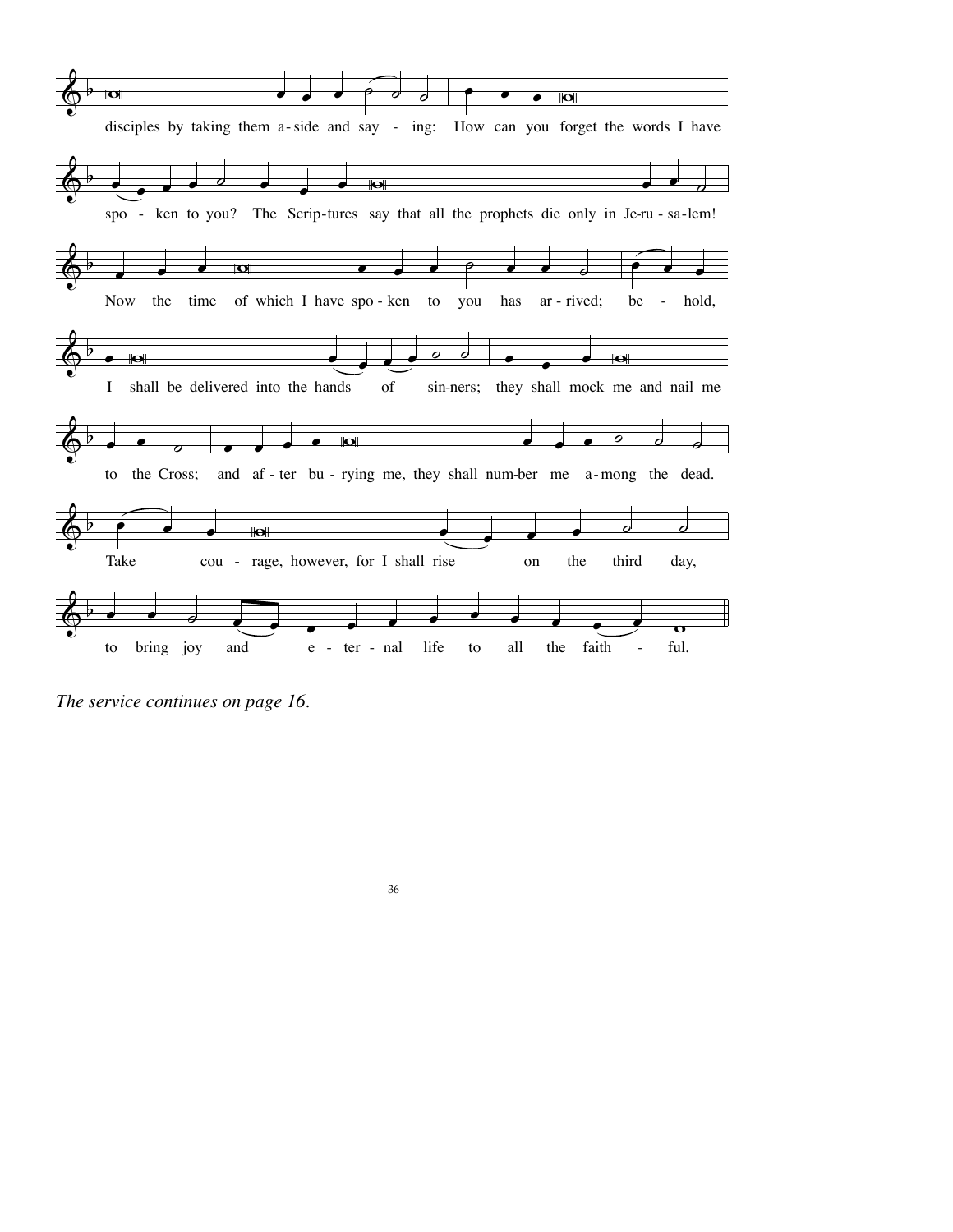# **Aposticha**

![](_page_38_Figure_1.jpeg)

 In the morning, fill us with your love; we shall exult and rejoice all our days. Give us joy to balance our affliction for the years when we knew misfortune. Show forth your work to your servants, let your glory shine on their children. **Cantor:**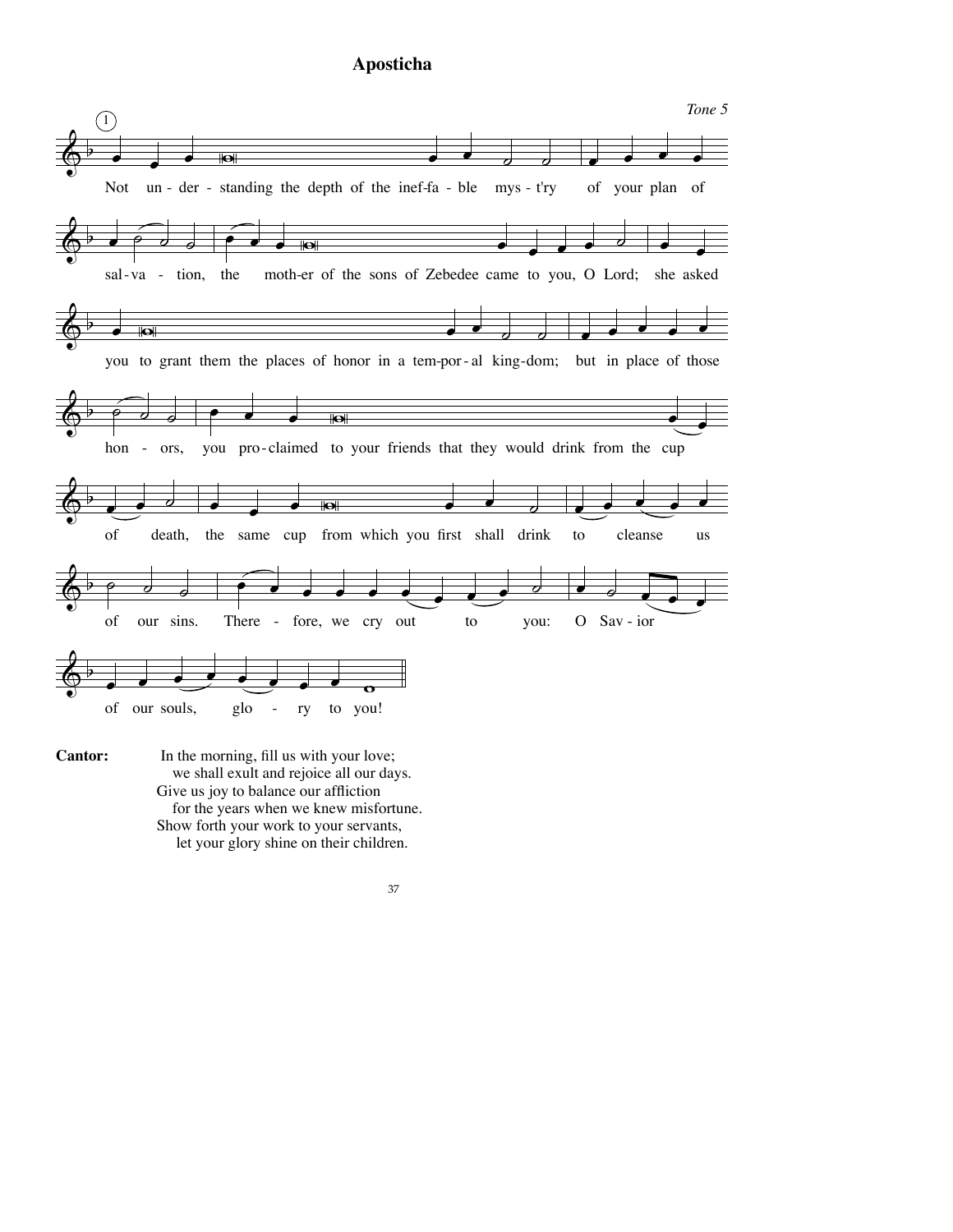![](_page_39_Figure_0.jpeg)

Let the favor of the Lord be upon us; give success to the work of our hands! Give success to the work of our hands. **Cantor:**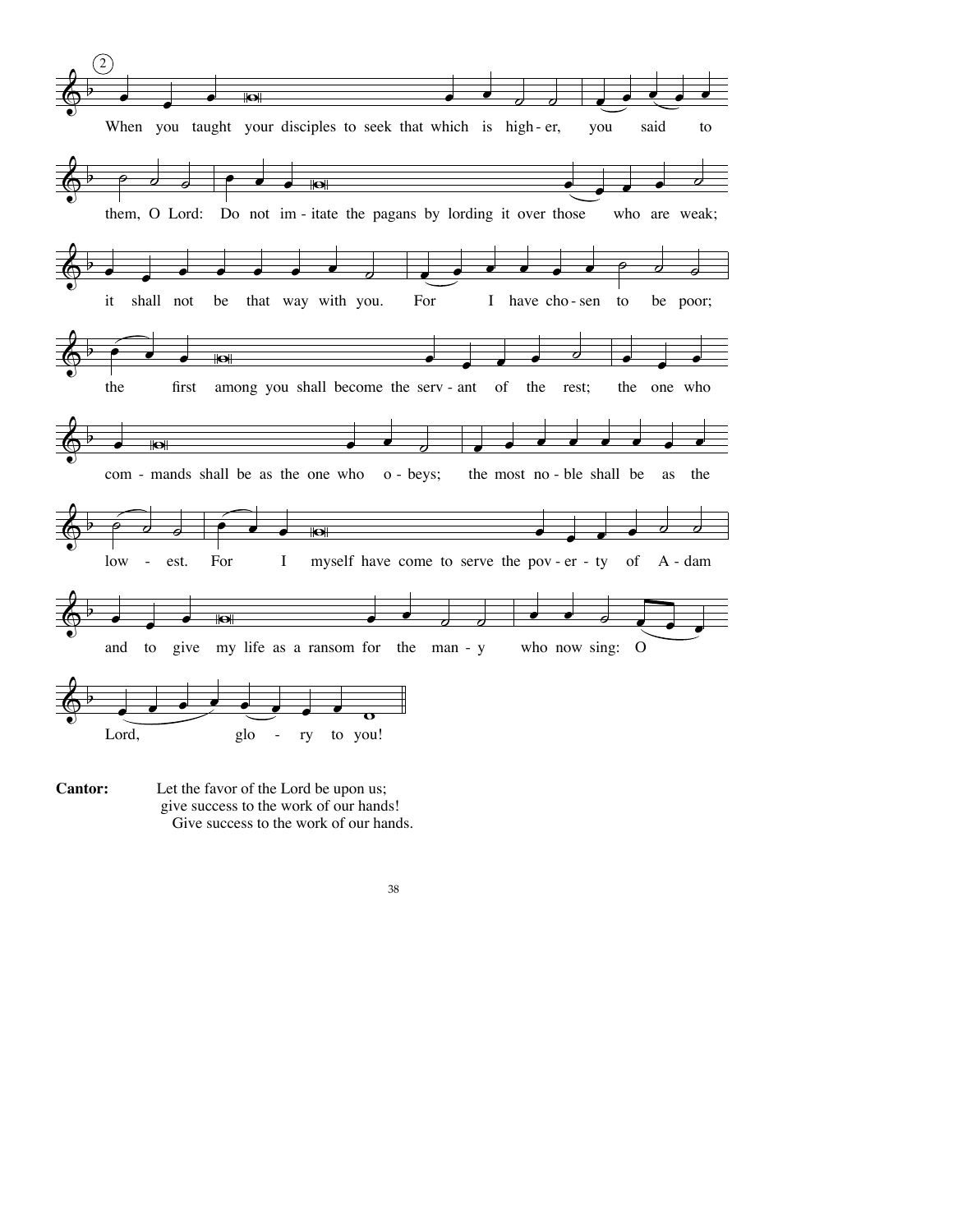![](_page_40_Figure_0.jpeg)

*The service continues on page 20*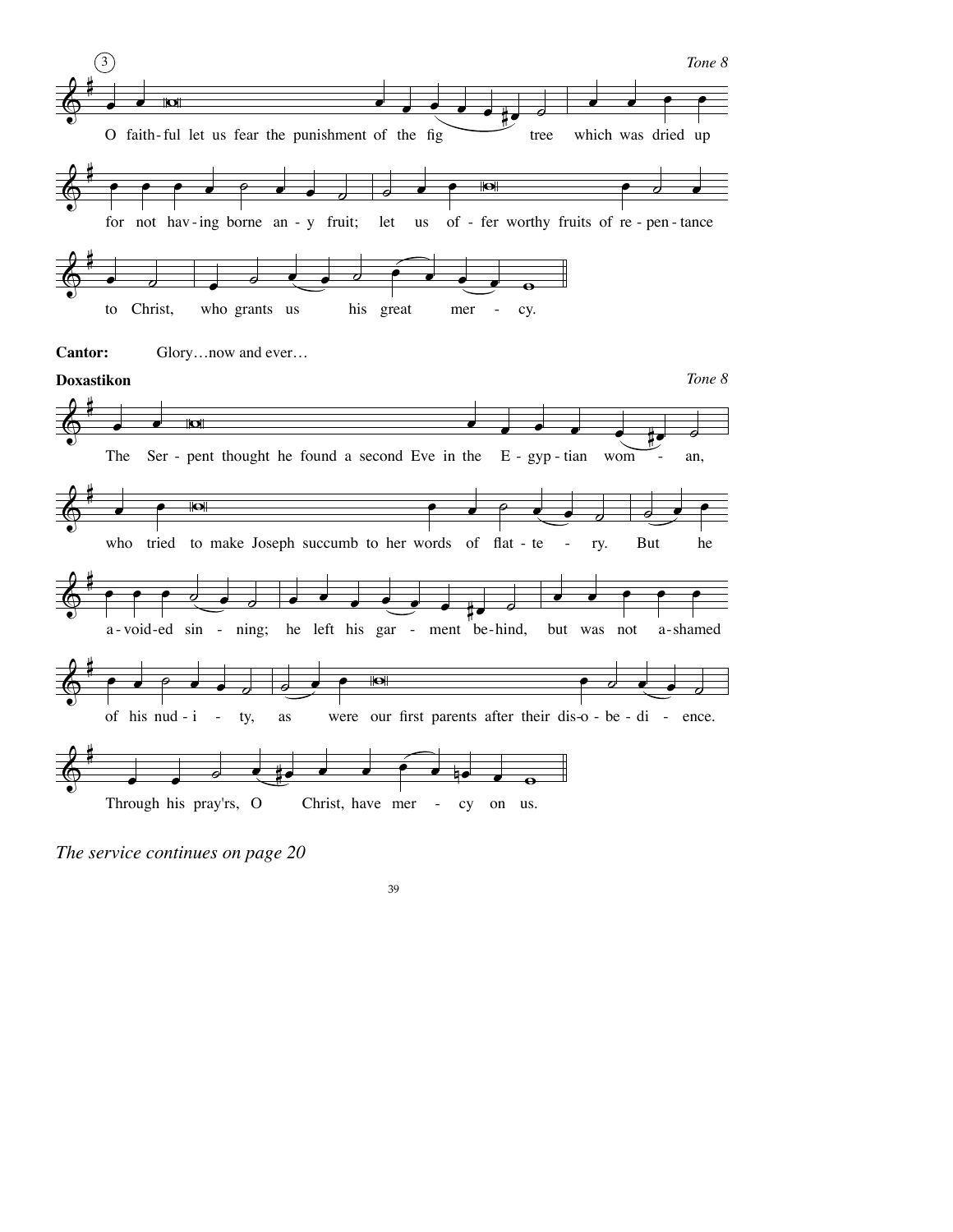## **Matins Propers for Great and Holy Tuesday**

![](_page_41_Figure_1.jpeg)

*All repeat"O faithful…"*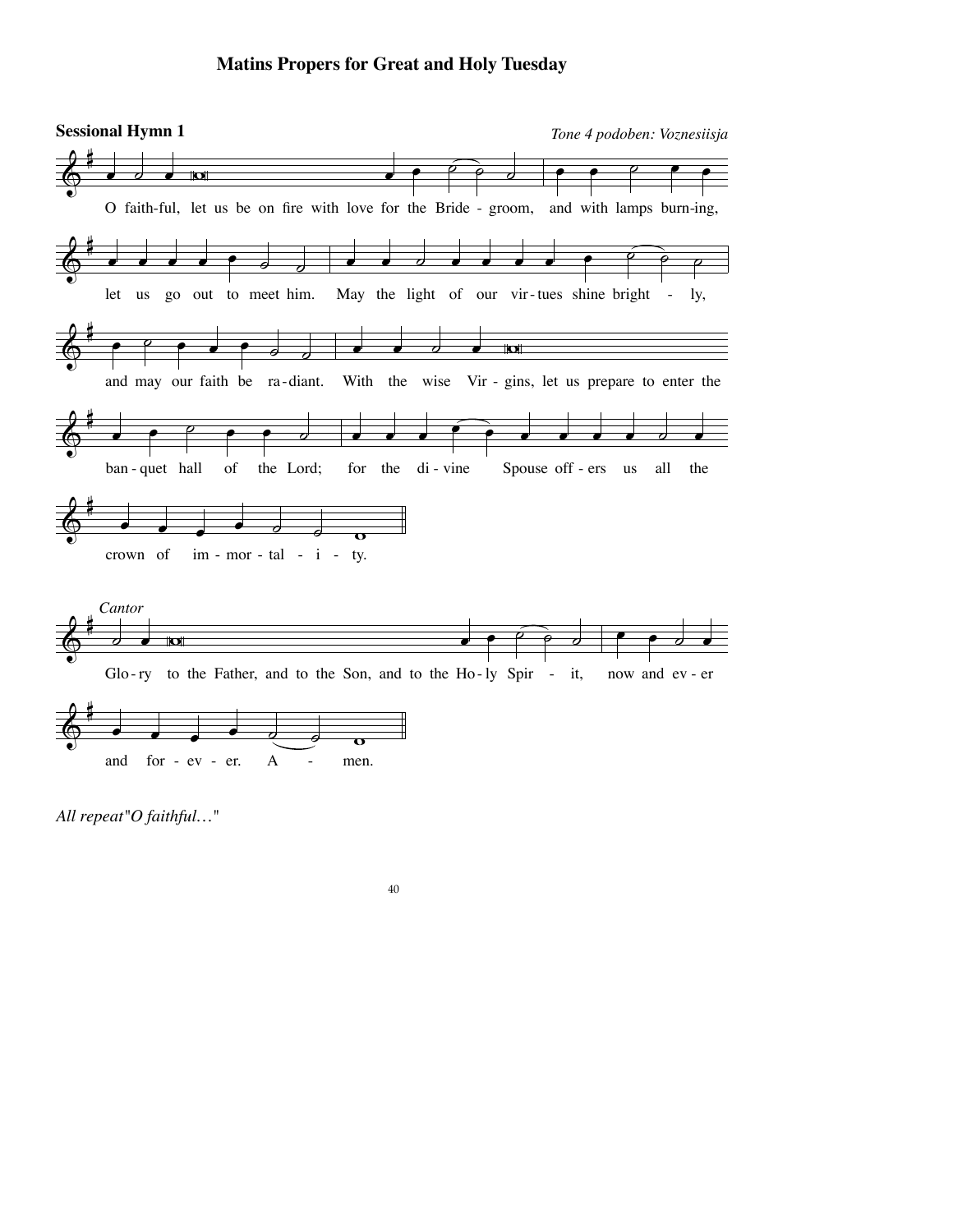![](_page_42_Figure_0.jpeg)

**Sessional Hymn 2** *Tone 4 podoben: Udivisja Josif*

![](_page_42_Figure_2.jpeg)

*All repeat "The priests, the scribes…"*

![](_page_42_Figure_4.jpeg)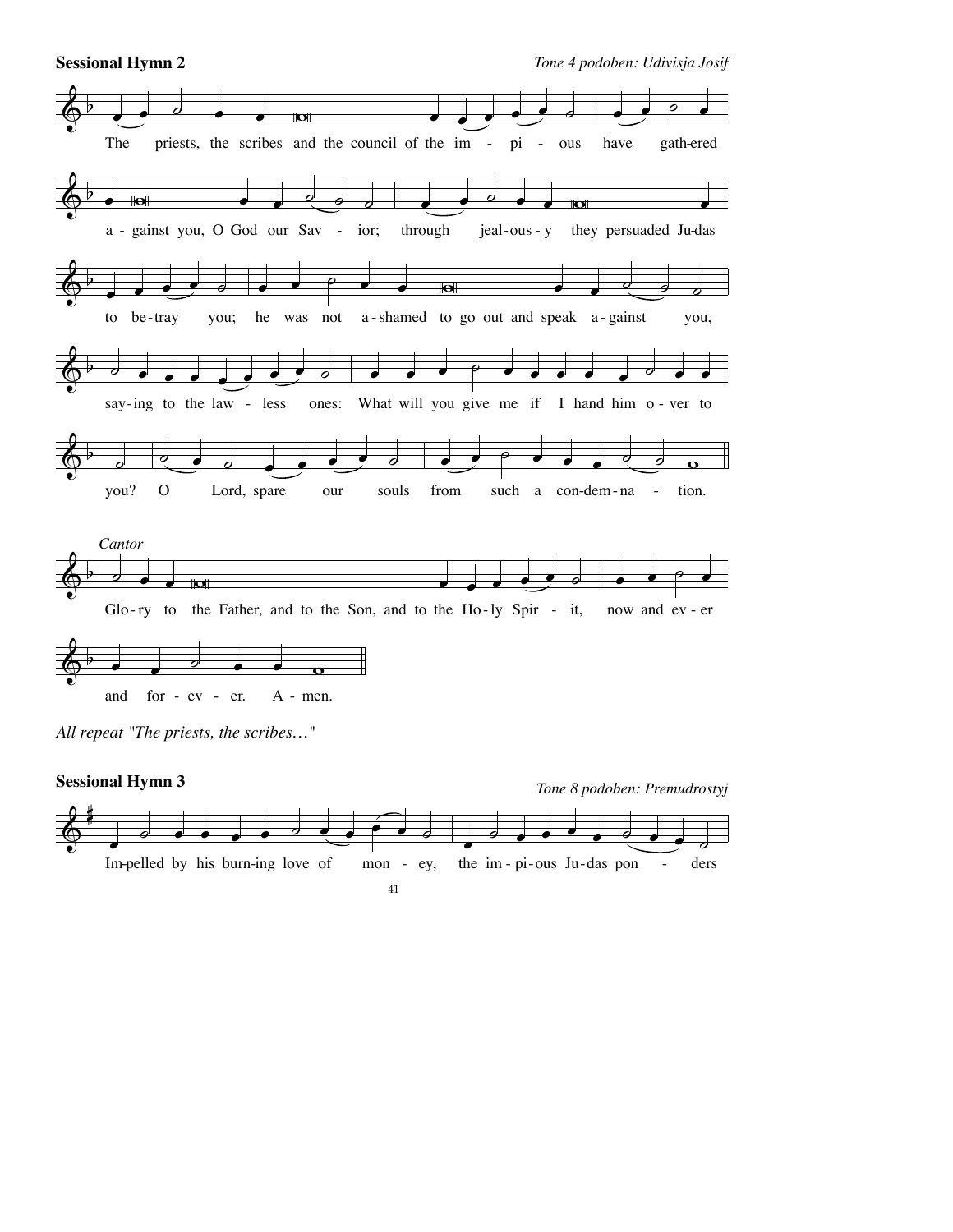![](_page_43_Figure_0.jpeg)

**Cantor:** *(recto tono)* Glory…now and ever…

*The service continues on page 7.*

**Canon**

![](_page_43_Figure_5.jpeg)

*All repeat "Impelled by his burning love of money…"*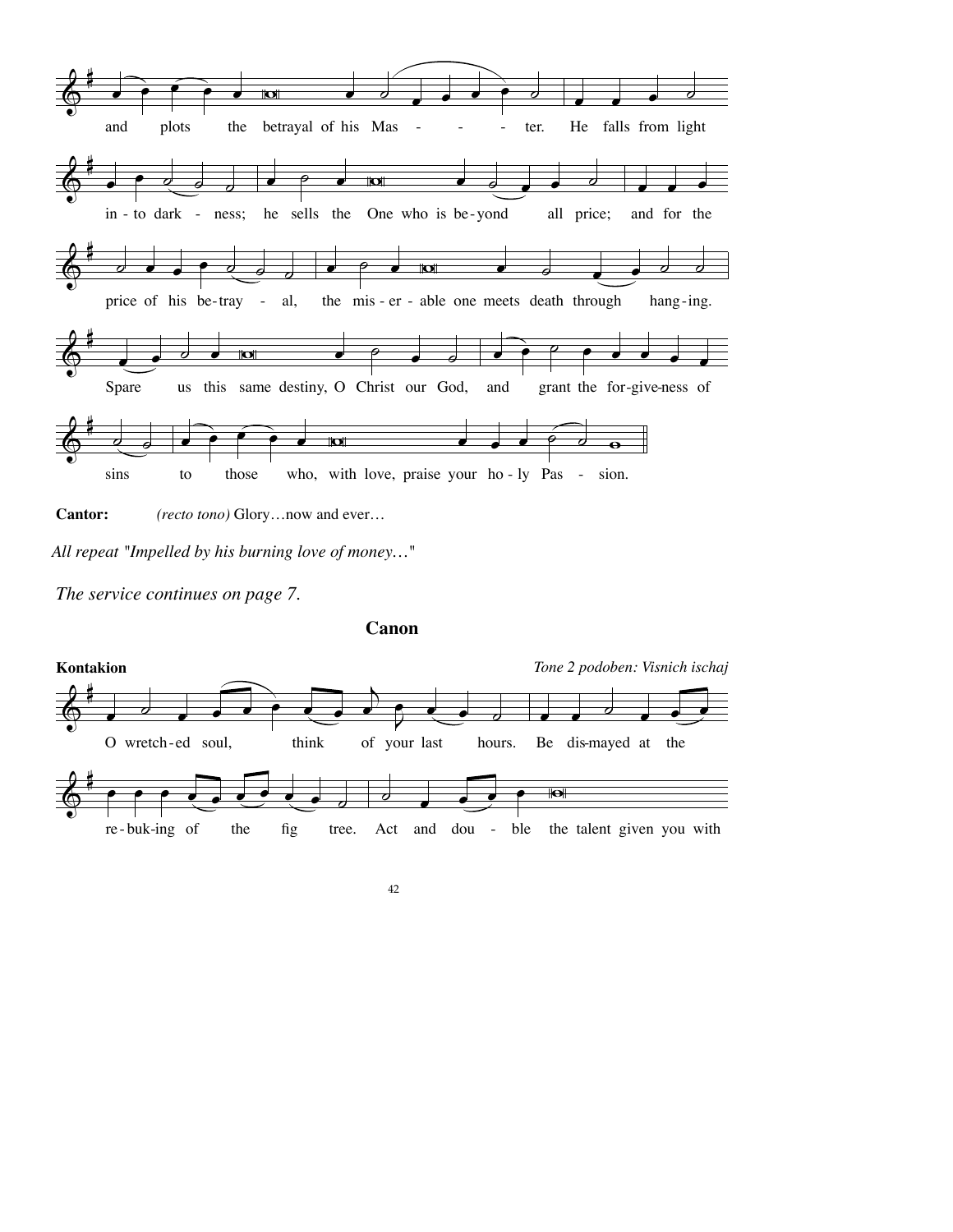![](_page_44_Figure_0.jpeg)

**Ikos** O my poor soul, why are you listless and concerned with vain cares? Why do you think about those things which only pass away? Behold, the final hour is here, and we must separate ourselves from the things of this life. Wake up while there is still time, and cry to the Lord: I have sinned against you; do not uproot me as the sterile fig tree. In your mercy, spare me, O Lord, and behold my fear.

![](_page_44_Figure_2.jpeg)

![](_page_44_Figure_3.jpeg)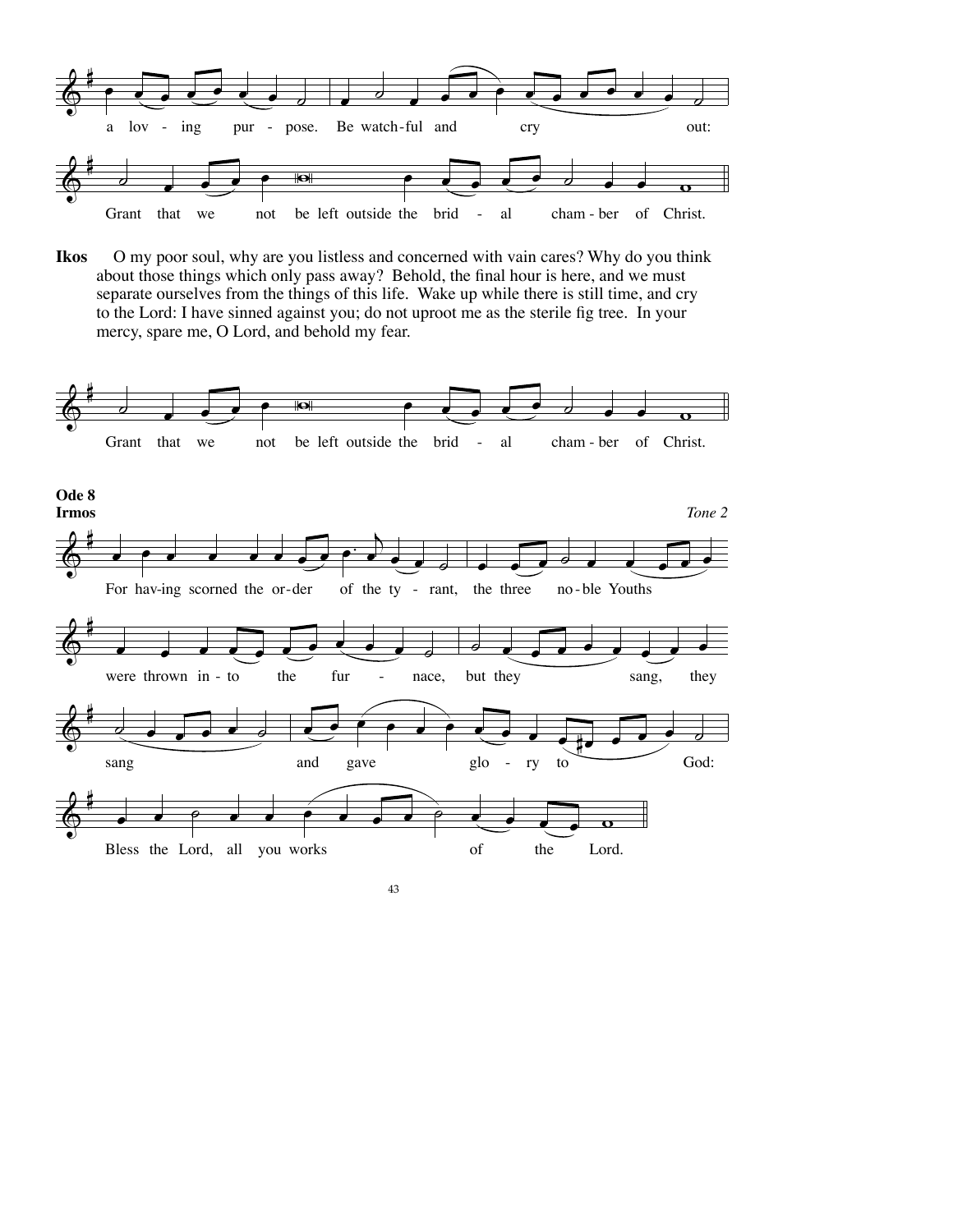![](_page_45_Figure_0.jpeg)

 Let us cast slothfulness far away from us; let us carry our bright lamps and go to meet Christ, the immortal Spouse whom we praise: Bless the Lord, all you works of the Lord.

![](_page_45_Figure_2.jpeg)

 May our souls be abundantly filled with the oil of charity, so that we do not have to go and buy it, instead of welcoming the Bridegroom and singing: Bless the Lord, all you works of the Lord.

![](_page_45_Figure_4.jpeg)

 Since God has given you equal grace and strength, multiply your talent with the help of Christ, to whom we sing: Bless the Lord, all you works of the Lord.

![](_page_45_Figure_6.jpeg)

*Katavasia: Repeat Irmos from above.*

*At the end of the Eighth Ode, the priest (or deacon) comes with the censer before the icon of the Theotokos on the icon screen. Incensing her icon, he intones:*

**Deacon:** Let us greatly extol the Theotokos and the Mother of Light in hymns.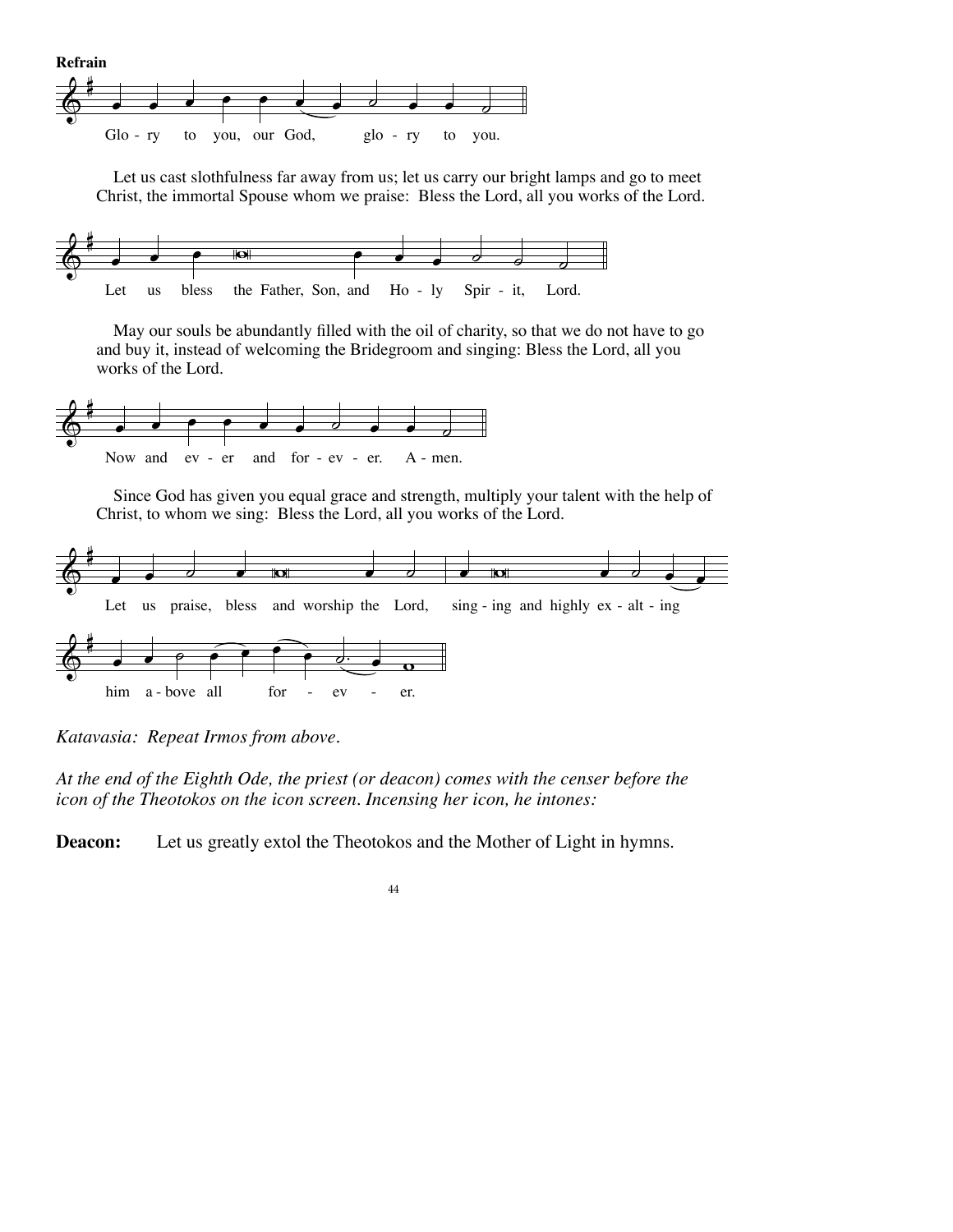# *The Canticle of the Theotokos is not sung.*

![](_page_46_Figure_2.jpeg)

 You said to your disciples, O God most good: Be vigilant, for you do not know the time of the coming of the Lord.

![](_page_46_Figure_4.jpeg)

 At your awesome and second coming, O Master, place me at your right side with your sheep, and do not consider the multitude of my sins.

*Katavasia: Repeat Irmos from above.*

*The service continues with the Small Litany on page 12.*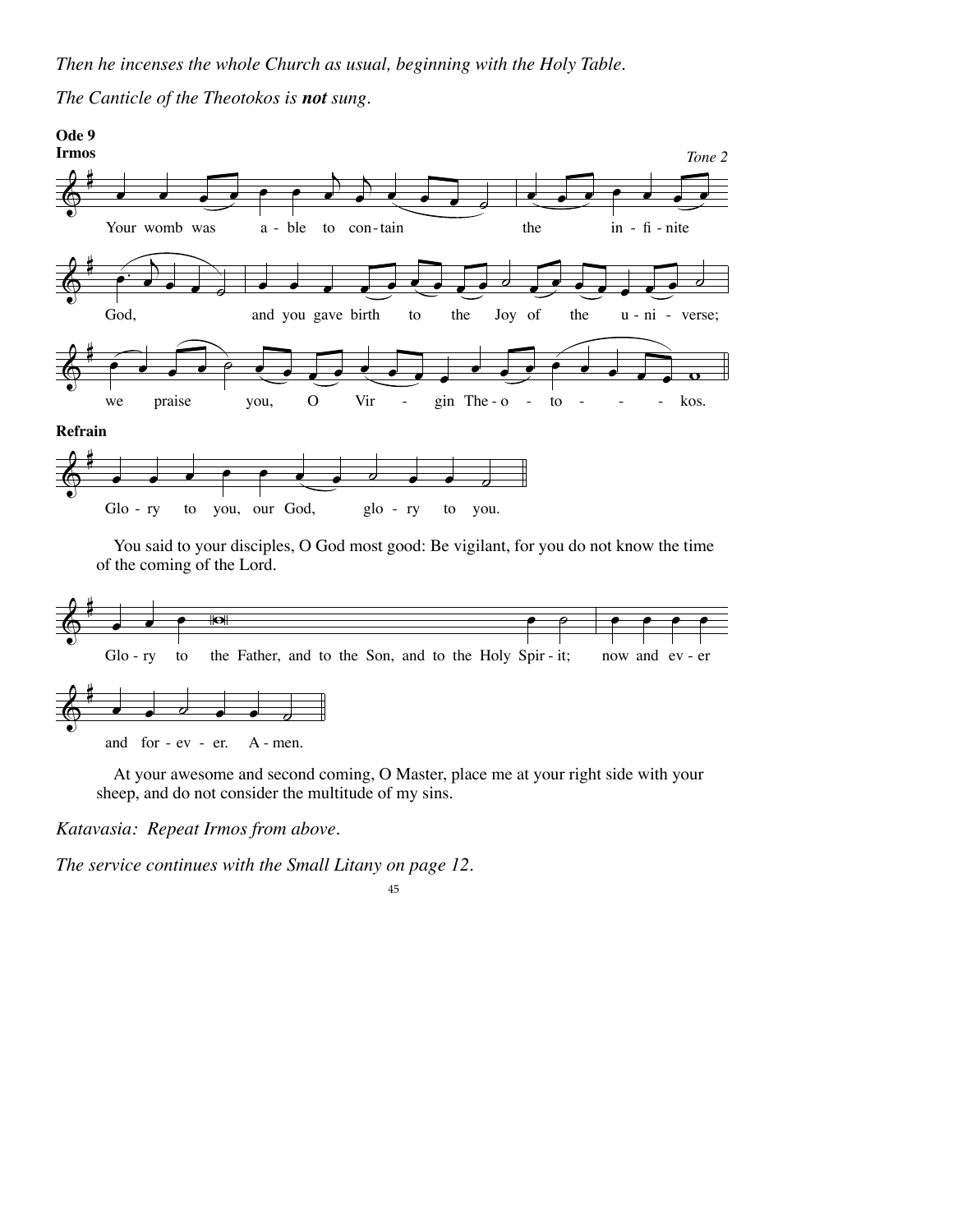## **Stichera at the Praises**

![](_page_47_Figure_1.jpeg)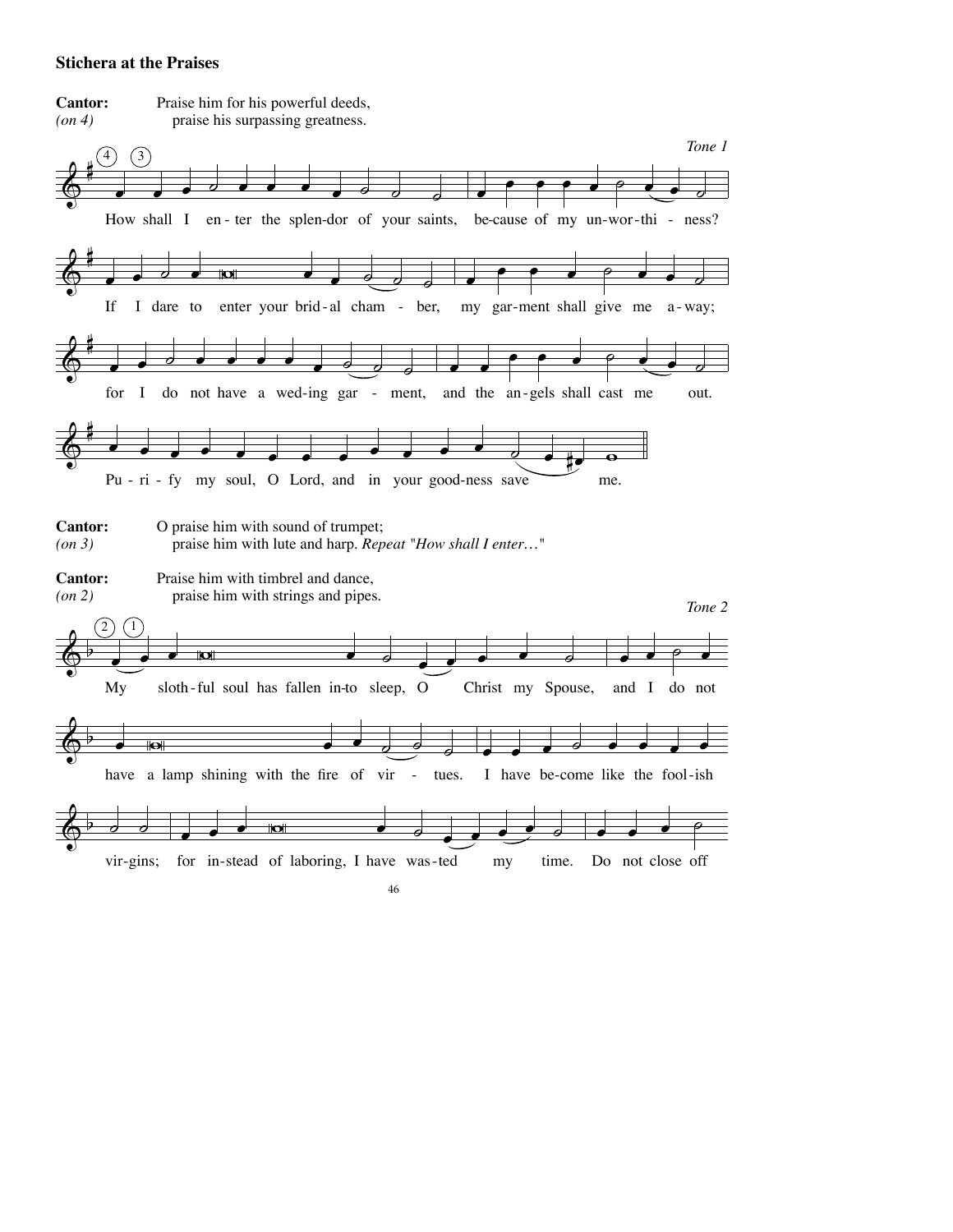![](_page_48_Figure_0.jpeg)

*The service continues on page 16.*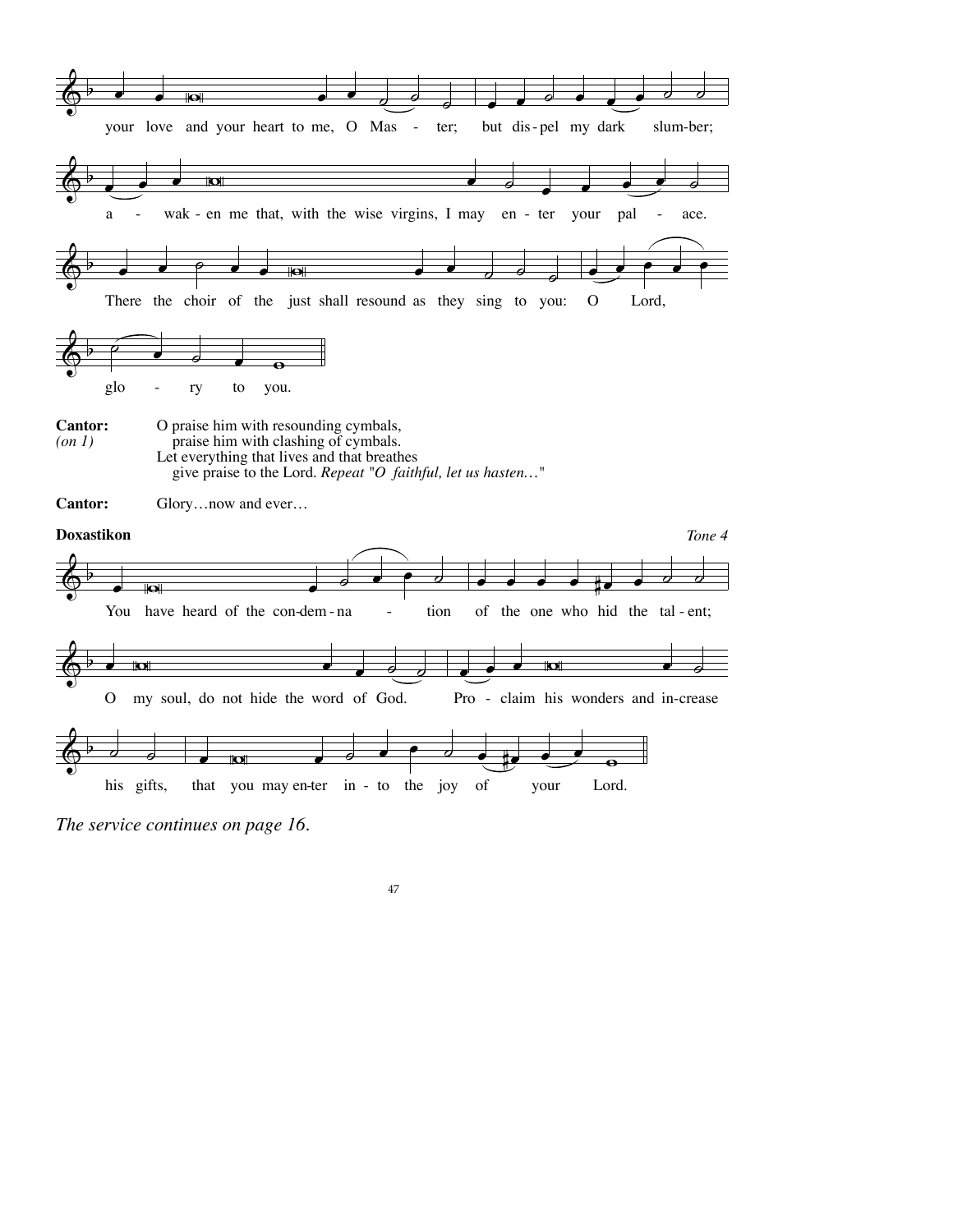# **Aposticha**

![](_page_49_Figure_1.jpeg)

 we shall exult and rejoice all our days. Give us joy to balance our affliction for the years when we knew misfortune. Show forth your work to your servants, let your glory shine on their children.

<sup>48</sup>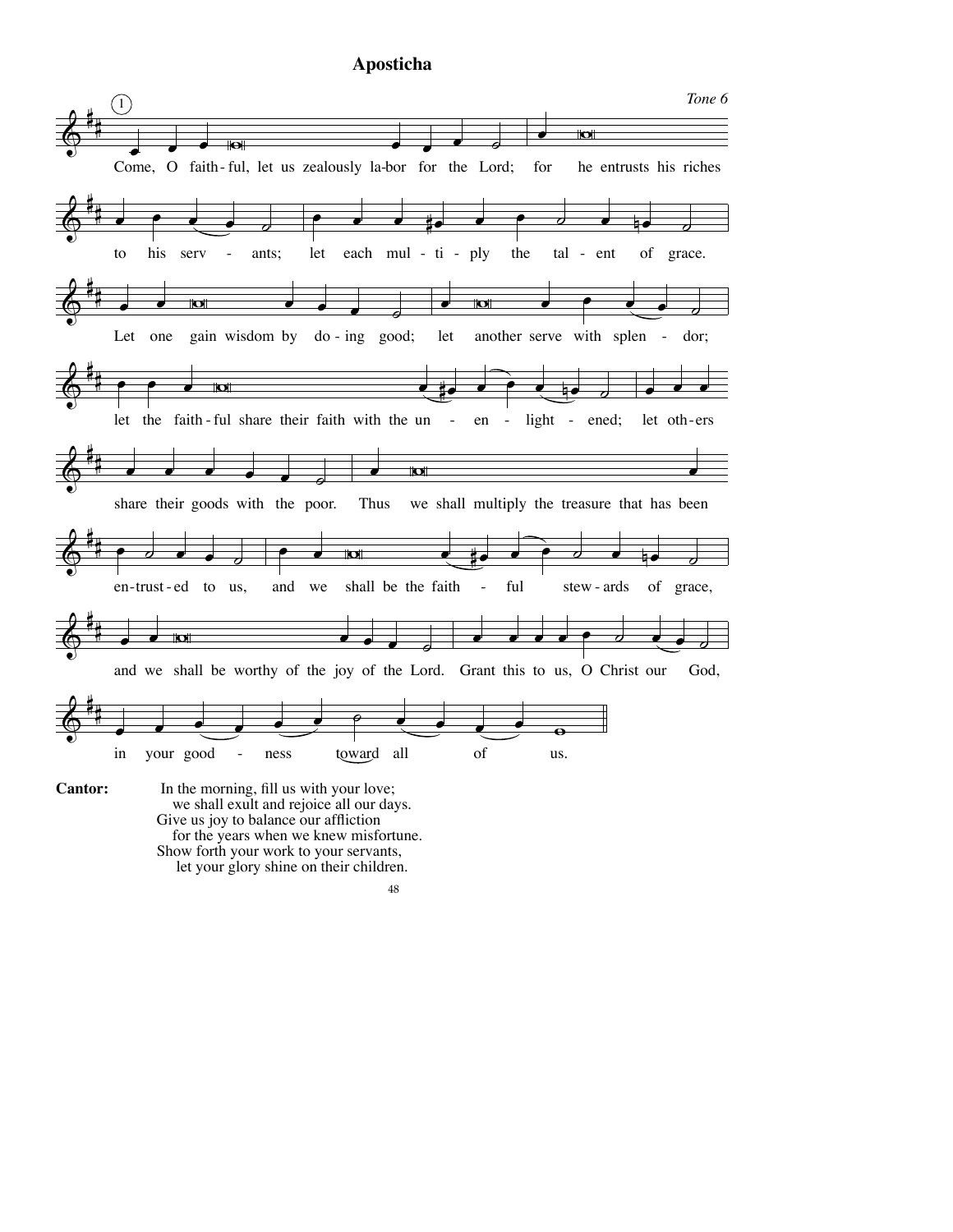![](_page_50_Figure_0.jpeg)

spiritual feast in your pal - ace. Strip me of the coarse gar - ment of my sin,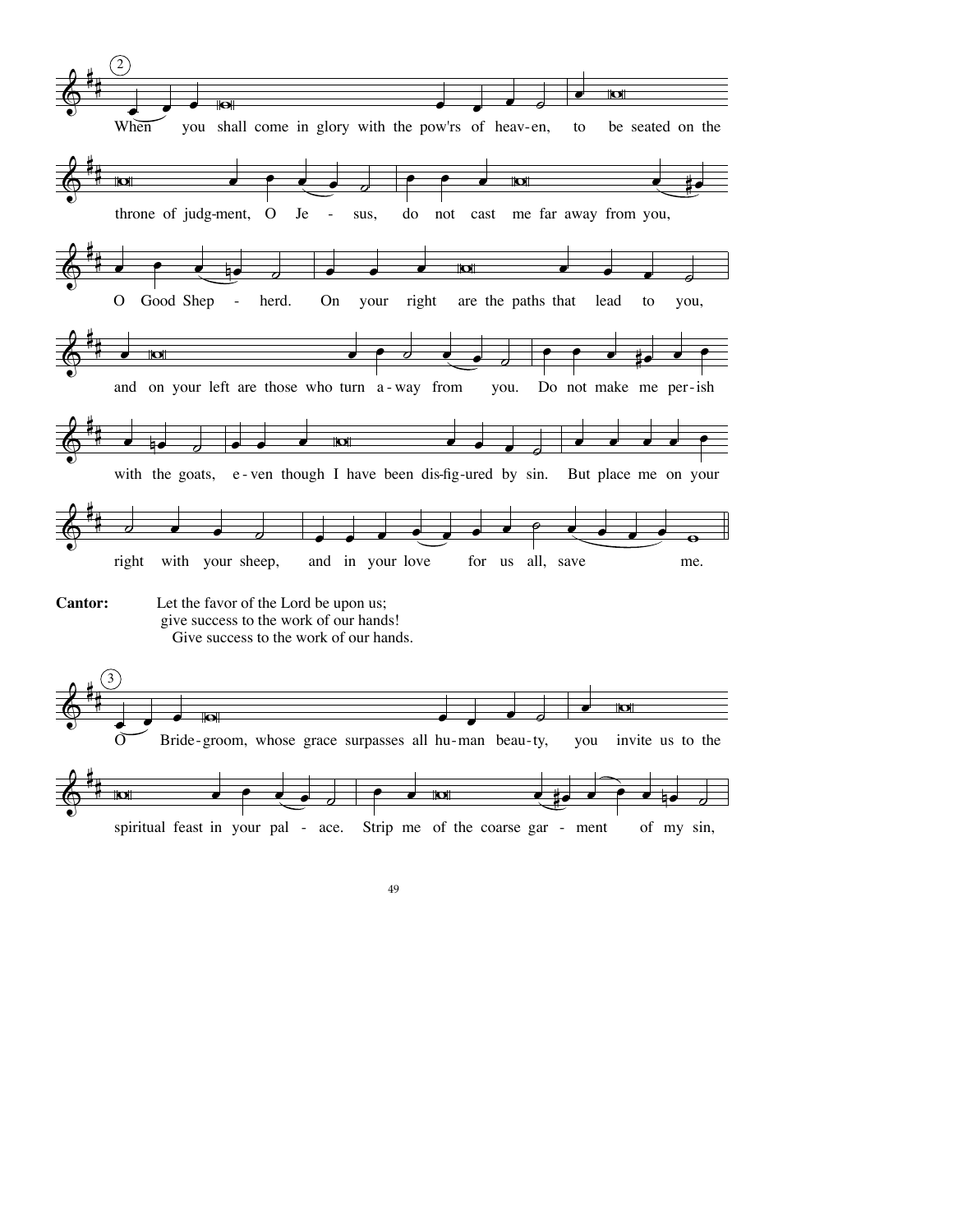![](_page_51_Figure_0.jpeg)

![](_page_51_Figure_1.jpeg)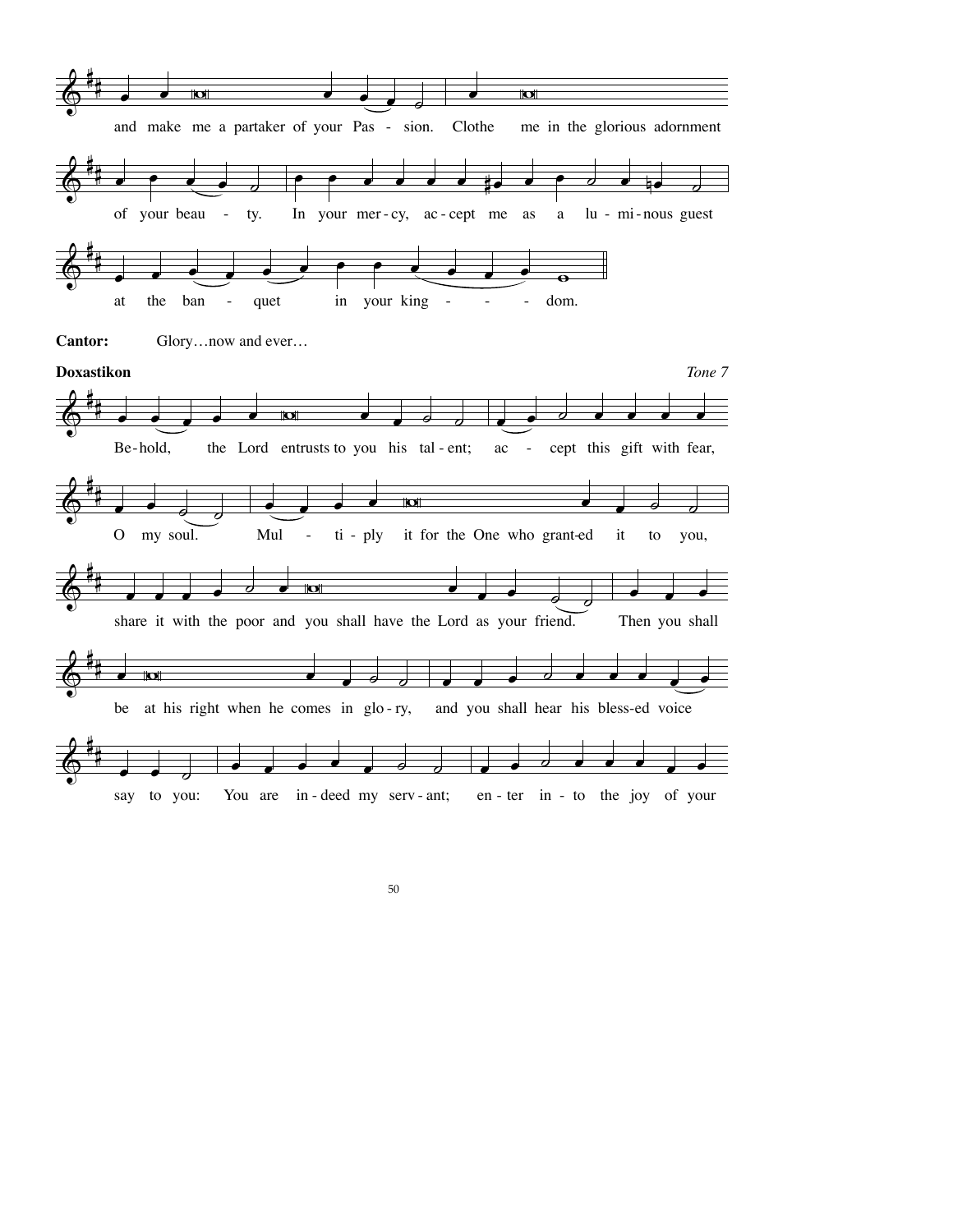![](_page_52_Figure_0.jpeg)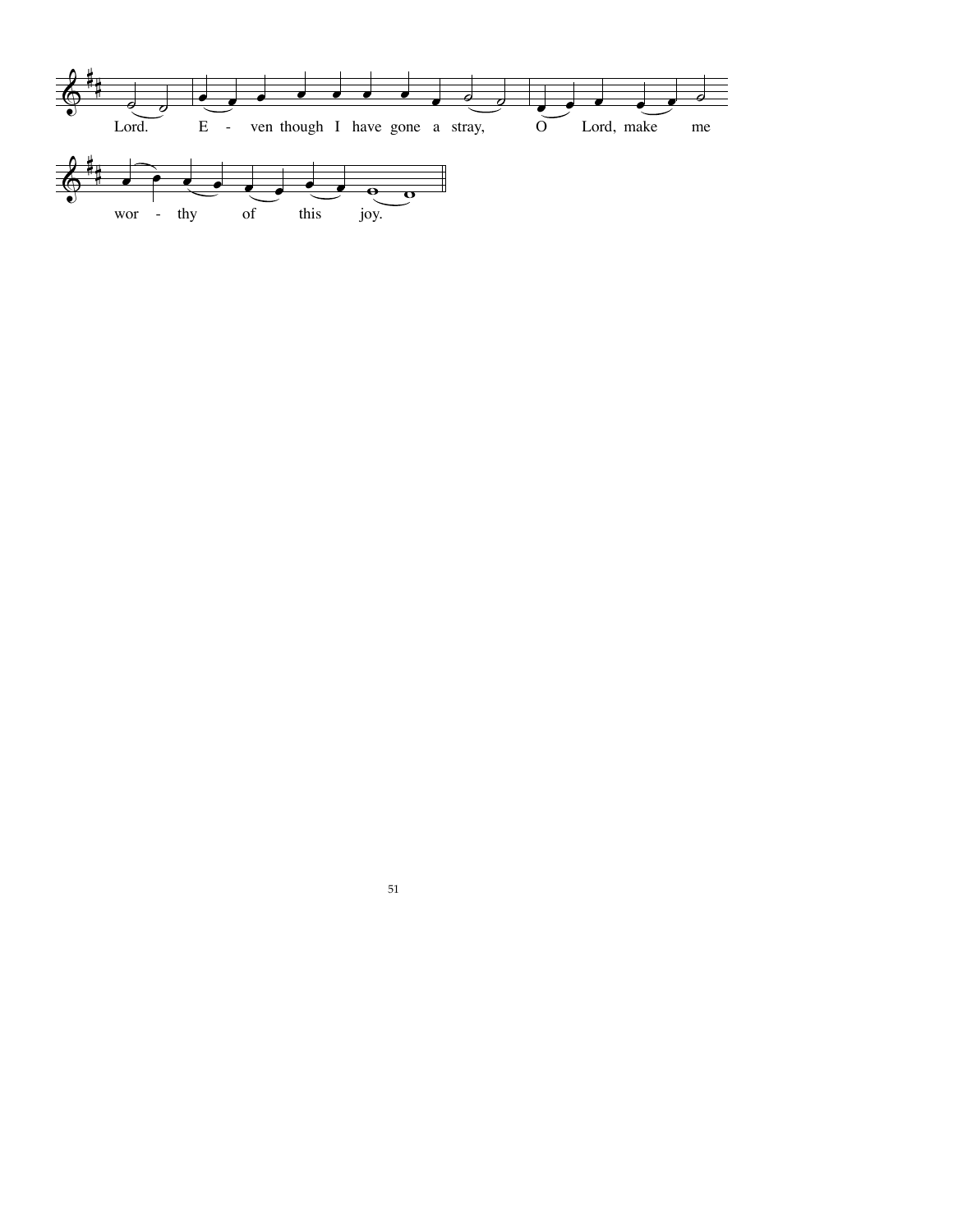# **Matins Propers for Great and Holy Wednesday**

![](_page_53_Figure_1.jpeg)

**Cantor:** *(recto tono)* Glory…now and ever…

*All repeat "The harlot drew near to you…"*

![](_page_53_Figure_4.jpeg)

![](_page_53_Figure_5.jpeg)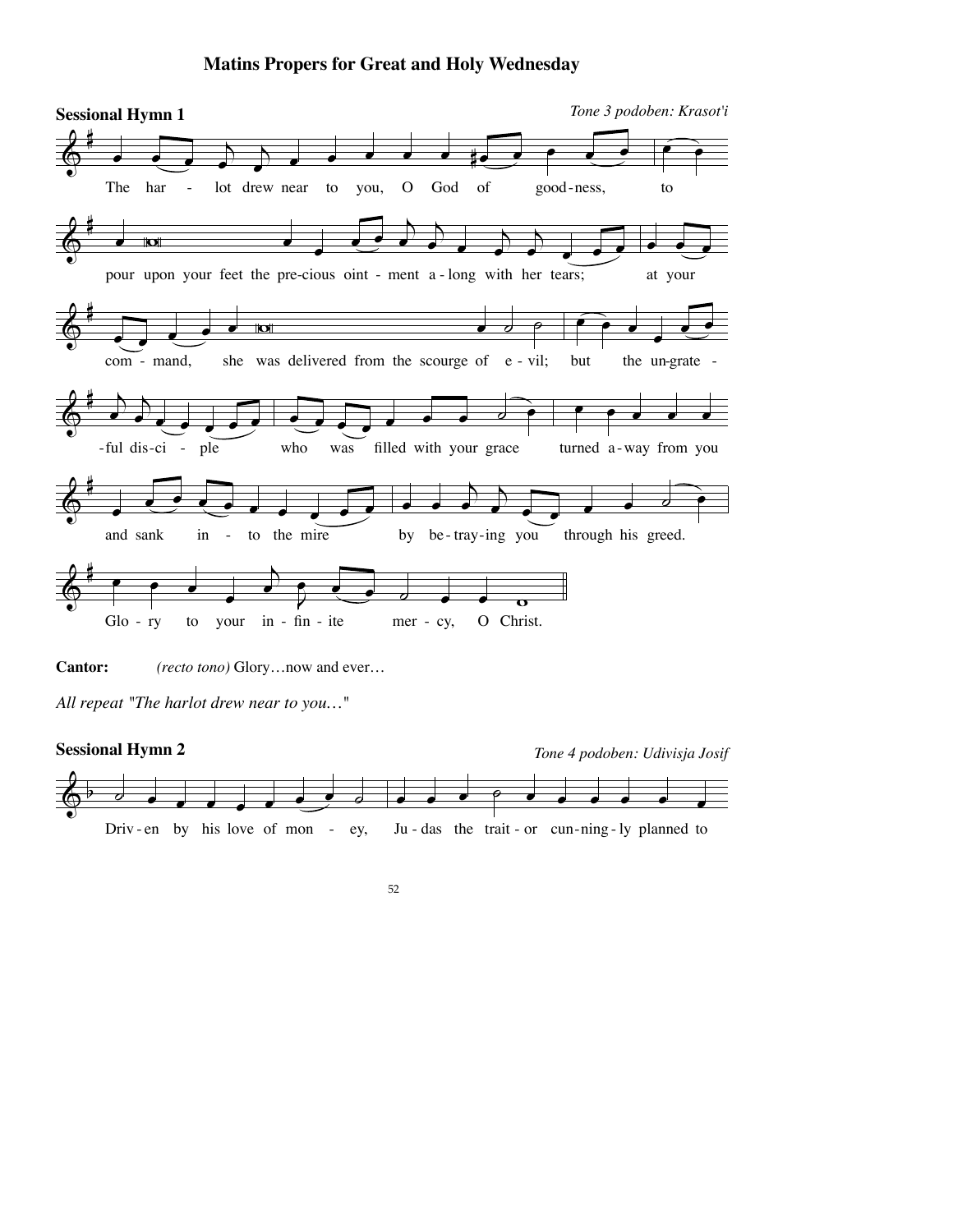![](_page_54_Figure_0.jpeg)

![](_page_54_Figure_1.jpeg)

![](_page_54_Figure_2.jpeg)

![](_page_54_Figure_3.jpeg)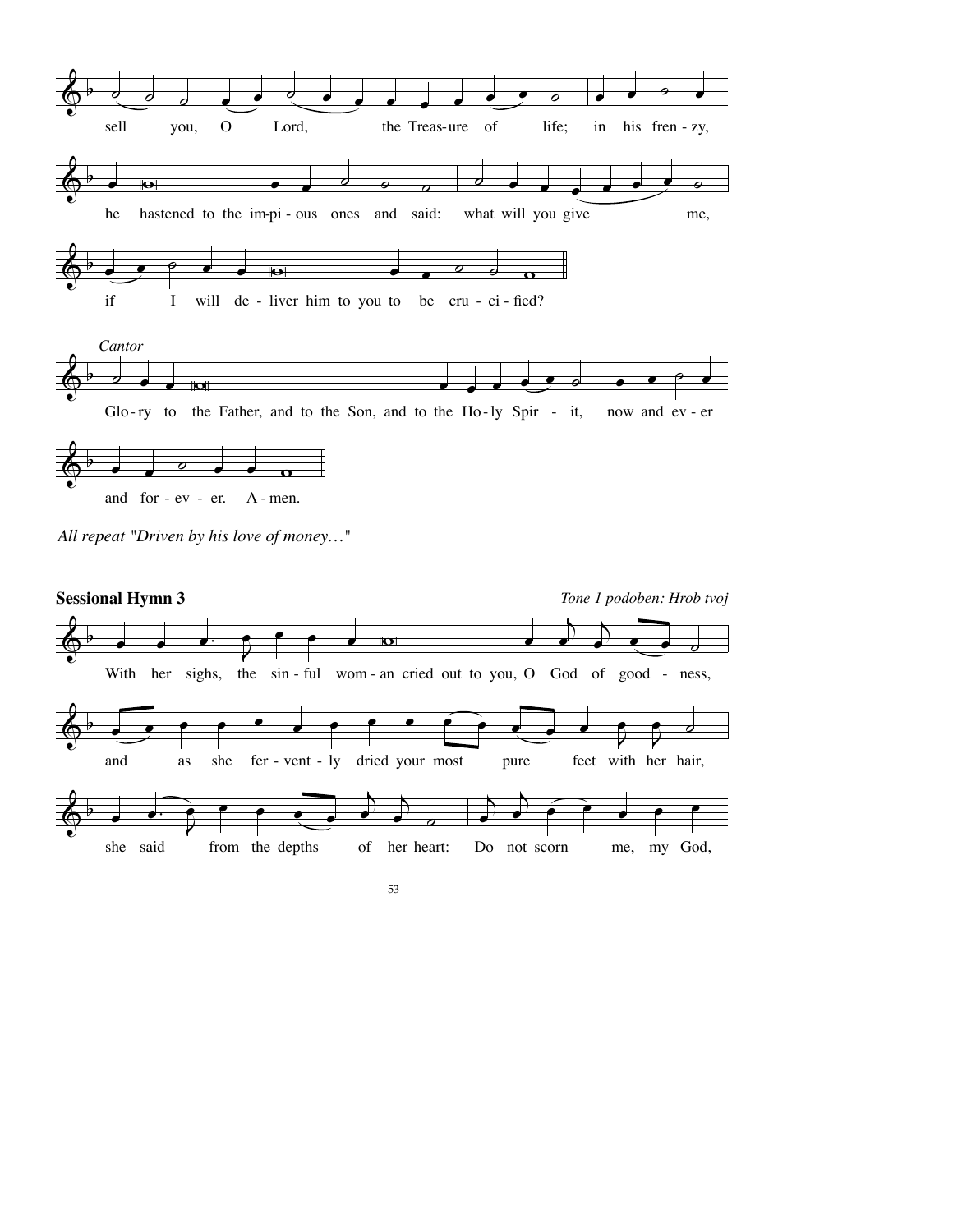![](_page_55_Figure_0.jpeg)

*All repeat "With her sighs…"*

**Canon**

![](_page_55_Figure_4.jpeg)

![](_page_55_Figure_5.jpeg)

*The service continues on page 7.*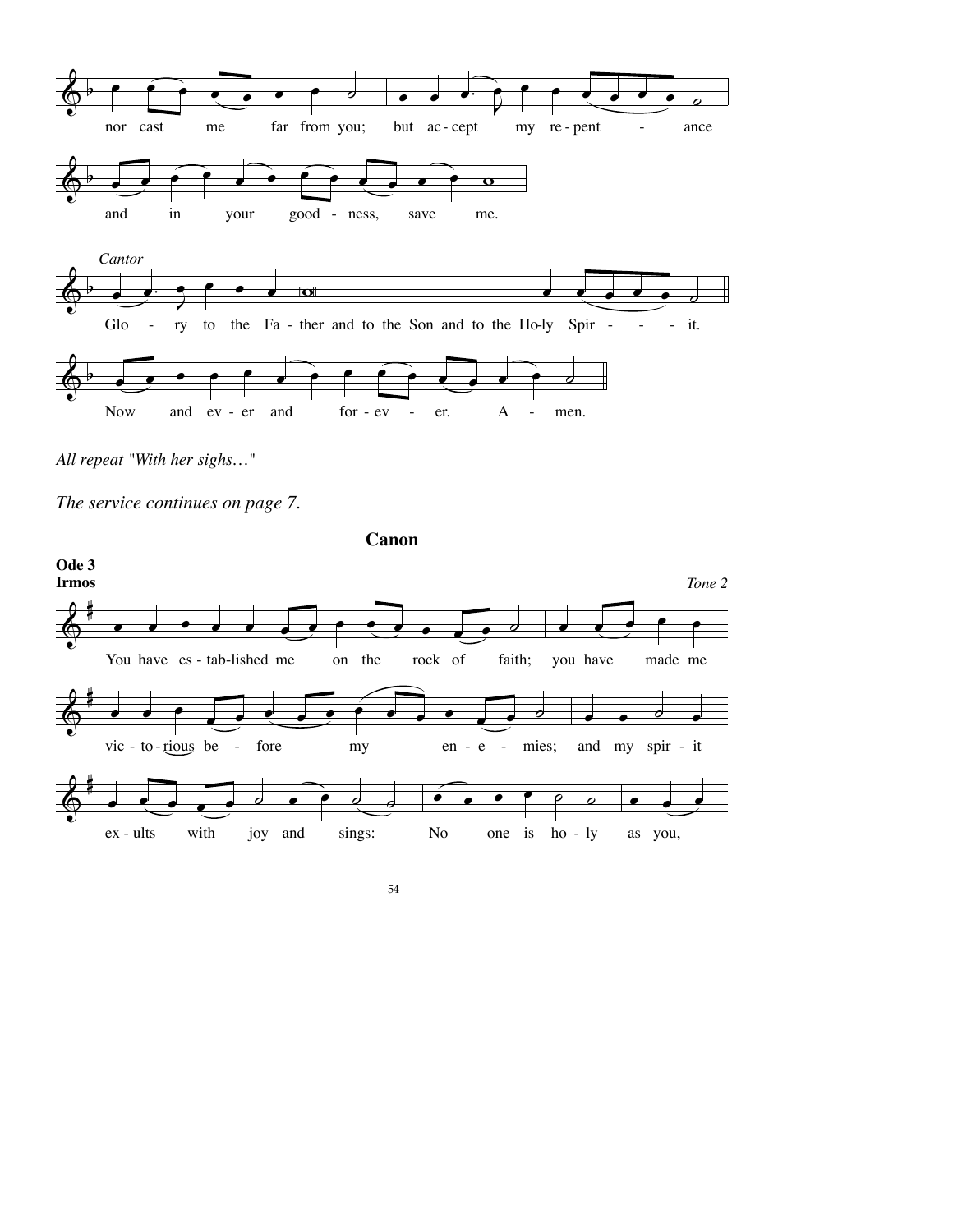![](_page_56_Figure_0.jpeg)

 The assembly of the impious ones gathers in vain to deceitfully condemn you, the Redeemer whom we praise, O Christ; you are our God; no one is holy as you, O Lord.

![](_page_56_Figure_2.jpeg)

 In their revolt against God, the evil council of the impious ones seeks to find a way to do away with you as an intruder, O Christ, the only just One, to whom we sing: You are our God; no one is holy as you, O Lord.

*Katavasia: Repeat Irmos from above.*

![](_page_56_Figure_5.jpeg)

![](_page_56_Figure_6.jpeg)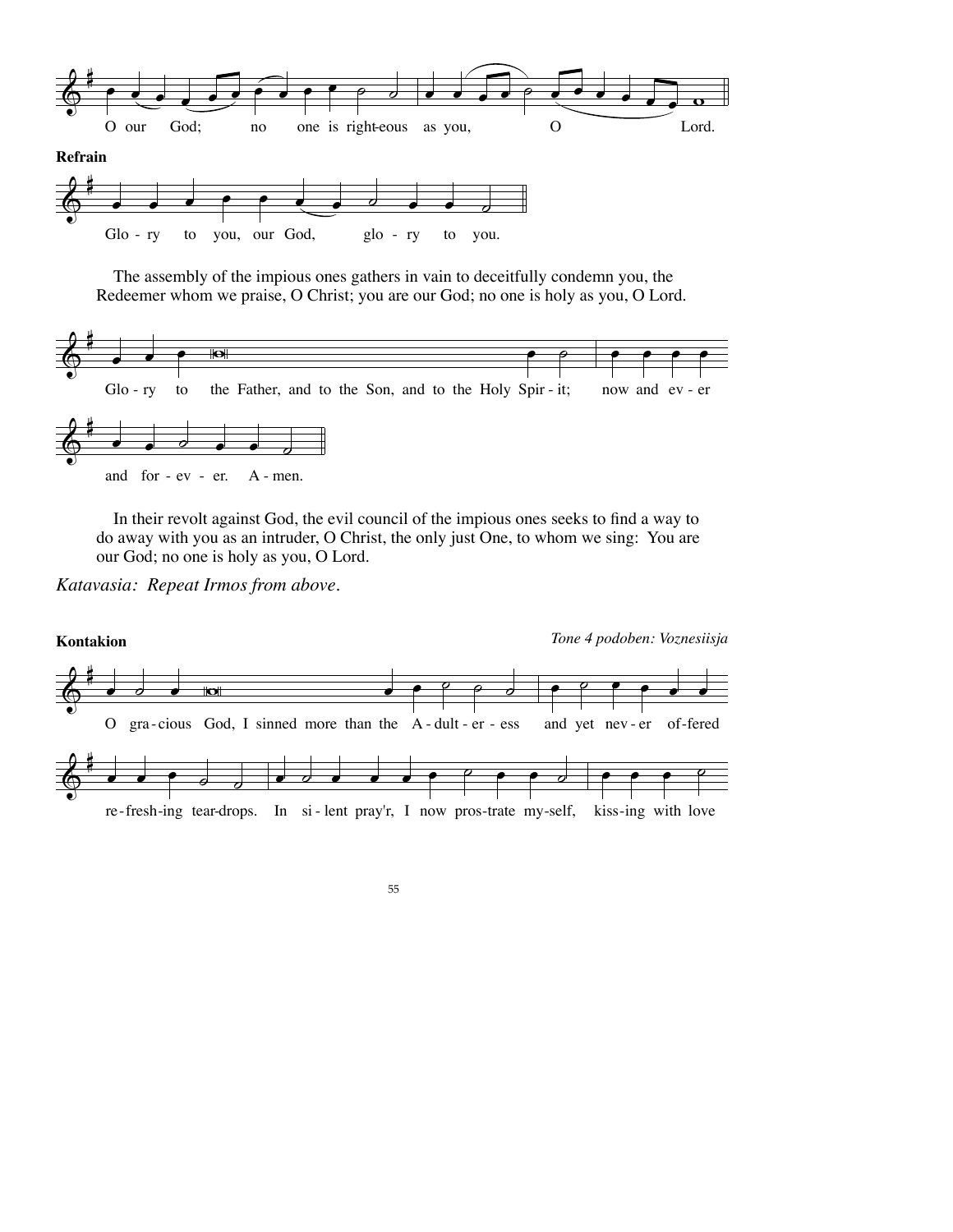![](_page_57_Figure_0.jpeg)

**Ikos** The woman, who was once lost, now suddenly appears to be virtuous; hating her sinful deeds and the pleasures of the flesh, she thinks about shame and judgment, and the punishment that awaits the corrupt. I tremble, for I am the first among sinners; in my madness, I continue in my sinful ways; but the sinful woman also trembles and hastens to her Redeemer, crying out to him:

![](_page_57_Figure_2.jpeg)

![](_page_57_Figure_3.jpeg)

![](_page_57_Figure_4.jpeg)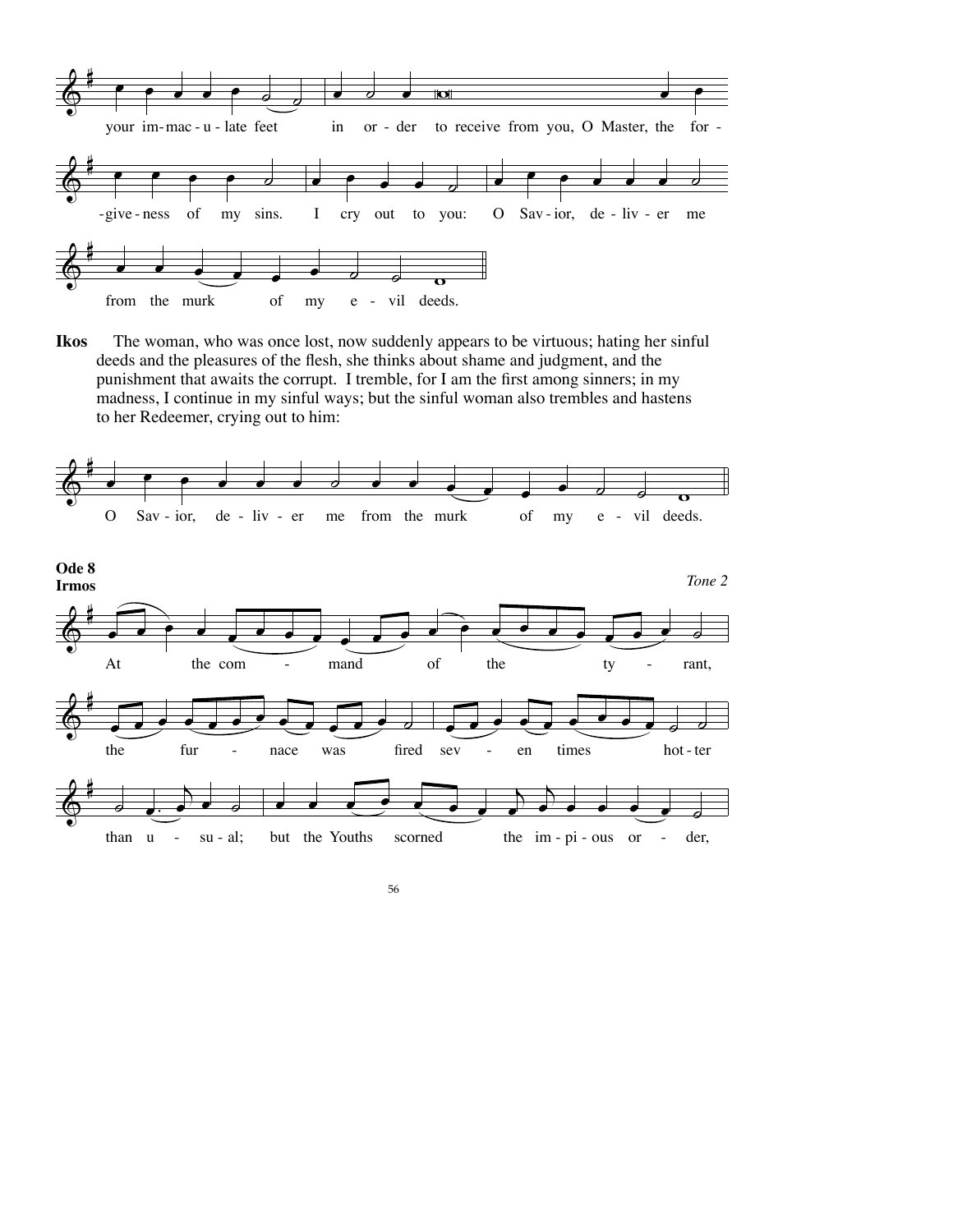![](_page_58_Figure_0.jpeg)

 The woman poured out the precious perfume over the head of her Master and her God; and with her impure hands, she grasped your most pure feet, O Christ, and sang: Bless the Lord, all you his works, and exalt him above all forever.

![](_page_58_Figure_2.jpeg)

 Bathing the feet of the Creator with her tears, the sinful woman dried them with her hair; through this, she received the forgiveness of all the sins of her life, and she sang: Bless the Lord, all you his works, and exalt him above all forever.

![](_page_58_Figure_4.jpeg)

![](_page_58_Figure_5.jpeg)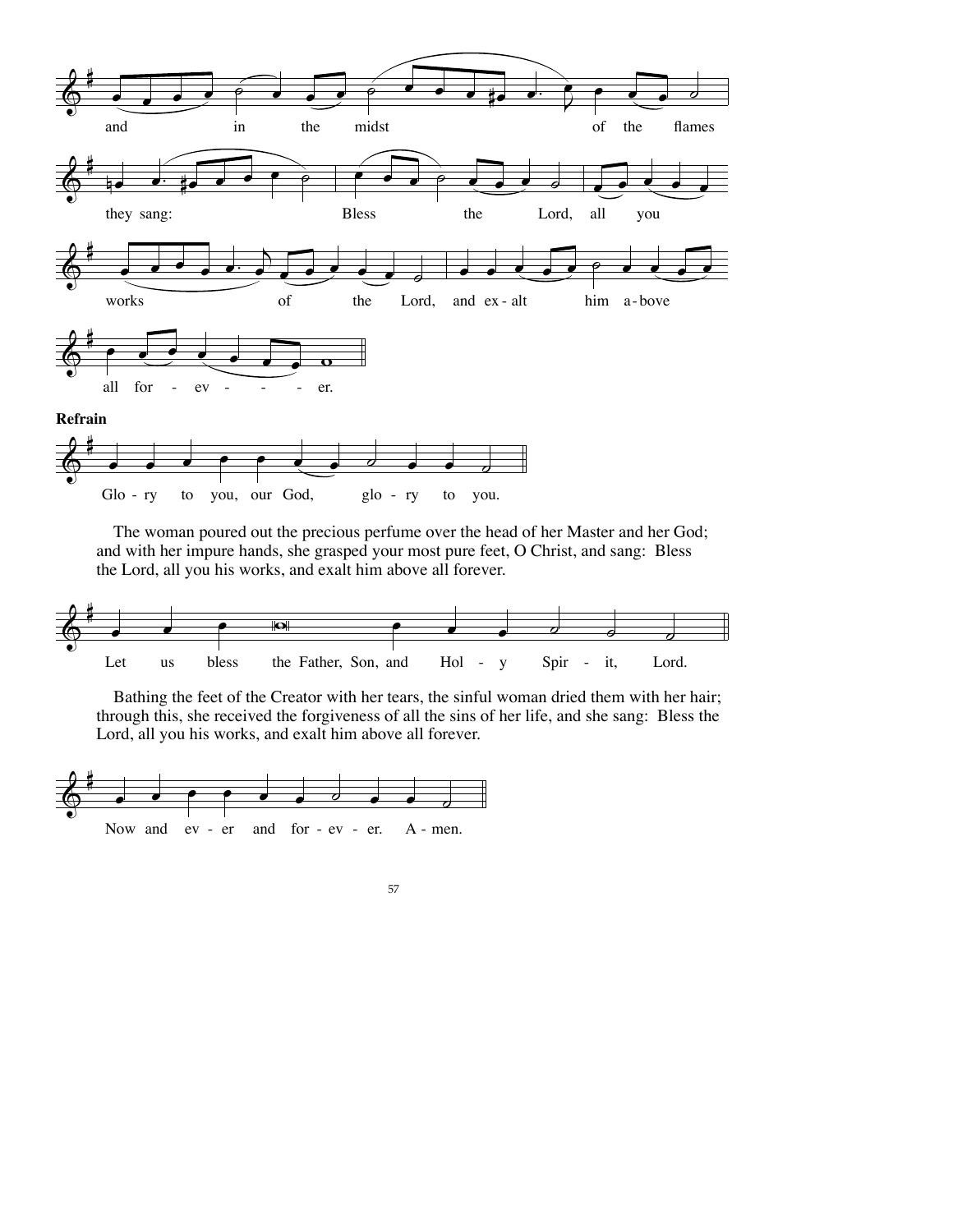The mystery of forgiveness is fulfilled for the woman who was converted by the mercy of the Savior; she was bathed in the fountain of her tears, and she was no longer ashamed, but cried out in joy: Bless the Lord, all you his works, and exalt him above all forever.

![](_page_59_Figure_1.jpeg)

*Katavasia: Repeat Irmos from above.*

*At the end of the Eighth Ode, the priest (or deacon) comes with the censer before the icon of the Theotokos on the icon screen. Incensing her icon, he intones:*

**Deacon:** Let us greatly extol the Theotokos and the Mother of Light in hymns. *Then he incenses the whole Church as usual, beginning with the Holy Table.*

*The Canticle of the Theotokos is not sung.*

![](_page_59_Figure_6.jpeg)

![](_page_59_Figure_7.jpeg)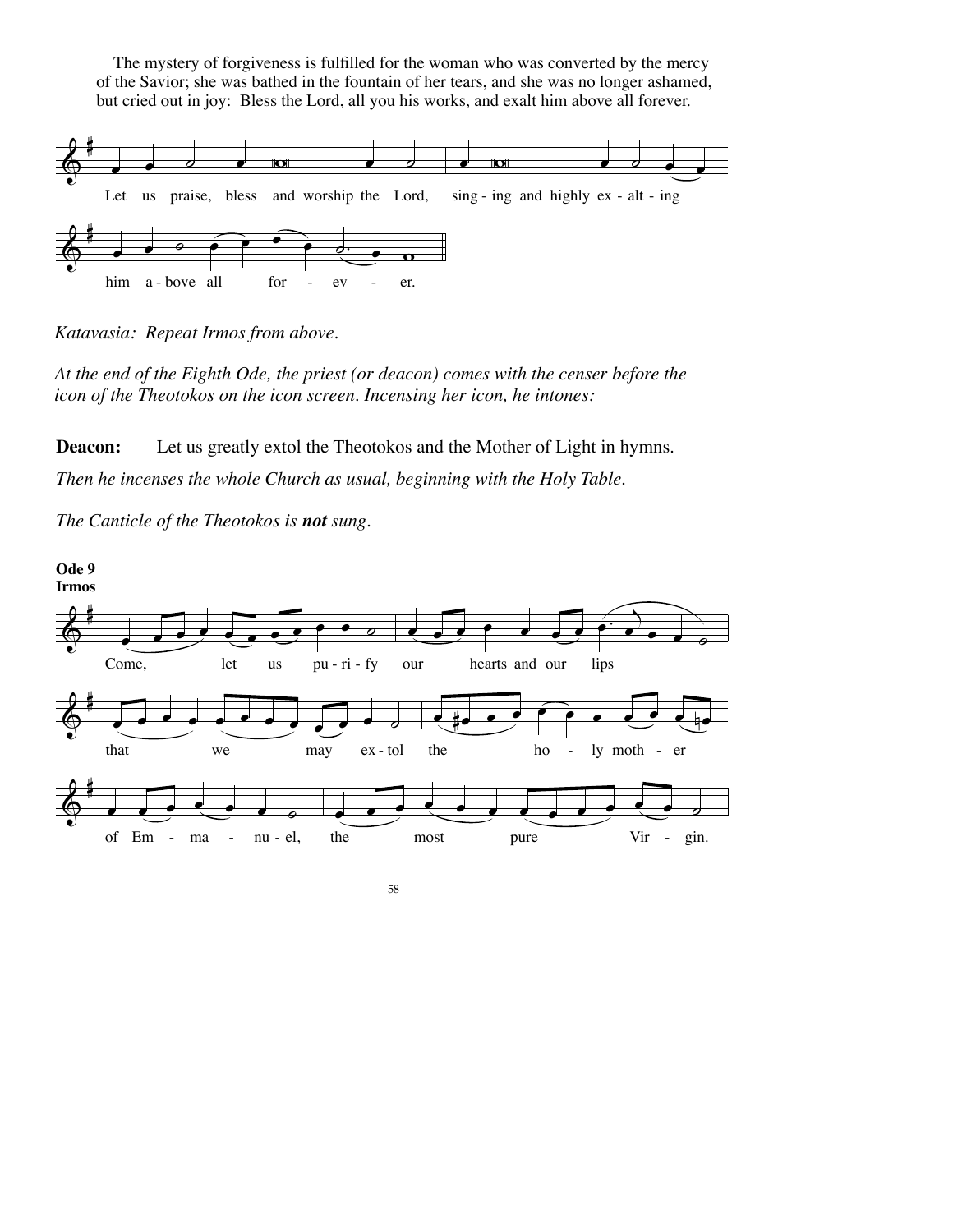![](_page_60_Figure_0.jpeg)

 Full of jealousy, the wretched Judas reckons the price of the ointment worthy of God, of this precious vessel offered for sin, and from whom forgiveness flows forth; he makes a business of grace and divine love. O Christ our God, have mercy on us and save us. *Refrain*

 Going out to find the leaders of the godless ones, Judas asks: What will you give me, if I will hand Christ over to you, the One whom you seek. He traded your friendship for money; O Christ our God, have mercy on us and save us.

![](_page_60_Figure_3.jpeg)

 Blinded by his love of money, he lost all sense of mercy; the traitor forgets that the entire universe is not worth the loss of his soul, as you have taught. Therefore he goes out in desperation and hangs himself. O Christ our God, have mercy on us and save us.

*Katavasia: Repeat Irmos from above.*

*The service continues with the Small Litany on page 12.*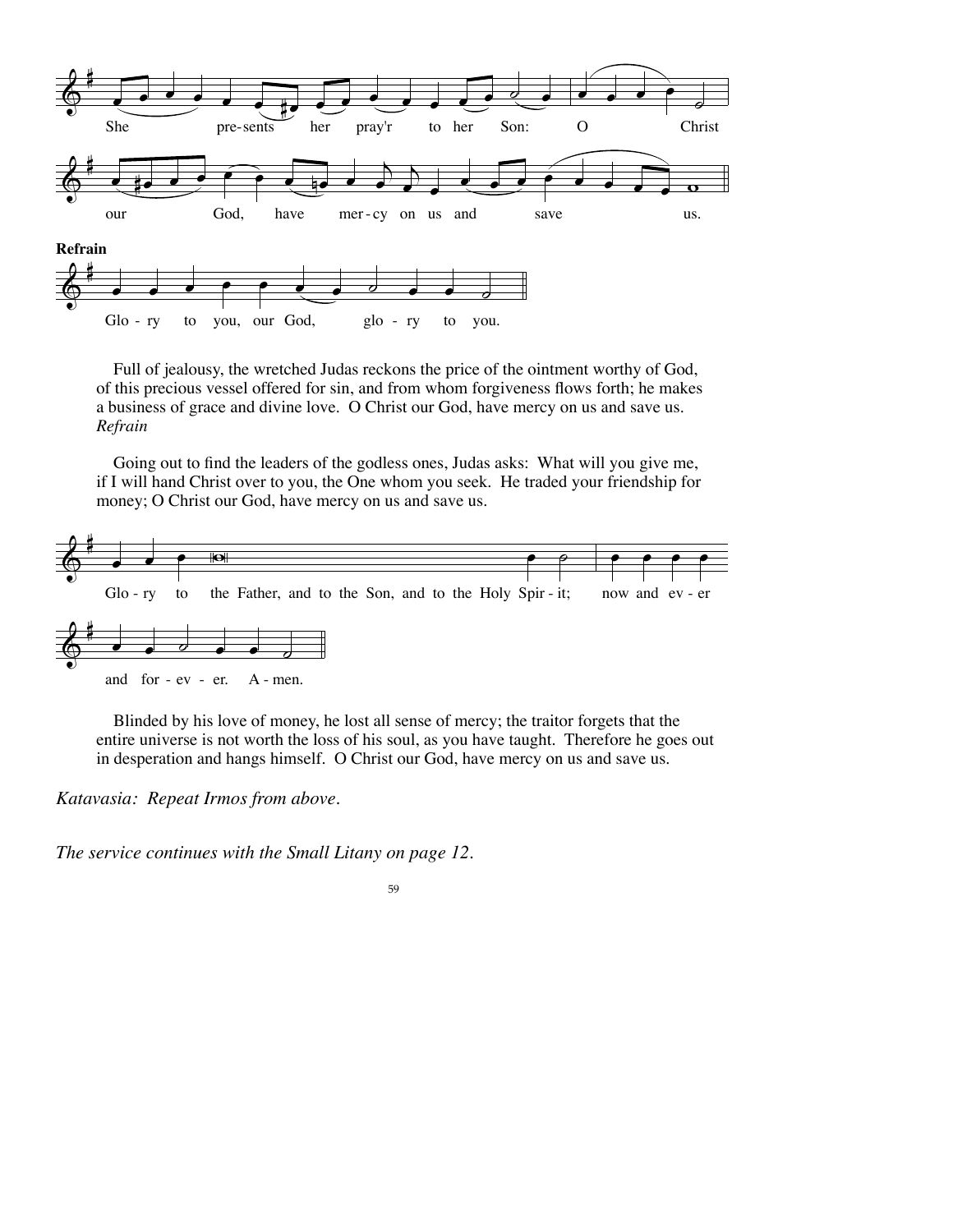### **Stichera at the Praises**

![](_page_61_Figure_1.jpeg)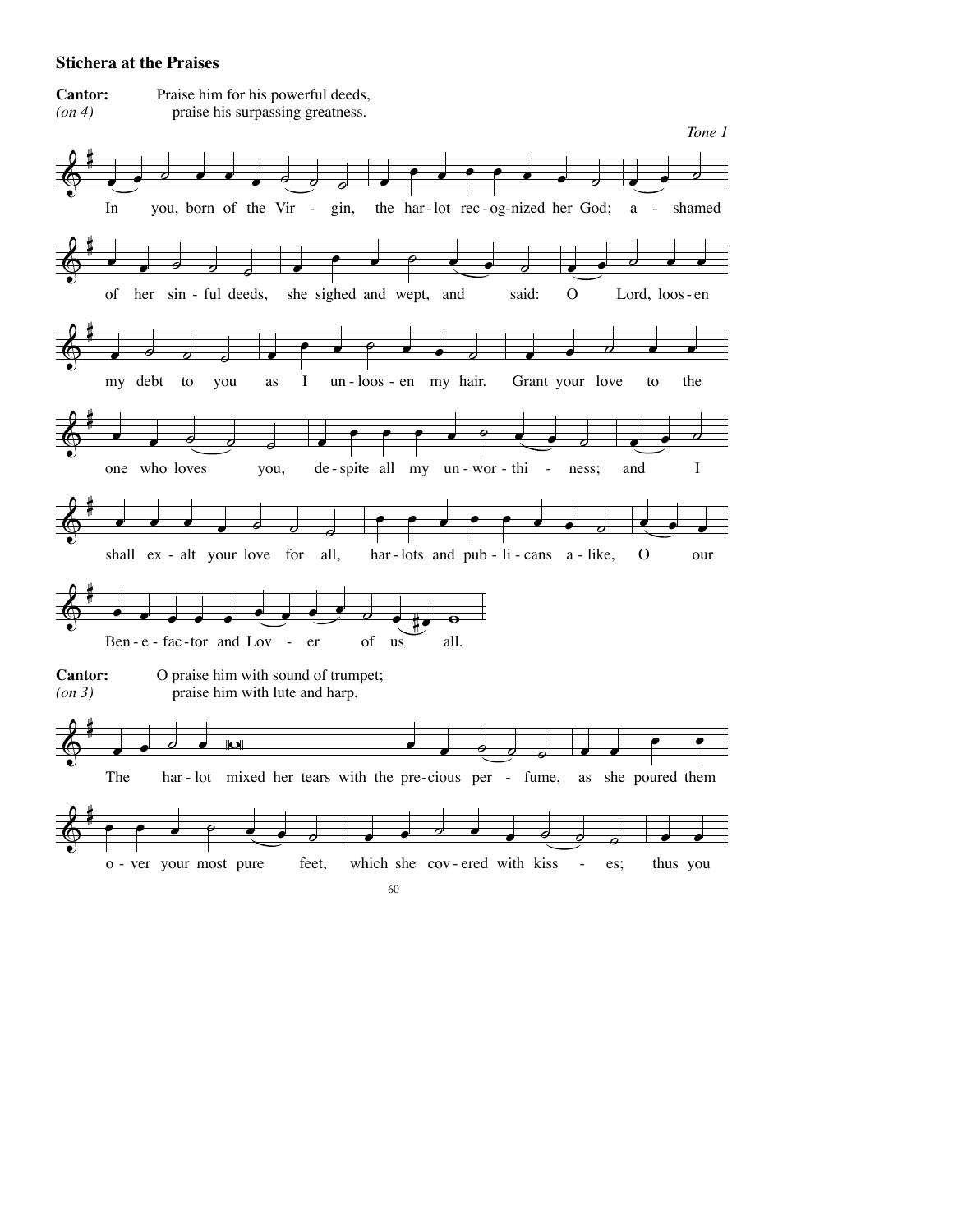![](_page_62_Figure_0.jpeg)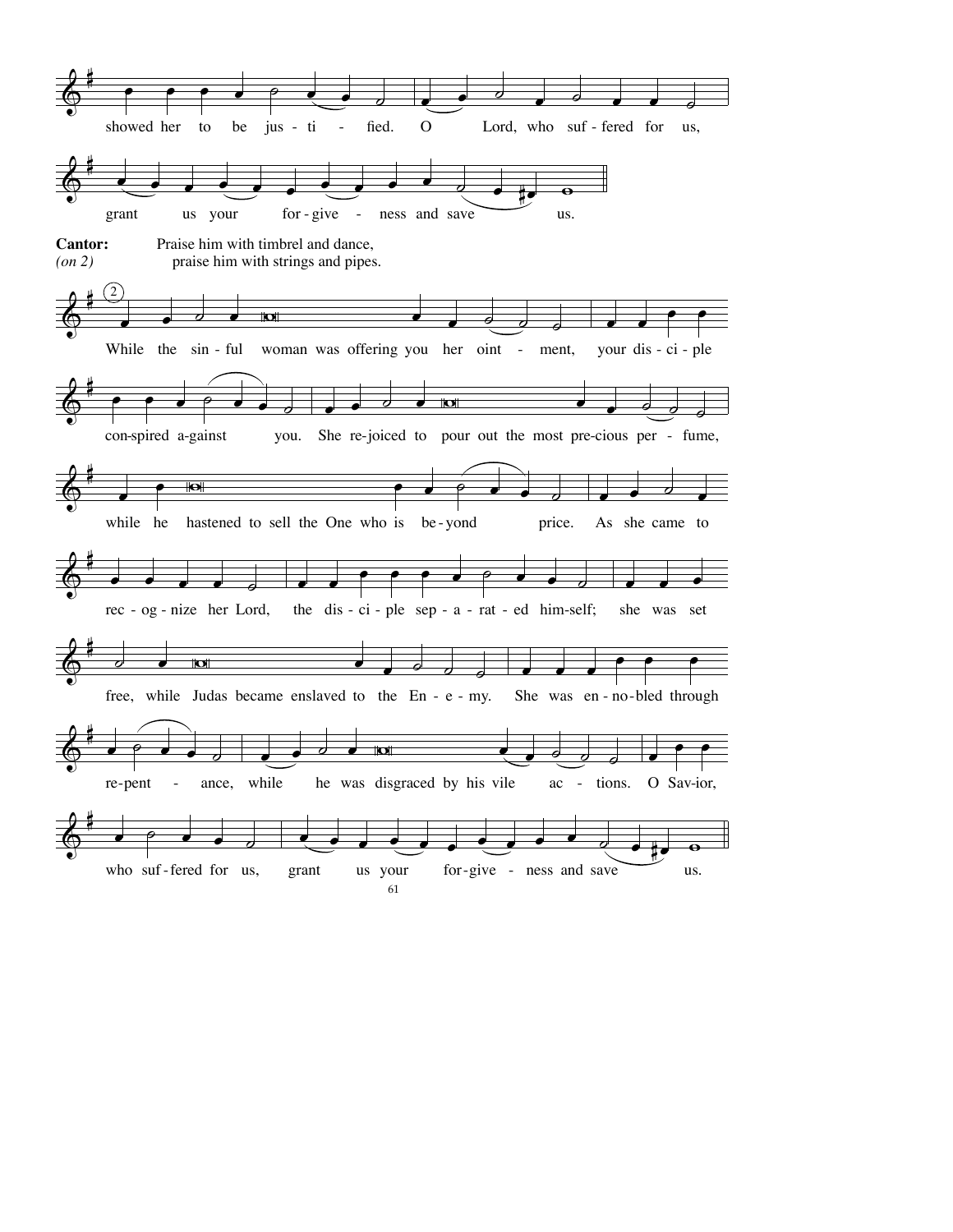![](_page_63_Figure_0.jpeg)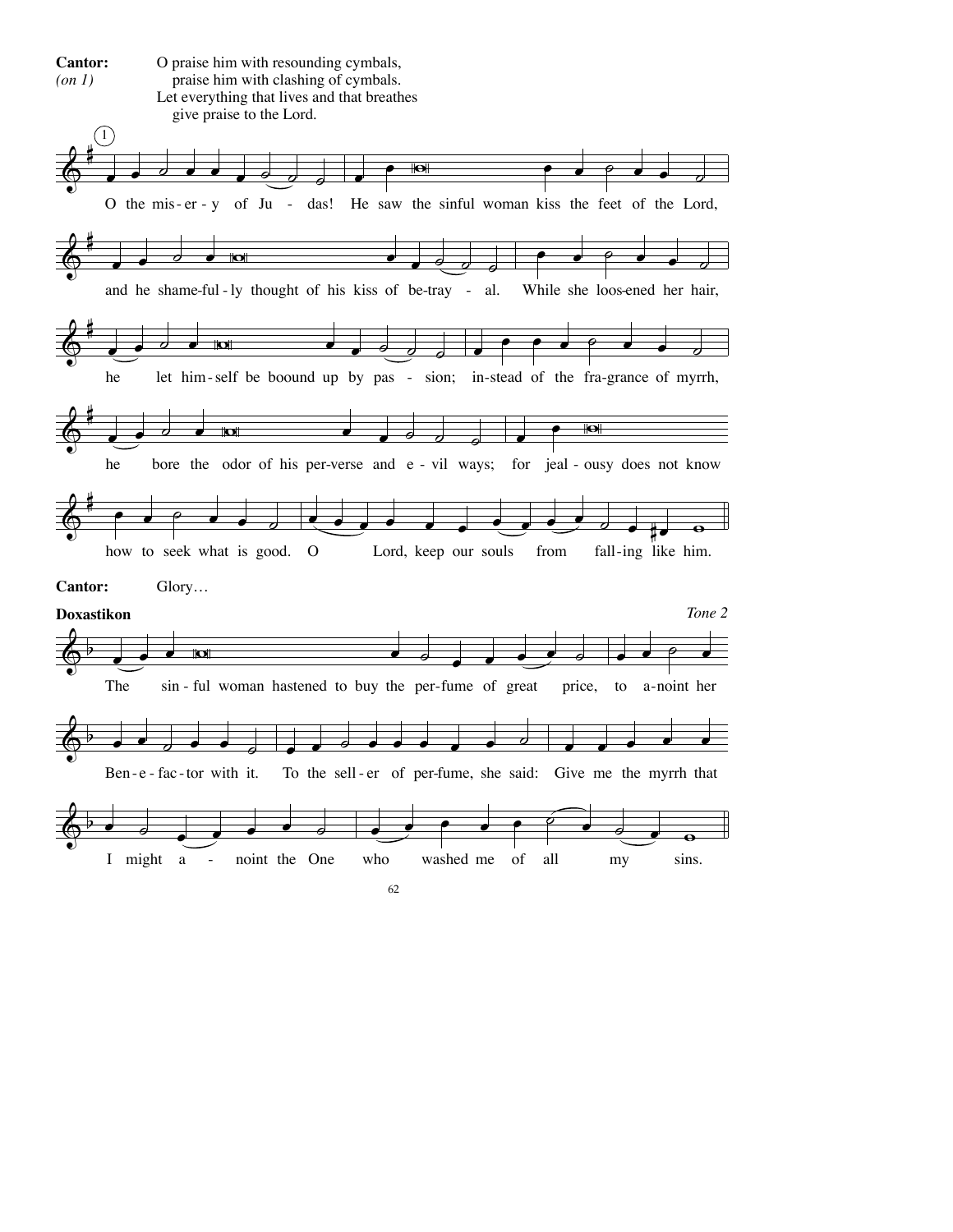**Cantor:** Now and ever…

![](_page_64_Figure_1.jpeg)

![](_page_64_Figure_2.jpeg)

![](_page_64_Figure_3.jpeg)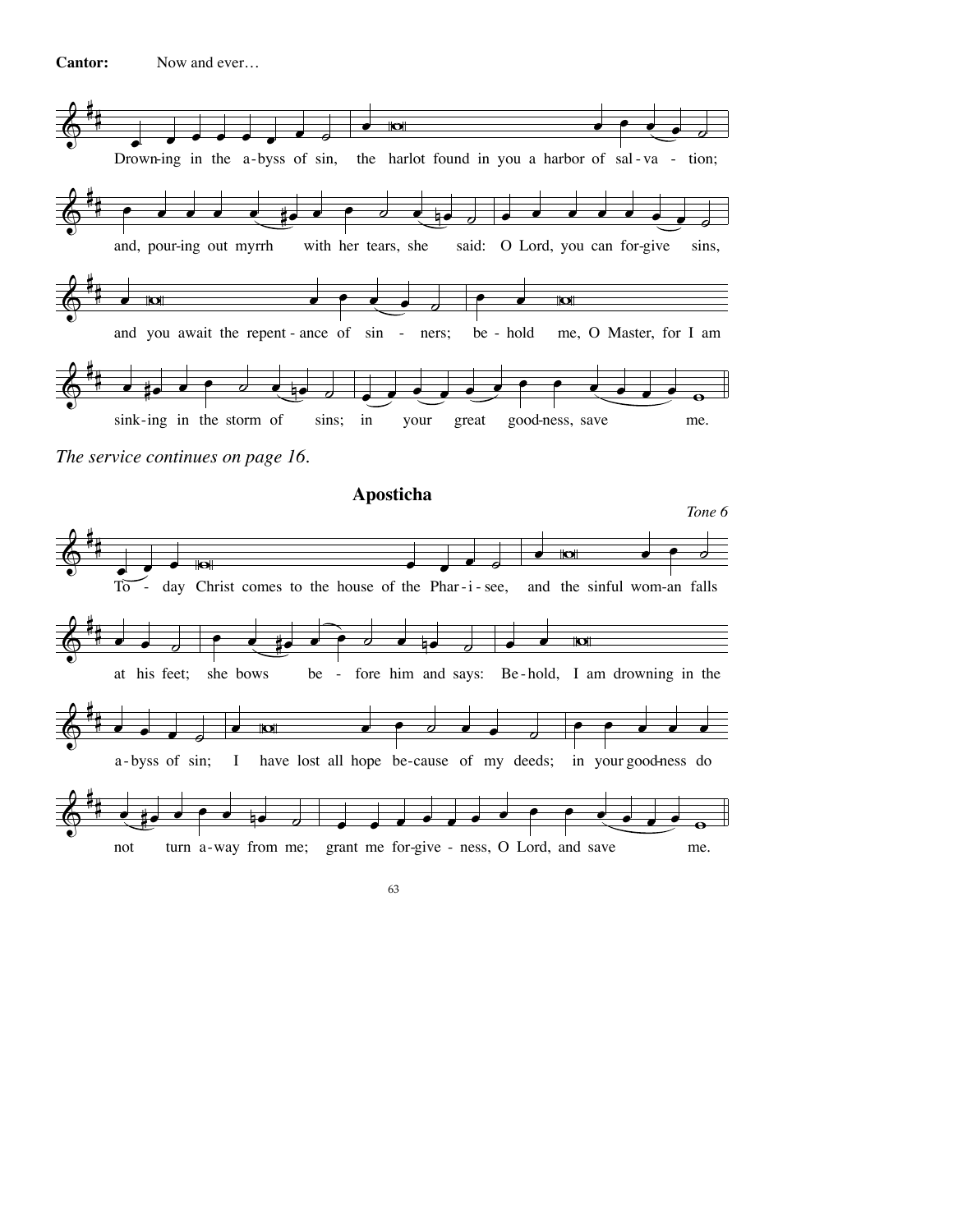![](_page_65_Figure_0.jpeg)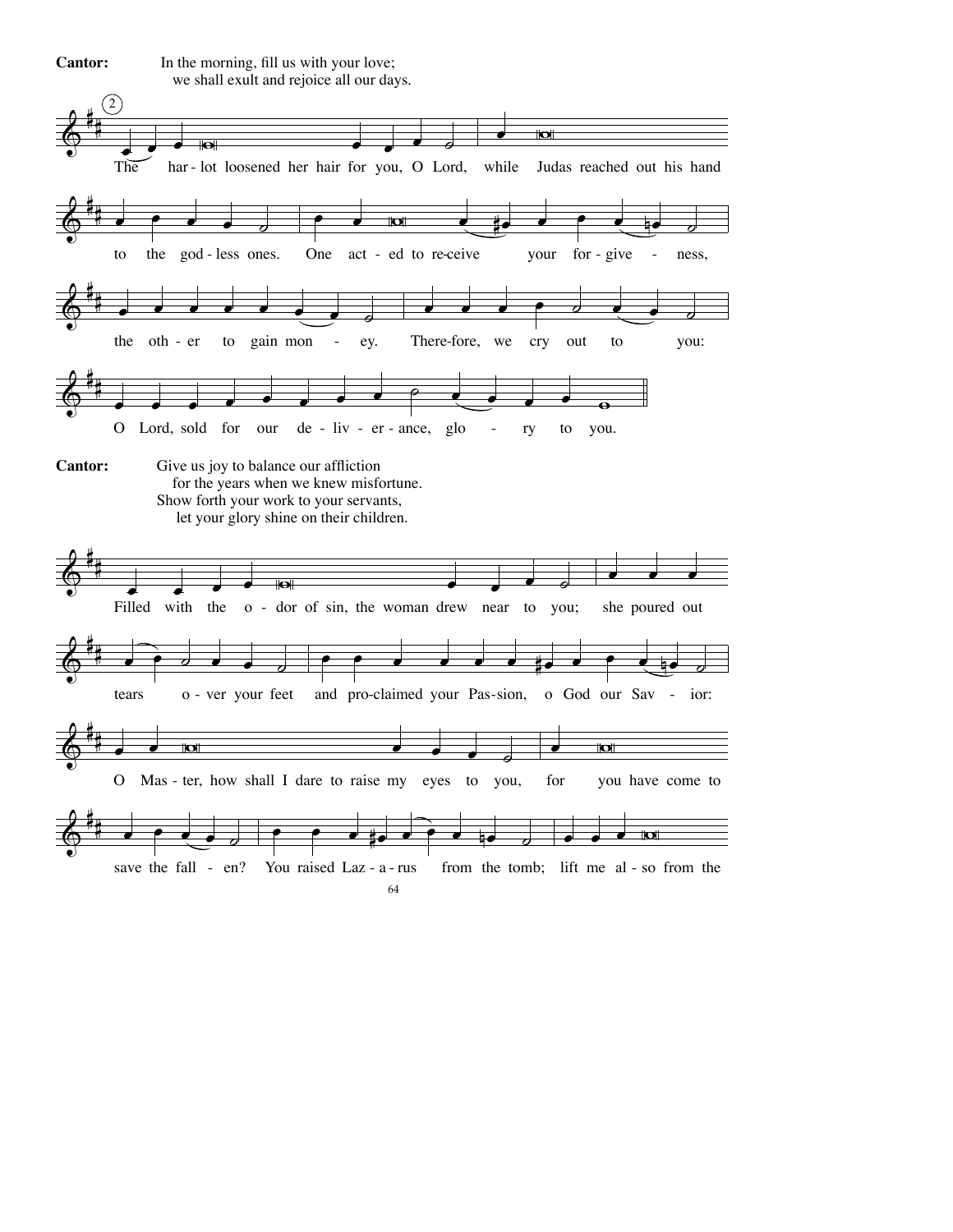![](_page_66_Figure_0.jpeg)

![](_page_66_Figure_1.jpeg)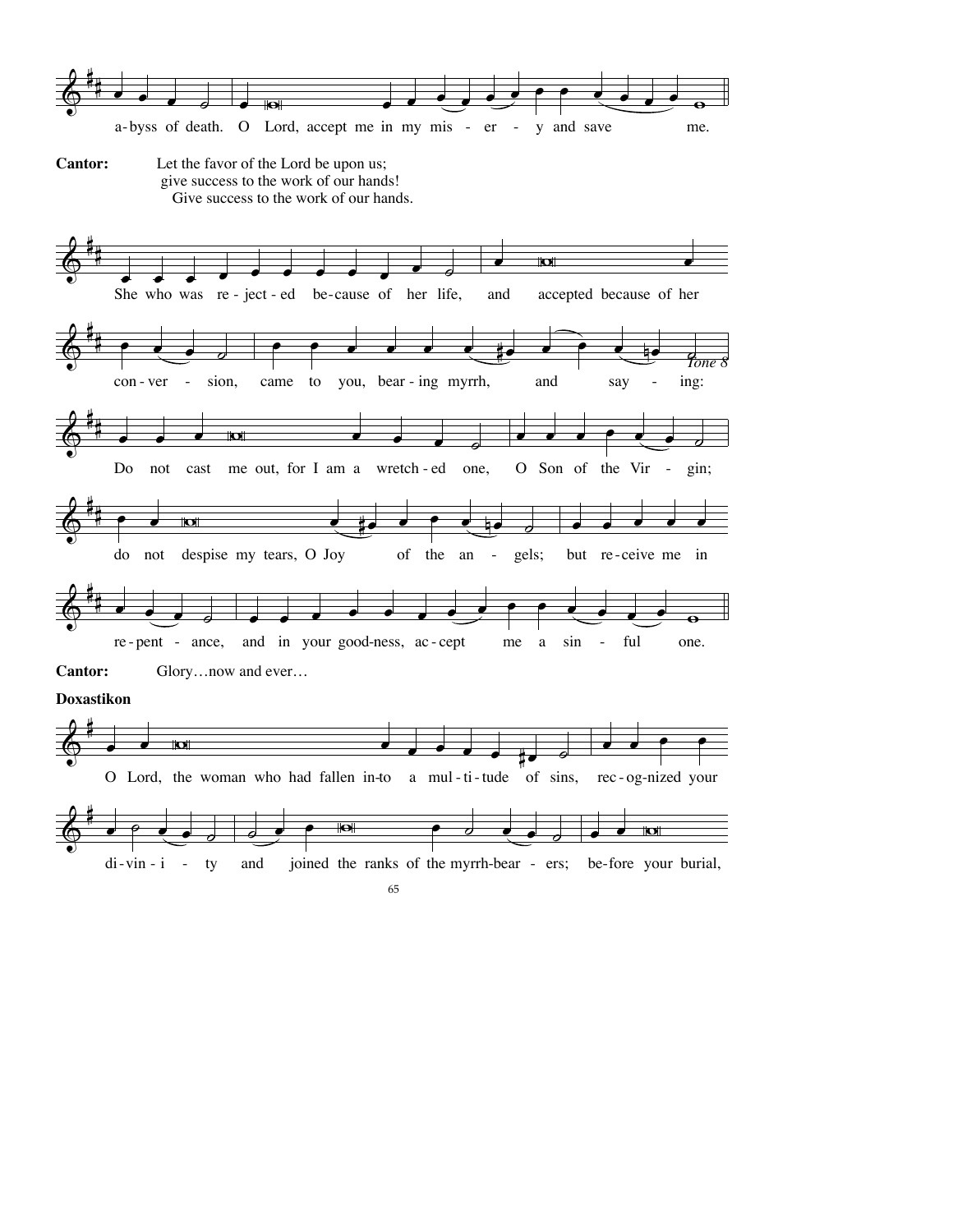![](_page_67_Figure_0.jpeg)

![](_page_67_Figure_1.jpeg)